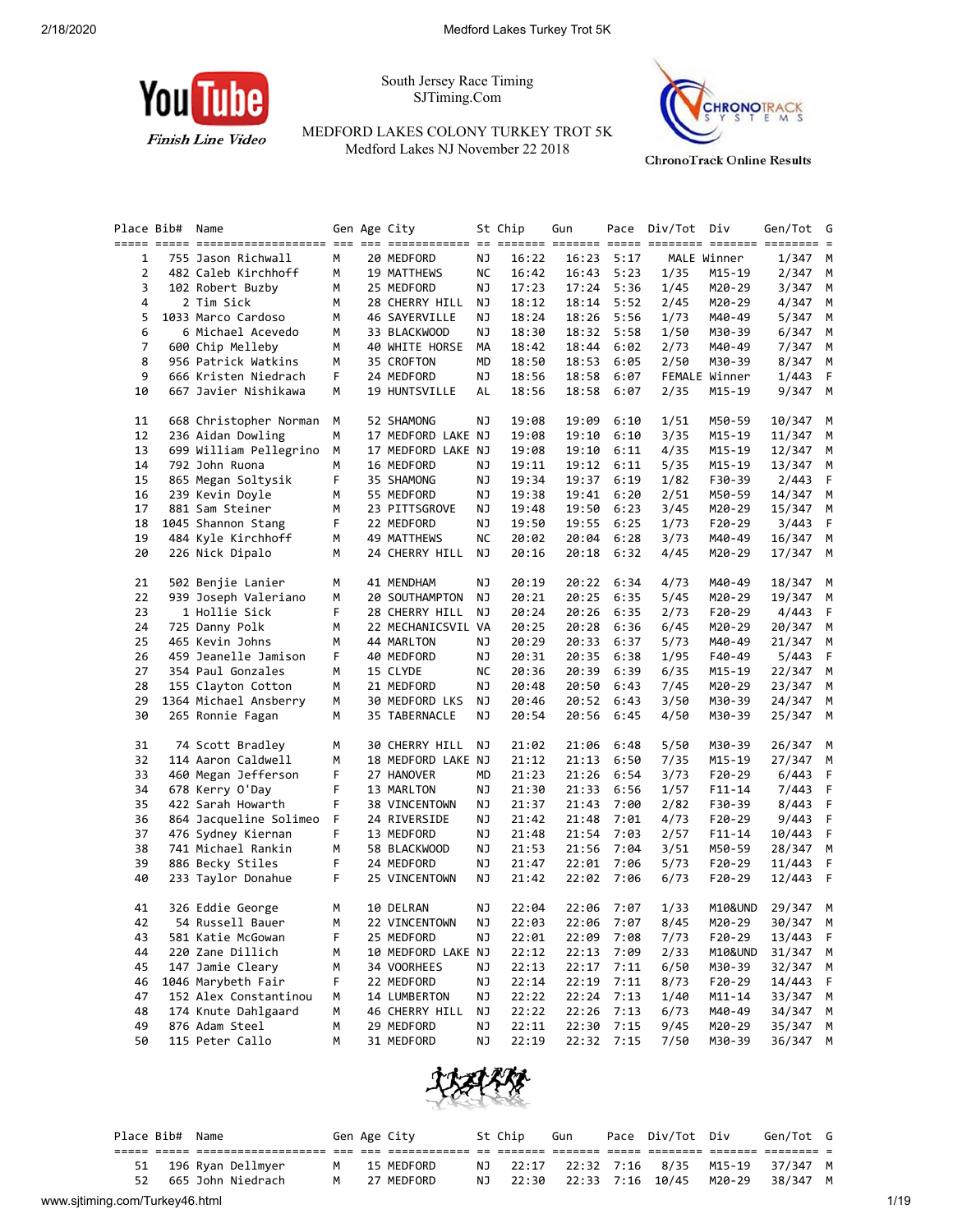| 53  | 565 John McBride       | M | 45 MEDFORD         | NJ        | 22:29 | 22:42 | 7:19 | 7/73  | M40-49     | 39/347 | M |
|-----|------------------------|---|--------------------|-----------|-------|-------|------|-------|------------|--------|---|
| 54  | 957 Matt Watkins       | M | 38 MOUNT LAUREL NJ |           | 22:42 | 22:46 | 7:20 | 8/50  | M30-39     | 40/347 | M |
| 55  | 447 Paige Jackson      | F | 13 MARLTON         | ΝJ        | 22:45 | 22:48 | 7:21 | 3/57  | F11-14     | 15/443 | F |
| 56  | 518 Ron Lill           | м | 52 MEDFORD         | NJ        | 22:44 | 22:49 | 7:21 | 4/51  | M50-59     | 41/347 | М |
| 57  | 483 Luke Kirchhoff     | M | 15 MATTHEWS        | <b>NC</b> | 22:48 | 22:49 | 7:21 | 9/35  | M15-19     | 42/347 | M |
| 58  | 154 Michael Corsner    | м | 36 MEDFORD         | ΝJ        | 22:50 | 22:52 | 7:22 | 9/50  | M30-39     | 43/347 | М |
| 59  | 793 Kate Ruona         | F | 14 MEDFORD         | NJ        | 22:51 | 22:54 | 7:22 | 4/57  | $F11 - 14$ | 16/443 | F |
| 60  | 323 Marcus Gaysek      | M | 44 MEDFORD LAKE NJ |           | 22:51 | 22:55 | 7:23 | 8/73  | M40-49     | 44/347 | M |
| 61  | 56 Olivia Bergenholtz  | F | 14 MEDFORD         | NJ        | 22:44 | 22:57 | 7:23 | 5/57  | $F11 - 14$ | 17/443 | F |
| 62  | 392 Chris Heiser       | M | 47 MEDFORD         | NJ        | 22:52 | 22:59 | 7:24 | 9/73  | M40-49     | 45/347 | M |
| 63  | 740 Sean Rankin        | M | 16 MEDFORD         | <b>NJ</b> | 23:02 | 23:04 | 7:26 | 10/35 | M15-19     | 46/347 | М |
| 64  | 1032 Julia Malpass     | F | 22 MEDFORD LKS     | Ν         | 23:02 | 23:07 | 7:27 | 9/73  | F20-29     | 18/443 | F |
| 65  | 649 John Murray        | M | 53 MEDFORD         | NJ        | 23:03 | 23:13 | 7:29 | 5/51  | M50-59     | 47/347 | M |
| 66  | 1055 Christine Bortner | F | 51 MEDFORD LKS     | ΝJ        | 23:24 | 23:28 | 7:33 | 1/56  | F50-59     | 19/443 | F |
| 67  | 1006 James Diblasi     | М | 12 MEDFORD         | ΝJ        | 23:15 | 23:29 | 7:34 | 2/40  | $M11 - 14$ | 48/347 | М |
| 68  | 1004 Nicholas Diblasi  | М | 40 MEDFORD         | NJ        | 23:16 | 23:30 | 7:34 | 10/73 | M40-49     | 49/347 | M |
| 69  | 301 Shane Gallagher    | M | 16 MARLTON         | NJ        | 23:28 | 23:31 | 7:34 | 11/35 | $M15 - 19$ | 50/347 | M |
| 70  | 37 Nicholas Baker      | M | 39 BEDFORD         | NH        | 23:26 | 23:32 | 7:35 | 10/50 | M30-39     | 51/347 | M |
| 71  | 937 Dorothy Valeriano  | F | 47 VINCENTOWN      | ΝJ        | 23:32 | 23:35 | 7:36 | 2/95  | F40-49     | 20/443 | F |
| 72  | 299 Steve Fulginiti    | м | 26 WEST NEWTON     | MA        | 22:29 | 23:38 | 7:37 | 11/45 | M20-29     | 52/347 | M |
| 73  | 375 Dean Hammond       | М | 53 LUMBERTON       | NJ        | 23:32 | 23:39 | 7:37 | 6/51  | M50-59     | 53/347 | М |
| 74  | 267 Ryan Feeley        | M | 15 PHILADELPHIA PA |           | 23:34 | 23:44 | 7:39 | 12/35 | M15-19     | 54/347 | M |
| 75  | 580 Karen McGowan      | F | 61 MEDFORD         | ΝJ        | 23:39 | 23:49 | 7:40 | 1/14  | F60-69     | 21/443 | F |
| 76  | 882 Robert Stenzel     | М | 62 CHERRY HILL     | ΝJ        | 23:38 | 23:50 | 7:40 | 1/11  | M60-69     | 55/347 | М |
| 77  | 113 Kevin Caldini      | м | 15 MEDFORD         | NJ        | 23:44 | 23:50 | 7:41 | 13/35 | M15-19     | 56/347 | М |
| 78  | 883 Kelly Stephen      | F | 43 MEDFORD LAKE NJ |           | 23:45 | 23:51 | 7:41 | 3/95  | F40-49     | 22/443 | F |
| 79  | 25 Silvia Andrews      | F | 44 MEDFORD         | ΝJ        | 23:32 | 23:52 | 7:41 | 4/95  | F40-49     | 23/443 | F |
| 80  | 935 Madelyn Valasek    | F | 14 MEDFORD         | ΝJ        | 23:49 | 23:53 | 7:42 | 6/57  | F11-14     | 24/443 | F |
| 81  | 984 Andrea Wonderlin   | F | 41 BLACKWOOD       | ΝJ        | 23:51 | 23:55 | 7:42 | 5/95  | F40-49     | 25/443 | F |
| 82  | 57 Erik Bergenholtz    | М | 49 MEDFORD         | ΝJ        | 23:51 | 23:56 | 7:42 | 11/73 | M40-49     | 57/347 | М |
| 83  | 1061 Maya Honnewell    | F | 43 MEDFORD         | NJ        | 23:56 | 23:56 | 7:43 | 6/95  | F40-49     | 26/443 | F |
| 84  | 711 Dominic Pileri     | M | 11 MOUNT LAUREL NJ |           | 23:56 | 24:06 | 7:46 | 3/40  | $M11 - 14$ | 58/347 | М |
| 85  | 519 Zach Lill          | M | 19 MEDFORD         | ΝJ        | 23:58 | 24:06 | 7:46 | 14/35 | M15-19     | 59/347 | M |
| 86  | 529 Ellie Longshaw     | F | 18 MEDFORD         | NJ        | 23:57 | 24:06 | 7:46 | 1/26  | $F15 - 19$ | 27/443 | F |
| 87  | 673 Brennan Obetz      | M | 29 WILMINGTON      | DE        | 23:50 | 24:08 | 7:46 | 12/45 | M20-29     | 60/347 | M |
| 88  | 861 Marina Snellings   | F | 27 DENVER          | CO        | 23:28 | 24:08 | 7:47 | 10/73 | F20-29     | 28/443 | F |
| 89  | 431 Rj Hunnewell       | м | 12 MEDFORD         | ΝJ        | 24:04 | 24:09 | 7:47 | 4/40  | M11-14     | 61/347 | М |
| 90  | 983 Eric Wonderlin     | М | 44 BLACKWOOD       | ΝJ        | 24:07 | 24:11 | 7:47 | 12/73 | M40-49     | 62/347 | М |
| 91  | 126 Nicole Caroll      | F | 33 WILMINGTON      | DE        | 23:58 | 24:16 | 7:49 | 3/82  | F30-39     | 29/443 | F |
| 92  | 684 Ron Ornowski       | M | 56 MARLTON         | NJ        | 24:04 | 24:17 | 7:49 | 7/51  | M50-59     | 63/347 | M |
| 93  | 247 Patrick Dungee     | M | 39 MEDFORD LAKE NJ |           | 24:15 | 24:19 | 7:50 | 11/50 | M30-39     | 64/347 | М |
| 94  | 199 Armen Deroian      | М | 13 MEDFORD         | ΝJ        | 24:00 | 24:20 | 7:50 | 5/40  | M11-14     | 65/347 | М |
| 95  | 747 Owen Reed          | м | 14 MEDFORD         | ΝJ        | 24:19 | 24:27 | 7:52 | 6/40  | $M11 - 14$ | 66/347 | М |
| 96  | 462 Alicia Jenkins     | F | 35 MEDFORD LAKE NJ |           | 24:12 | 24:31 | 7:54 | 4/82  | F30-39     | 30/443 | F |
| 97  | 396 Matthew Heiser     | М | 16 MEDFORD         | ΝJ        | 24:25 | 24:32 | 7:54 | 15/35 | M15-19     | 67/347 | М |
| 98  | 914 Jesse Thomas       | M | 38 HOLLADAY        | UT        | 23:36 | 24:36 | 7:55 | 12/50 | M30-39     | 68/347 | M |
| 99  | 753 Andrew Richter     | M | 32 MEDFORD         | NJ        | 24:27 | 24:39 | 7:56 | 13/50 | M30-39     | 69/347 | M |
| 100 | 754 Jay Richter        | M | 59 MEDFORD         | ΝJ        | 24:31 | 24:44 | 7:58 | 8/51  | M50-59     | 70/347 | M |



| Place Bib# |             | Name                      |   | Gen Age City       |     | St Chip    | Gun   | Pace  | Div/Tot  | Div      | Gen/Tot G |   |
|------------|-------------|---------------------------|---|--------------------|-----|------------|-------|-------|----------|----------|-----------|---|
|            | ===== ===== |                           |   |                    |     | es sessess |       | ===== | ======== | =======  |           |   |
| 101        |             | 770 Lindsay Roberts Ste F |   | 30 MEDFORD         | NJ  | 24:26      | 24:45 | 7:58  | 5/82     | F30-39   | 31/443    | F |
| 102        |             | 988 Gregory Woodward      | M | 28 MEDFORD         | ΝJ  | 24:23      | 24:46 | 7:59  | 13/45    | M20-29   | 71/347    | M |
| 103        |             | 1064 Scott Ogawa          | M | 53 BOSTON          | MA  | 24:23      | 24:48 | 7:59  | 9/51     | M50-59   | 72/347    | M |
| 104        |             | 778 Megan Rodier          | F | 26 CHERRY HILL     | NJ. | 24:23      | 24:49 | 8:00  | 11/73    | $F20-29$ | 32/443 F  |   |
| 105        |             | 878 Bonnie Steel          | F | 47 MEDFORD LAKE NJ |     | 24:31      | 24:49 | 8:00  | 7/95     | F40-49   | 33/443 F  |   |
| 106        |             | 80 Blaire Brinster        | F | 19 MARLTON         | ΝJ  | 24:10      | 24:50 | 8:00  | 2/26     | $F15-19$ | 34/443 F  |   |
| 107        |             | 67 Matthew Bloomberg      | М | 46 WESTAMPTON      | ΝJ  | 24:44      | 24:51 | 8:00  | 13/73    | M40-49   | 73/347    | M |
| 108        |             | 1031 Wally Pickard        | м | 15 SHAMONG         | ΝJ  | 24:36      | 24:52 | 8:00  | 16/35    | M15-19   | 74/347    | M |
| 109        |             | 756 Adam Richwall         | м | 17 MEDFORD         | ΝJ  | 24:47      | 24:54 | 8:01  | 17/35    | M15-19   | 75/347    | M |
| 110        |             | 195 Benjamin Dellmyer     | M | 17 MEDFORD         | ΝJ  | 24:39      | 24:54 | 8:01  | 18/35    | M15-19   | 76/347    | M |
|            |             |                           |   |                    |     |            |       |       |          |          |           |   |
| 111        |             | 1014 Jake Becker          | м | 17 MEDFORD LKS     | NJ. | 24:47      | 24:54 | 8:01  | 19/35    | M15-19   | 77/347    | M |
| 112        |             | 278 Scott Finke           | м | 24 TOLLAND         | CT  | 23:47      | 24:56 | 8:02  | 14/45    | M20-29   | 78/347    | М |
| 113        |             | 499 Ben Lamberson         | м | 44 MEDFORD         | ΝJ  | 23:54      | 25:04 | 8:04  | 14/73    | M40-49   | 79/347    | M |
| 114        |             | 875 Morgan Steel          | F | 24 MEDFORD         | NJ. | 24:46      | 25:06 | 8:05  | 12/73    | $F20-29$ | 35/443    | F |
| 115        |             | 832 Jack Senechal         | M | 46 LUMBERTON       | NJ. | 24:43      | 25:12 | 8:07  | 15/73    | M40-49   | 80/347    | M |
| 116        |             | 709 Austine Pileri        | F | 32 MOUNT LAUREL NJ |     | 25:04      | 25:13 | 8:07  | 6/82     | F30-39   | 36/443    | F |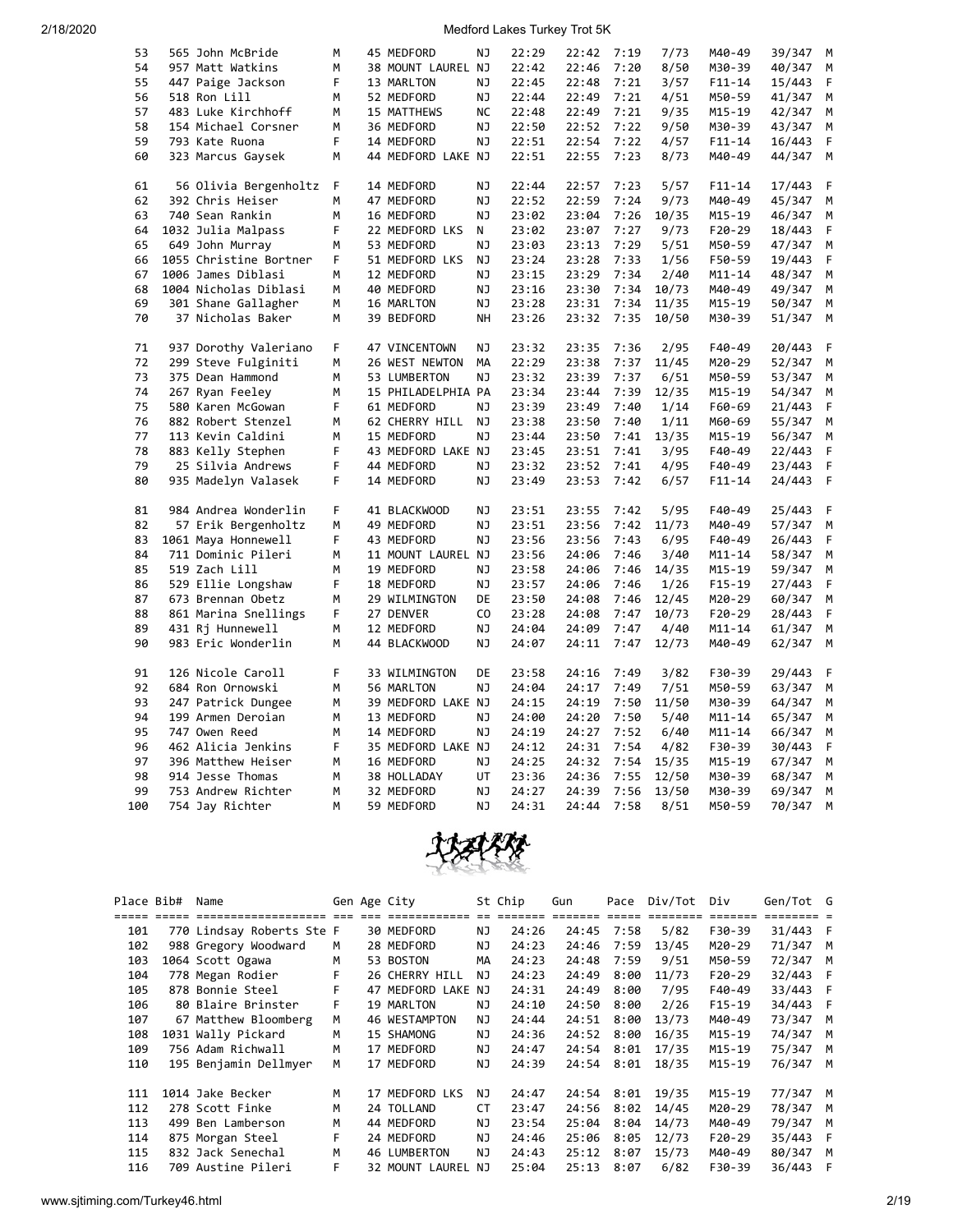| 117 | 240 Michael Doyle         | M           | 53 MEDFORD         | NJ        | 25:01 | 25:14 8:08 |      | 10/51 | M50-59     | 81/347 M |   |
|-----|---------------------------|-------------|--------------------|-----------|-------|------------|------|-------|------------|----------|---|
| 118 | 877 Andrew Steel          | M           | 47 MEDFORD LAKE NJ |           | 24:58 | 25:16      | 8:08 | 16/73 | M40-49     | 82/347   | М |
| 119 | 856 Maureen Smith         | F           | 28 PHILADELPHIA PA |           | 24:58 | 25:17      | 8:09 | 13/73 | $F20-29$   | 37/443   | F |
| 120 | 446 Erin Jackson          | F.          | 15 MARLTON         | NJ        | 25:15 | 25:19      | 8:09 | 3/26  | $F15-19$   | 38/443   | F |
|     |                           |             |                    |           |       |            |      |       |            |          |   |
| 121 | 848 Frank Skinner         | M           | 43 MEDFORD LAKE NJ |           | 25:11 | 25:19      | 8:09 | 17/73 | M40-49     | 83/347 M |   |
| 122 | 582 Kerry McGowan         | F           | 26 MEDFORD         | NJ        | 25:15 | 25:24      | 8:11 | 14/73 | $F20-29$   | 39/443   | F |
| 123 | 294 Eric Forte            | м           | 44 ALEXANDRIA      | VA        | 25:20 | 25:29      | 8:13 | 18/73 | M40-49     | 84/347   | M |
| 124 | 857 Katie Smith           | F           | 35 MEDFORD         | NJ        | 24:59 | 25:29      | 8:13 | 7/82  | F30-39     | 40/443   | F |
| 125 | 703 Laura Peterson        | F           | 36 MEDFORD LAKE NJ |           | 25:07 | 25:31      | 8:13 | 8/82  | F30-39     | 41/443   | F |
| 126 | 777 Kevin Rodier          | M           | 26 CHERRY HILL     | <b>NJ</b> | 25:06 | 25:31      | 8:13 | 15/45 | M20-29     | 85/347   | M |
| 127 | 64 Nicholas Bisconte      | M           | 14 TABERNACLE      | NJ        | 24:59 | 25:32      | 8:13 | 7/40  | $M11 - 14$ | 86/347   | M |
| 128 | 663 Bill Niedrach         | M           | 60 MEDFORD         | NJ        | 24:53 | 25:33      | 8:14 | 2/11  | M60-69     | 87/347   | M |
| 129 | 453 Royce Jacobs          | M           | 14 MEDFORD         | <b>NJ</b> | 25:26 | 25:34      | 8:14 | 8/40  | $M11 - 14$ | 88/347   | M |
| 130 | 583 Alexa McGrath         | F           | 24 MOUNT LAUREL NJ |           | 25:14 | 25:34      | 8:14 | 15/73 | $F20-29$   | 42/443   | F |
|     |                           |             |                    |           |       |            |      |       |            |          |   |
| 131 | 954 Josh Warren           | M           | 49 MEDFORD         | NJ        | 25:26 | 25:38      | 8:15 | 19/73 | M40-49     | 89/347   | M |
| 132 | 491 Jacob Kosowski        | M           | 17 LUMBERTON       | NJ        | 25:25 | 25:39      | 8:16 | 20/35 | $M15 - 19$ | 90/347   | M |
| 133 | 186 David Day             | M           | 47 OAK RIDGE       | <b>NC</b> | 25:27 | 25:41      | 8:16 | 20/73 | M40-49     | 91/347   | M |
| 134 | 189 Caden Day             | M           | 15 OAK RIDGE       | <b>NC</b> | 25:28 | 25:42      | 8:17 | 21/35 | $M15 - 19$ | 92/347   | M |
| 135 | 211 Michael Dietrich      | M           | 26 MOUNT LAUREL NJ |           | 25:23 | 25:42      | 8:17 | 16/45 | M20-29     | 93/347   | M |
| 136 | 1040 Matthew Bailey       | M           | 37 MEDFORD LKS     | <b>NJ</b> | 24:52 | 25:45      | 8:18 | 14/50 | M30-39     | 94/347   | M |
| 137 | 21 Jenny Amendola         | F           | 38 VINCENTOWN      | NJ        | 25:18 | 25:47      | 8:18 | 9/82  | F30-39     | 43/443   | F |
| 138 | 806 Max Sarver            | M           | 28 BERLIN          | <b>NJ</b> | 25:35 | 25:50      | 8:19 | 17/45 | M20-29     | 95/347   | M |
| 139 | 327 Jeremy George         | M           | 8 DELRAN           | NJ        | 25:55 | 25:57      | 8:21 | 3/33  | M10&UND    | 96/347   | M |
| 140 | 507 Ella Larzelere        | F           | 14 MEDFORD         | NJ        | 25:51 | 25:57      | 8:22 | 7/57  | $F11 - 14$ | 44/443   | F |
|     |                           |             |                    |           |       |            |      |       |            |          |   |
| 141 | 504 Andrew Lapierre       | M           | 32 PHILADELPHIA PA |           | 25:50 | 25:58      | 8:22 | 15/50 | M30-39     | 97/347   | M |
| 142 | 724 Cary Polk             | M           | 54 MECHANICSVIL VA |           | 25:21 | 25:58      | 8:22 | 11/51 | M50-59     | 98/347   | M |
| 143 | 253 Melissa Edmonson      | F           | 26 STAMFORD        | <b>CT</b> | 25:50 | 25:58      | 8:22 | 16/73 | $F20-29$   | 45/443   | F |
| 144 | 503 Christopher Lapierr M |             | 27 STAMFORD        | <b>CT</b> | 25:50 | 25:58      | 8:22 | 18/45 | M20-29     | 99/347   | M |
| 145 | 620 Jim Mogan             | М           | 51 MEDFORD         | <b>NJ</b> | 25:45 | 25:59      | 8:22 | 12/51 | M50-59     | 100/347  | M |
| 146 | 1013 Kirsten Sultzbaugh   | $\mathsf F$ | 28 MEDFORD LKS     | NJ        | 25:39 | 26:00      | 8:22 | 17/73 | $F20-29$   | 46/443   | F |
| 147 | 966 Colin Wetterau        | M           | 18 MEDFORD LAKE NJ |           | 25:57 | 26:01      | 8:23 | 22/35 | $M15 - 19$ | 101/347  | M |
| 148 | 198 Patty Deroian         | F           | 50 MEDFORD         | NJ        | 25:42 | 26:02      | 8:23 | 2/56  | F50-59     | 47/443   | F |
| 149 | 214 Moses Dignam          | M           | 12 DAVIDSONVILL MD |           | 26:01 | 26:02      | 8:23 | 9/40  | $M11 - 14$ | 102/347  | M |
| 150 | 104 Tj Byrne              | M           | 13 MEDFORD LAKE NJ |           | 25:57 | 26:03      | 8:23 | 10/40 | $M11 - 14$ | 103/347  | М |



| Place Bib# | Name                                                                              |    | Gen Age City       |           | St Chip | Gun   |            | Pace Div/Tot | Div                     | Gen/Tot G               |     |
|------------|-----------------------------------------------------------------------------------|----|--------------------|-----------|---------|-------|------------|--------------|-------------------------|-------------------------|-----|
|            | <u>soor oosa asaasaasaasaasaas oo oo asaasaasaa oo asaasa asaasa asaa asaasaa</u> |    |                    |           |         |       |            |              | $=$ $=$ $=$ $=$ $=$ $=$ | $=$ $=$ $=$ $=$ $=$ $=$ |     |
| 151        | 845 Audrey Shuff                                                                  | F. | 16 MEDFORD         | NJ        | 25:50   |       | 26:03 8:23 | 4/26         | $F15-19$                | 48/443 F                |     |
| 152        | 1007 Andrew Diblasi                                                               | M  | 9 MEDFORD          | ΝJ        | 25:51   | 26:05 | 8:24       | 4/33         |                         | M10&UND 104/347         | M   |
| 153        | 255 Logan Ellershaw                                                               | M  | 11 MEDFORD         | NJ        | 25:51   | 26:05 | 8:24       | 11/40        | $M11 - 14$              | 105/347                 | M   |
| 154        | 811 Scott Schaefer                                                                | M  | 36 WESTAMPTON      | NJ        | 25:42   | 26:06 | 8:24       | 16/50        | M30-39                  | 106/347                 | M   |
| 155        | 1041 Hugh Connelly                                                                | м  | 53 SHAMONG         | NJ        | 25:51   | 26:08 | 8:25       | 13/51        | M50-59                  | 107/347                 | M   |
| 156        | 89 Leah Bruder                                                                    | F  | 43 MEDFORD LAKE NJ |           | 25:49   | 26:08 | 8:25       | 8/95         | F40-49                  | 49/443                  | F.  |
| 157        | 248 Rob Dunham                                                                    | M  | 52 MEDFORD         | NJ        | 25:42   | 26:13 | 8:26       | 14/51        | M50-59                  | 108/347                 | M   |
| 158        | 377 Brent Hammond                                                                 | M  | 23 LUMBERTON       | NJ        | 26:14   | 26:19 | 8:29       | 19/45        | M20-29                  | 109/347                 | M   |
| 159        | 262 Craig Evans                                                                   | M  | 36 MOUNT LAUREL NJ |           | 26:14   | 26:21 | 8:29       | 17/50        | M30-39                  | 110/347                 | M   |
| 160        | 362 Michael Gownley                                                               | M  | 47 SOUTHAMPTON     | <b>NJ</b> | 26:03   | 26:22 | 8:30       | 21/73        | M40-49                  | 111/347 M               |     |
|            |                                                                                   |    |                    |           |         |       |            |              |                         |                         |     |
| 161        | 103 Tiffany Byrne                                                                 | F  | 45 MEDFORD LAKE NJ |           | 26:18   | 26:24 | 8:30       | 9/95         | F40-49                  | 50/443 F                |     |
| 162        | 249 Aj Dunham                                                                     | м  | 21 MEDFORD         | NJ        | 25:52   | 26:24 | 8:30       | 20/45        | M20-29                  | 112/347                 | M   |
| 163        | 604 Deanna Melleby                                                                | F  | 47 WHITE HORSE     | MA        | 26:13   | 26:26 | 8:31       | 10/95        | F40-49                  | 51/443                  | F   |
| 164        | 486 Claudia Koch                                                                  | F  | 13 MEDFORD LAKE NJ |           | 26:18   | 26:27 | 8:31       | 8/57         | $F11 - 14$              | 52/443                  | F   |
| 165        | 745 Thomas Rebbecchi                                                              | M  | 24 WEST HARTFOR CT |           | 26:20   | 26:28 | 8:31       | 21/45        | M20-29                  | 113/347                 | M   |
| 166        | 296 Dara Fox                                                                      | F  | 30 CHERRY HILL NJ  |           | 25:46   | 26:29 | 8:32       | 10/82        | F30-39                  | 53/443                  | - F |
| 167        | 399 Bill Hess                                                                     | M  | 57 BROWNS MILLS NJ |           | 25:56   | 26:31 | 8:32       | 15/51        | M50-59                  | 114/347                 | M   |
| 168        | 738 Diana Rankin                                                                  | F  | 30 ENGLEWOOD       | NJ        | 26:04   | 26:31 | 8:33       | 11/82        | F30-39                  | 54/443                  | F   |
| 169        | 17 Nick Albadine                                                                  | M  | 45 BLACKWOOD       | ΝJ        | 26:03   | 26:31 | 8:33       | 22/73        | M40-49                  | 115/347                 | M   |
| 170        | 610 Sarah Miller                                                                  | F  | 42 MEDFORD         | <b>NJ</b> | 26:06   | 26:32 | 8:33       | 11/95        | F40-49                  | 55/443                  | - F |
|            |                                                                                   |    |                    |           |         |       |            |              |                         |                         |     |
| 171        | 50 Tara Barrett                                                                   | F  | 42 EGG HARBOR T NJ |           | 26:18   | 26:33 | 8:33       | 12/95        | F40-49                  | 56/443 F                |     |
| 172        | 51 Paul Barrett                                                                   | M  | 46 EGG HARBOR T NJ |           | 26:18   | 26:34 | 8:33       | 23/73        | M40-49                  | 116/347                 | M   |
| 173        | 300 Gina Galdi                                                                    | F  | 40 MEDFORD LAKE NJ |           | 26:13   | 26:37 | 8:34       | 13/95        | F40-49                  | 57/443                  | F   |
| 174        | 400 Richard Hess                                                                  | M  | 38 BROWNS MILLS NJ |           | 26:03   | 26:38 | 8:35       | 18/50        | M30-39                  | 117/347                 | M   |
| 175        | 366 Matthew Green                                                                 | M  | 29 HOBOKEN         | NJ        | 26:04   | 26:40 | 8:35       | 22/45        | M20-29                  | 118/347                 | M   |
| 176        | 598 Bobby Meehan                                                                  | M  | 9 MEDFORD          | NJ        | 26:14   | 26:41 | 8:36       | 5/33         |                         | M10&UND 119/347         | M   |
| 177        | 180 Erick White                                                                   | М  | 42 UNKNOWN         | CO        | 25:39   | 26:43 | 8:36       | 24/73        | M40-49                  | 120/347                 | M   |
| 178        | 596 Jim Meehan                                                                    | M  | 41 MEDFORD         | ΝJ        | 26:17   | 26:44 | 8:37       | 25/73        | M40-49                  | 121/347                 | M   |
| 179        | 473 Scott Kerns                                                                   | M  | 48 MEDFORD         | NJ        | 26:23   | 26:46 | 8:37       | 26/73        | M40-49                  | 122/347                 | M   |
| 180        | 188 Julie Day                                                                     | F  | 48 OAK RIDGE       | <b>NC</b> | 26:38   | 26:51 | 8:39       | 14/95        | F40-49                  | 58/443                  | F   |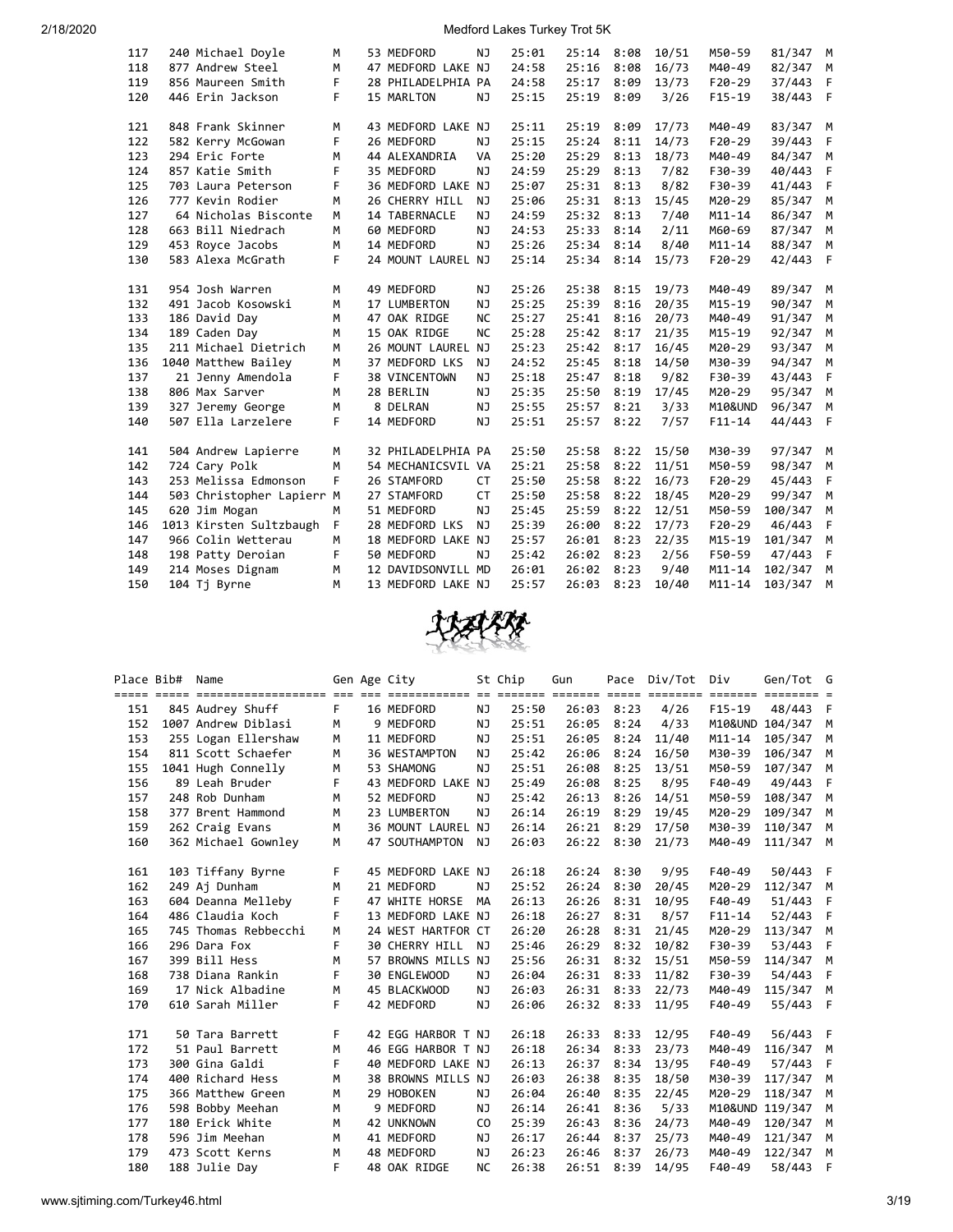| 181 | 987 Gina Woodward     | F  | 54 MEDFORD         | NJ  | 26:41 | 26:56        | 8:40 | 3/56  | F50-59     | 59/443 F |     |
|-----|-----------------------|----|--------------------|-----|-------|--------------|------|-------|------------|----------|-----|
| 182 | 720 Frank Poljevka    | M  | 46 LUMBERTON       | NJ  | 26:49 | 26:59        | 8:42 | 27/73 | M40-49     | 123/347  | M   |
| 183 | 514 James Marchitello | M  | 36 UNKNOWN         | ΝJ  | 26:23 | 27:00        | 8:42 | 19/50 | M30-39     | 124/347  | M   |
| 184 | 628 Jason Moore       | м  | 19 MEDFORD         | NJ  | 26:45 | 27:03        | 8:43 | 23/35 | M15-19     | 125/347  | м   |
| 185 | 743 Vincent Rebbecchi | M  | 21 CHERRY HILL     | NJ  | 27:00 | 27:08        | 8:44 | 23/45 | M20-29     | 126/347  | M   |
| 186 | 372 Mary Ann Gurka    | F. | 65 BERLIN          | ΝJ  | 26:50 | 27:09        | 8:45 | 2/14  | F60-69     | 60/443   | F   |
| 187 | 549 Sarah Marotta     | F  | 18 MILLTOWN        | NJ. | 26:26 | 27:09        | 8:45 | 5/26  | $F15-19$   | 61/443   | - F |
| 188 | 763 Jesse Rizzo       | F  | 34 DENVER          | CO. | 26:28 | 27:10        | 8:45 | 12/82 | F30-39     | 62/443   | F   |
| 189 | 76 Wayne Brant        | M  | 35 DENVER          | CO. | 26:27 | 27:11        | 8:45 | 20/50 | M30-39     | 127/347  | M   |
| 190 | 424 Alexis Hudes      | F  | 21 MEDFORD         | NJ  | 27:08 | 27:12        | 8:46 | 18/73 | $F20-29$   | 63/443   | - F |
|     |                       |    |                    |     |       |              |      |       |            |          |     |
|     |                       |    |                    |     |       |              |      |       |            |          |     |
| 191 | 492 Rachel Kosowski   | F. | 13 LUMBERTON       | NJ  | 26:59 | $27:14$ 8:46 |      | 9/57  | $F11 - 14$ | 64/443 F |     |
| 192 | 11 Jon Adams          | M  | 36 WEST CREEK      | NJ  | 26:54 | 27:14        | 8:46 | 21/50 | M30-39     | 128/347  | M   |
| 193 | 963 Eric Weber        | M  | 26 VINCENTOWN      | ΝJ  | 26:30 | 27:16        | 8:47 | 24/45 | M20-29     | 129/347  | M   |
| 194 | 776 Thomas Rodier     | M  | 29 RIVERSIDE       | NJ  | 26:54 | 27:20        | 8:48 | 25/45 | M20-29     | 130/347  | M   |
| 195 | 49 Susan Barrall      | F  | 55 MEDFORD         | NJ  | 27:16 | 27:20        | 8:48 | 4/56  | F50-59     | 65/443   | F   |
| 196 | 61 Peter Bisconte     | M  | 51 VINCENTOWN      | NJ  | 26:23 | 27:21        | 8:49 | 16/51 | M50-59     | 131/347  | м   |
| 197 | 45 Jeffrey Banks      | M  | 50 STATE COLLEG PA |     | 26:25 | 27:22        | 8:49 | 17/51 | M50-59     | 132/347  | M   |
| 198 | 843 Ashley Shover     | F  | 31 WESTAMPTON      | ΝJ  | 26:59 | 27:24        | 8:49 | 13/82 | F30-39     | 66/443   | F   |
| 199 | 652 James Murray      | M  | 19 BORDENTOWN      | NJ. | 26:47 | 27:31        | 8:52 | 24/35 | M15-19     | 133/347  | M   |
| 200 | 646 Mike Muoio        | M  | 43 MARLTON         | ΝJ  | 27:17 | 27:33        | 8:52 | 28/73 | M40-49     | 134/347  | M   |



|     | Place Bib# Name |                           |   | Gen Age City       |                | St Chip | Gun   |      | Pace Div/Tot | Div                | Gen/Tot<br>$=$ $=$ $=$ $=$ $=$ | G |
|-----|-----------------|---------------------------|---|--------------------|----------------|---------|-------|------|--------------|--------------------|--------------------------------|---|
| 201 |                 | 791 Stephen Ruhf          | M | 10 HAMMONTON       | ΝJ             | 26:36   | 27:35 | 8:53 | 6/33         |                    | M10&UND 135/347                | M |
| 202 |                 | 849 Devin Skinner         | M | 11 MEDFORD LAKE NJ |                | 27:31   | 27:35 | 8:53 | 12/40        | $M11 - 14$         | 136/347                        | M |
| 203 |                 | 527 David Long            | M | 46 MEDFORD         | ΝJ             | 26:48   | 27:39 | 8:54 | 29/73        | M40-49             | 137/347                        | М |
| 204 |                 | 232 Debbie Donahue        | F | 57 VINCENTOWN      | ΝJ             | 27:19   | 27:39 | 8:54 | 5/56         | F50-59             | 67/443                         | F |
| 205 |                 | 606 Madison Melvin        | F | 17 TABERNACLE      | ΝJ             | 27:12   | 27:41 | 8:55 | 6/26         | $F15-19$           | 68/443                         | F |
| 206 |                 | 607 Hailey Melvin         | F | 15 TABERNACLE      | ΝJ             | 27:12   | 27:41 | 8:55 | 7/26         | $F15-19$           | 69/443                         | F |
| 207 |                 | 542 Christa Marano        | F | 29 MONROEVILLE     | PA             | 27:18   | 27:43 | 8:56 | 19/73        | $F20-29$           | 70/443                         | F |
| 208 |                 | 390 Kaitlyn Heinrich      | F | 14 SHAMONG         | <b>NJ</b>      | 26:54   | 27:43 | 8:56 | 10/57        | $F11 - 14$         | 71/443                         | F |
| 209 |                 | 717 Heidi Polhemus        | F | 55 MEDFORD         | <b>NJ</b>      | 27:06   | 27:47 | 8:57 | 6/56         | F50-59             | 72/443                         | F |
| 210 |                 | 540 Kristen Malkin        | F | 31 HAINESPORT      | NJ             | 27:39   | 27:52 | 8:58 | 14/82        | F30-39             | 73/443                         | F |
| 211 |                 | 127 Keyton Carr           | м | 22 ODENVILLE       | AL             | 27:20   | 27:52 | 8:59 | 26/45        | M20-29             | 138/347                        | М |
| 212 |                 | 623 Marie Molz            | F | 41 MOUNT LAUREL NJ |                | 27:33   | 27:53 | 8:59 | 15/95        | $F40-49$           | 74/443                         | F |
| 213 |                 | 624 Arezou Montgomery     | F | 50 CHERRY HILL     | ΝJ             | 27:33   | 28:01 | 9:01 | 7/56         | F50-59             | 75/443                         | F |
| 214 |                 | 389 Bruce Heinrich        | м | 45 SHAMONG         | ΝJ             | 27:16   | 28:05 | 9:03 | 30/73        | M40-49             | 139/347                        | М |
| 215 |                 | 153 Francesca Contino     | F | 27 SEWELL          | <b>NJ</b>      | 28:07   | 28:10 | 9:04 | 20/73        | $F20-29$           | 76/443                         | F |
| 216 |                 | 1022 Jamie Diperna        | F | 44 MEDFORD LKS     | ΝJ             | 27:58   | 28:13 | 9:05 | 16/95        | F40-49             | 77/443                         | F |
| 217 |                 | 1016 Danica Diperna       | F | 09 MEDFORD LKS     | ΝJ             | 27:58   | 28:14 | 9:05 | 1/38         | <b>F10&amp;UND</b> | 78/443                         | F |
| 218 |                 | 938 Joseph Valeriano      | M | 48 SOUTHAMPTON     | ΝJ             | 28:08   | 28:15 | 9:06 | 31/73        | M40-49             | 140/347                        | M |
| 219 |                 | 608 Chelsea Michelfelde F |   | 24 MEDFORD         | NJ             | 27:57   | 28:16 | 9:06 | 21/73        | $F20-29$           | 79/443                         | F |
| 220 |                 | 676 Steve O'Day           | м | 58 MARLTON         | ΝJ             | 27:31   | 28:17 | 9:07 | 18/51        | M50-59             | 141/347                        | M |
| 221 |                 | 168 Tom Cusack            | м | 42 MEDFORD         | ΝJ             | 27:32   | 28:19 | 9:07 | 32/73        | M40-49             | 142/347                        | M |
| 222 |                 | 762 Ricardo Rivera-Lope M |   | 31 MONROEVILLE     | PA             | 27:55   | 28:20 | 9:08 | 22/50        | M30-39             | 143/347                        | М |
| 223 |                 | 506 Lisa Larzelere        | F | 57 MEDFORD         | NJ             | 28:16   | 28:22 | 9:08 | 8/56         | F50-59             | 80/443                         | F |
| 224 |                 | 171 Stanley Czyzyk        | м | 38 MEDFORD         | ΝJ             | 27:29   | 28:23 | 9:09 | 23/50        | M30-39             | 144/347                        | М |
| 225 |                 | 238 Brendan Dowling       | м | 22 MEDFORD LAKE NJ |                | 28:11   | 28:25 | 9:09 | 27/45        | M20-29             | 145/347                        | М |
| 226 |                 | 237 Mary Kate Dowling     | F | 24 MEDFORD LAKE NJ |                | 28:10   | 28:25 | 9:09 | 22/73        | $F20-29$           | 81/443                         | F |
| 227 |                 | 75 Kelsey Bradley         | F | 27 DENVER          | C <sub>0</sub> | 28:25   | 28:28 | 9:10 | 23/73        | F20-29             | 82/443                         | F |
| 228 |                 | 550 Neil Marotta          | М | 54 MILLTOWN        | <b>NJ</b>      | 27:45   | 28:28 | 9:10 | 19/51        | M50-59             | 146/347                        | М |
| 229 |                 | 268 Jim Feeley            | м | 55 PHILADELPHIA PA |                | 28:19   | 28:30 | 9:11 | 20/51        | M50-59             | 147/347                        | М |
| 230 |                 | 181 Ayla D'Ambrosio       | F | 17 LUMBERTON       | ΝJ             | 28:24   | 28:31 | 9:11 | 8/26         | $F15-19$           | 83/443                         | F |
| 231 |                 | 1038 Raymond Markey       | М | 49 HADDON HTS      | ΝJ             | 28:02   | 28:31 | 9:11 | 33/73        | M40-49             | 148/347                        | М |
| 232 |                 | 976 Rachel Winiarczyk     | F | 19 MEDFORD         | ΝJ             | 28:14   | 28:31 | 9:11 | 9/26         | $F15-19$           | 84/443                         | F |
| 233 |                 | 977 Lori Winiarczyk       | F | 56 MEDFORD         | ΝJ             | 28:15   | 28:31 | 9:11 | 9/56         | F50-59             | 85/443                         | F |
| 234 |                 | 767 Haley Roberts         | F | 18 MEDFORD         | ΝJ             | 27:53   | 28:37 | 9:13 | 10/26        | $F15-19$           | 86/443                         | F |
| 235 |                 | 251 Kacie Dunham          | F | 23 MEDFORD         | ΝJ             | 28:10   | 28:43 | 9:15 | 24/73        | $F20-29$           | 87/443                         | F |
| 236 |                 | 603 Paxton Melleby        | M | 13 WHITE HORSE     | МA             | 28:32   | 28:45 | 9:15 | 13/40        | M11-14             | 149/347                        | М |
| 237 |                 | 808 Keira Sawdy           | F | 12 SHAMONG         | ΝJ             | 28:36   | 28:45 | 9:16 | 11/57        | $F11 - 14$         | 88/443                         | F |
| 238 |                 | 469 Harper Perry          | F | 12 MEDFORD LKS     | ΝJ             | 28:29   | 28:45 | 9:16 | 12/57        | $F11 - 14$         | 89/443                         | F |
| 239 |                 | 879 Jack Steel            | М | 16 MEDFORD LAKE NJ |                | 26:58   | 28:55 | 9:19 | 25/35        | M15-19             | 150/347                        | M |
| 240 |                 | 490 Amy Kosowski          | F | 45 LUMBERTON       | ΝJ             | 28:41   | 28:55 | 9:19 | 17/95        | F40-49             | 90/443                         | F |
| 241 |                 | 908 Aj Tecce              | м | 16 MEDFORD         | ΝJ             | 26:58   | 28:55 | 9:19 | 26/35        | M15-19             | 151/347                        | M |
| 242 |                 | 691 Joseph Passaro        | M | 20 VOORHEES        | ΝJ             | 28:16   | 28:59 | 9:20 | 28/45        | M20-29             | 152/347                        | M |
| 243 |                 | 989 Kelsey Woodward       | F | 26 MEDFORD         | ΝJ             | 28:36   | 28:59 | 9:20 | 25/73        | $F20-29$           | 91/443                         | F |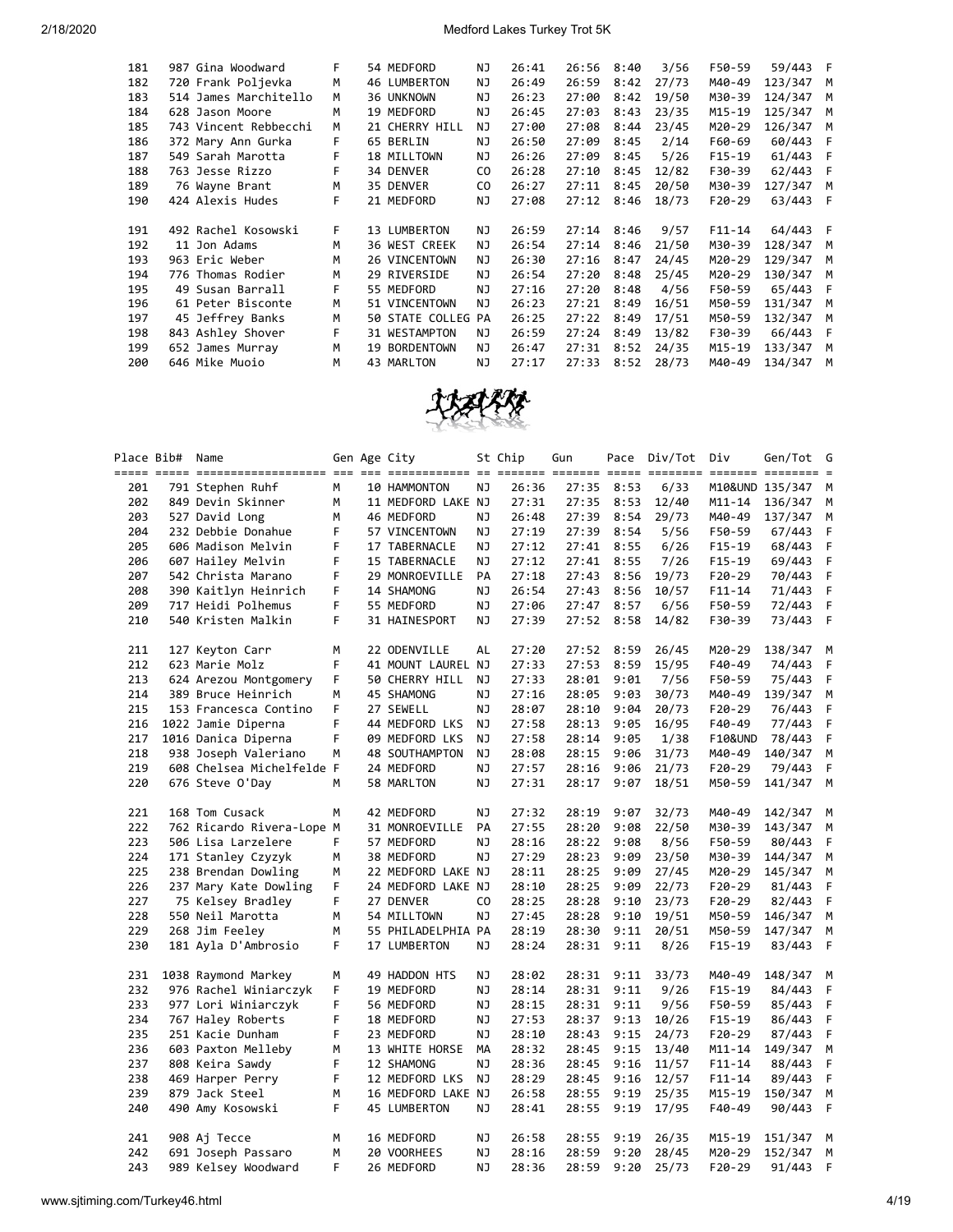| 244 | 303 Tim Gallagher    | M  | 50 MARLTON     | NJ. | 28:11 | 28:59 9:20 | 21/51            |            | M50-59 153/347 M |  |
|-----|----------------------|----|----------------|-----|-------|------------|------------------|------------|------------------|--|
| 245 | 898 Elizabeth Swope  | F  | 55 SHAMONG     | NJ  | 28:42 | 29:00 9:20 | 10/56            | F50-59     | 92/443 F         |  |
| 246 | 403 Bridget Hicks    | F. | 24 CHERRY HILL | NJ. | 28:50 | 29:00 9:20 | 26/73            | $F20-29$   | 93/443 F         |  |
| 247 | 15 Royce Adams       | M  | 25 SHAMONG     | NJ. | 28:51 | 29:04 9:22 | 29/45            | M20-29     | 154/347 M        |  |
| 248 | 264 Kimberly Ewe     |    | 38 MEDFORD     | NJ. | 28:52 |            | 29:04 9:22 15/82 | F30-39     | 94/443 F         |  |
| 249 | 733 Gabrielle Pullen | F  | 12 MEDFORD     | NJ  | 28:40 | 29:05 9:22 | 13/57            | $F11 - 14$ | 95/443 F         |  |
| 250 | 391 Tyler Heinrich   | M  | 11 SHAMONG     | NJ. | 28:15 | 29:05 9:22 | 14/40            | M11-14     | 155/347 M        |  |



|            | Place Bib# | Name                                |        | Gen Age City                    |    | St Chip        | Gun   |              | Pace Div/Tot   | Div        | Gen/Tot         | G      |
|------------|------------|-------------------------------------|--------|---------------------------------|----|----------------|-------|--------------|----------------|------------|-----------------|--------|
|            |            |                                     |        |                                 |    |                |       |              |                |            |                 |        |
| 251        |            | 609 Alyssa Wilmot                   | F      | 13 MEDFORD LKS                  | ΝJ | 29:00          | 29:09 | 9:23         | 14/57          | F11-14     | 96/443          | F      |
| 252        |            | 209 Alicia Dicocco                  | F      | 36 RICHMOND                     | VT | 28:16          | 29:11 | 9:24         | 16/82          | F30-39     | 97/443          | F      |
| 253        |            | 674 Michelle O'Brien                | F      | 57 EASTAMPTON                   | ΝJ | 29:02          | 29:14 | 9:25         | 11/56          | F50-59     | 98/443          | F      |
| 254        |            | 1047 Korrey Howdyshell              | F      | 17 MEDFORD                      | ΝJ | 28:27          | 29:14 | 9:25         | 11/26          | $F15-19$   | 99/443          | F      |
| 255        |            | 798 Sarah Sacerdote                 | F      | 48 CHERRY HILL                  | ΝJ | 28:48          | 29:16 | 9:26         | 18/95          | F40-49     | 100/443         | F      |
| 256        |            | 274 Lisa Ferriolo                   | F      | 48 GIBBSBORO                    | ΝJ | 28:49          | 29:18 | 9:26         | 19/95          | F40-49     | 101/443         | F      |
| 257        |            | 305 Argie Garcia                    | F      | 44 CHERRY HILL                  | ΝJ | 28:50          | 29:19 | 9:26         | 20/95          | F40-49     | 102/443         | F      |
| 258        |            | 572 Kevin McDowell                  | м      | 27 MEDFORD                      | ΝJ | 28:42          | 29:21 | 9:27         | 30/45          | M20-29     | 156/347         | М      |
| 259        |            | 915 Tiffany Thomas                  | F      | 38 HOLLADAY                     | UT | 28:23          | 29:23 | 9:28         | 17/82          | F30-39     | 103/443         | F      |
| 260        |            | 410 Eric Hockstein                  | М      | 62 MOUNT LAUREL NJ              |    | 28:53          | 29:25 | 9:28         | 3/11           | M60-69     | 157/347 M       |        |
|            |            |                                     |        |                                 |    |                |       |              |                |            |                 |        |
| 261        |            | 899 Kathryn Swope                   | F      | 21 SHAMONG                      | ΝJ | 29:10          | 29:29 | 9:30         | 27/73          | F20-29     | 104/443         | F      |
| 262        |            | 706 Laura Pfeffer                   | F      | 20 SHAMONG                      | ΝJ | 29:04          | 29:29 | 9:30         | 28/73          | $F20-29$   | 105/443         | F      |
| 263        |            | 158 Jaycie Cravens                  | F      | 14 MEDFORD                      | ΝJ | 28:52          | 29:32 | 9:31         | 15/57          | $F11 - 14$ | 106/443         | F      |
| 264        |            | 1002 Robert Zmirich                 | м      | 60 MOUNT LAUREL NJ              |    | 29:10          | 29:33 | 9:31         | 4/11           | M60-69     | 158/347         | М      |
| 265        |            | 840 Ryan Sherwin                    | M      | 33 DALLAS                       | ТX | 28:40          | 29:34 | 9:31         | 24/50          | M30-39     | 159/347         | М      |
| 266        |            | 338 Payton Goad                     | F      | 21 MEDFORD                      | ΝJ | 29:13          | 29:35 | 9:32         | 29/73          | F20-29     | 107/443         | F      |
| 267        |            | 895 Candice Sublette                | F      | 34 WEST CREEK                   | ΝJ | 29:19          | 29:39 | 9:33         | 18/82          | F30-39     | 108/443         | F      |
| 268        |            | 634 Braeden Morganti                | М      | 10 MEDFORD LAKE NJ              |    | 29:06          | 29:39 | 9:33         | 7/33           |            | M10&UND 160/347 | М      |
| 269        |            | 441 Laura Skertic                   | F      | 6 WILLINGBORO                   | ΝJ | 29:25          | 29:40 | 9:33         | 2/38           |            | F10&UND 109/443 | F      |
| 270        |            | 216 Peter Dignam                    | м      | 13 DAVIDSONVILL MD              |    | 29:40          | 29:41 | 9:34         | 15/40          | $M11 - 14$ | 161/347         | М      |
|            |            |                                     |        |                                 |    |                |       |              |                |            |                 |        |
| 271        |            | 97 Allison Bunner                   | F      | 23 ARLINGTON                    | VA | 29:19          | 29:41 | 9:34         | 30/73          | $F20-29$   | 110/443         | F      |
| 272        |            | 639 Sophia Mountain                 | F      | 13 ATCO                         | ΝJ | 28:58          | 29:41 | 9:34         | 16/57          | $F11 - 14$ | 111/443         | F      |
| 273        |            | 677 Heather O'Day                   | F      | 13 MARLTON                      | ΝJ | 28:57          | 29:42 | 9:34         | 17/57          | $F11 - 14$ | 112/443         | F      |
| 274        |            | 1023 Scott Throckmorton             | М      | 52 LUMBERTON                    | ΝJ | 28:48          | 29:42 | 9:34         | 22/51          | M50-59     | 162/347         | М      |
| 275        |            |                                     | М      | 53 DAVIDSONVILL MD              |    | 28:22          | 29:43 | 9:34         | 23/51          | M50-59     | 163/347         | М      |
|            |            | 213 Michael Dignam<br>654 Dylan Fox |        |                                 |    |                |       |              |                | M20-29     |                 |        |
| 276<br>277 |            | 868 Paul Sorrentino                 | м<br>м | 27 SAN FRANCISC CA              |    | 29:02          | 29:44 | 9:35         | 31/45          |            | 164/347         | М      |
|            |            |                                     |        | 35 STRATFORD                    | ΝJ | 29:03          | 29:45 | 9:35         | 25/50          | M30-39     | 165/347         | M      |
| 278        |            | 1067 Catherine Anderson             | F      | 30 SAN FRANCIS                  | CA | 29:03          | 29:45 | 9:35         | 19/82          | F30-39     | 113/443         | F      |
| 279        |            | 657 Jolyn Naylor                    | F      | 35 RIVERTON                     | ΝJ | 29:16          | 29:45 | 9:35         | 20/82          | F30-39     | 114/443         | F      |
| 280        |            | 242 Krista Dreby                    | F      | 31 BELLMAWR                     | ΝJ | 29:16          | 29:46 | 9:35         | 21/82          | F30-39     | 115/443         | F      |
| 281        |            | 978 Megan Winsett                   | F      | 48 CHERRY HILL                  | ΝJ | 29:12          | 29:46 | 9:35         | 21/95          | F40-49     | 116/443         | F      |
| 282        |            | 726 Ryan Polk                       | M      |                                 |    | 29:09          | 29:47 | 9:35         | 32/45          | M20-29     |                 | М      |
| 283        |            | 125 Joelle Giquinto                 | F      | 24 MECHANICSVIL VA              | ΝJ | 29:29          |       |              |                |            | 166/347         | F      |
| 284        |            | 1062 Graham Morrison                | м      | 11 MEDFORD LKS<br>27 DES MOINES | IΑ |                | 29:48 | 9:36         | 18/57<br>33/45 | $F11 - 14$ | 117/443         |        |
| 285        |            | 117 Bella Calvanese                 | F      | 12 MEDFORD LAKE NJ              |    | 29:23<br>29:34 | 29:49 | 9:36<br>9:37 | 19/57          | M20-29     | 167/347         | М<br>F |
|            |            |                                     |        |                                 |    |                | 29:50 |              |                | F11-14     | 118/443         |        |
| 286        |            | 800 Jack Sallade                    | м      | 6 MEDFORD                       | ΝJ | 29:42          | 29:51 | 9:37         | 8/33           |            | M10&UND 168/347 | М      |
| 287        |            | 801 Abby Sallade                    | F      | 8 MEDFORD                       | ΝJ | 29:42          | 29:52 | 9:37         | 3/38           |            | F10&UND 119/443 | F      |
| 288        |            | 454 Rex Jacobs                      | м      | 11 MEDFORD                      | ΝJ | 29:44          | 29:52 | 9:37         | 16/40          | M11-14     | 169/347         | М      |
| 289        |            | 408 Andrew Hill                     | м      | 12 MEDFORD                      | ΝJ | 29:26          | 29:53 | 9:37         | 17/40          | M11-14     | 170/347         | М      |
| 290        |            | 167 Christine Cusack                | F      | 42 MEDFORD                      | ΝJ | 29:06          | 29:53 | 9:38         | 22/95          | F40-49     | 120/443         | F      |
| 291        |            | 809 James Gilmartin                 | м      | 10 MEDFORD                      | ΝJ | 29:19          |       | 29:55 9:38   | 9/33           |            | M10&UND 171/347 | M      |
|            |            |                                     |        |                                 |    |                |       |              |                | M40-49     |                 |        |
| 292        |            | 24 Jeff Sallade                     | М      | 44 MEDFORD                      | ΝJ | 29:44          | 29:55 | 9:38         | 34/73          |            | 172/347         | M      |
| 293<br>294 |            | 488 Ella Perry<br>799 Paula Sallade | F      | 09 MEDFORD LKS                  | ΝJ | 29:19<br>29:47 | 29:56 | 9:39         | 4/38           |            | F10&UND 121/443 | F      |
|            |            |                                     | F      | 42 MEDFORD                      | ΝJ |                | 29:58 | 9:39         | 23/95          | F40-49     | 122/443         | F      |
| 295        |            | 994 Jack Young                      | М      | 12 MEDFORD                      | ΝJ | 29:13          | 29:59 | 9:39         | 18/40          | $M11 - 14$ | 173/347         | M      |
| 296        |            | 567 Stacy McClintock                | F      | 43 MEDFORD LAKE NJ              |    | 29:32          | 30:03 | 9:41         | 24/95          | F40-49     | 123/443         | F      |
| 297        |            | 718 Mike Polhemus                   | м      | 55 MEDFORD LAKE NJ              |    | 29:20          | 30:04 | 9:41         | 24/51          | M50-59     | 174/347         | M      |
| 298        |            | 940 Rebecca Van Arsdale F           |        | 40 MEDFORD                      | ΝJ | 29:53          | 30:08 | 9:42         | 25/95          | F40-49     | 124/443         | F      |
| 299        |            | 88 Benny Brower                     | м      | 7 MEDFORD                       | ΝJ | 29:24          | 30:10 | 9:43         | 10/33          |            | M10&UND 175/347 | M      |
| 300        |            | 990 Melissa Yannarella F            |        | 52 BURLINGTON                   | ΝJ | 29:23          |       | 30:12 9:44   | 12/56          | F50-59     | 125/443 F       |        |



| Place Bib# | Name              |  | Gen Age City  |    | St Chip | Gun | Pace Div/Tot Div | Gen/Tot        |  |
|------------|-------------------|--|---------------|----|---------|-----|------------------|----------------|--|
|            |                   |  |               |    |         |     |                  |                |  |
| 301        | 537 Kellie MacRae |  | 49 BURLINGTON | NJ | 29:23   |     | 30:12 9:44 26/95 | F40-49 126/443 |  |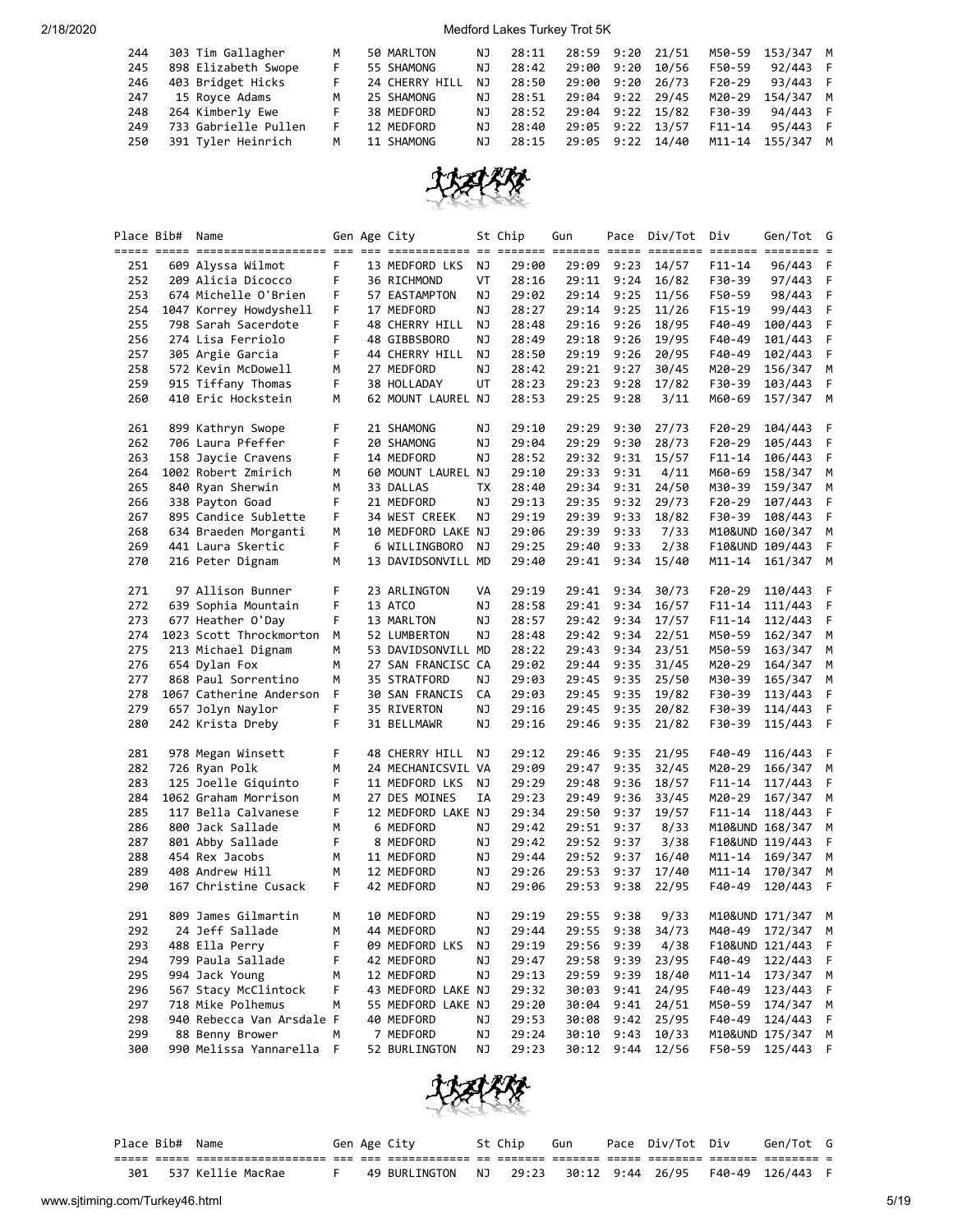| 302 | 611 Wes Miller            | M | 41 MEDFORD         | NJ             | 29:45 | 30:13       | 9:44 | 35/73 | M40-49          | 176/347         | M |
|-----|---------------------------|---|--------------------|----------------|-------|-------------|------|-------|-----------------|-----------------|---|
| 303 | 263 Lauren Evans          | F | 35 MOUNT LAUREL NJ |                | 30:06 | 30:13       | 9:44 | 22/82 | F30-39          | 127/443         | F |
| 304 | 328 Heather Ross          | F | 51 UNKNOWN         | C <sub>O</sub> | 29:11 | 30:14       | 9:44 | 13/56 | F50-59          | 128/443         | F |
| 305 | 229 Sean Distefano        | М | 31 CANTON          | MA             | 29:18 | 30:15       | 9:45 | 26/50 | M30-39          | 177/347         | М |
| 306 | 324 Frances Gaysek        | F | 40 MEDFORD LAKE NJ |                | 29:29 | 30:23       | 9:47 | 27/95 | F40-49          | 129/443         | F |
| 307 | 322 Sarah Gaysek          | F | 8 MEDFORD LAKE NJ  |                | 29:28 | 30:23       | 9:47 | 5/38  |                 | F10&UND 130/443 | F |
| 308 | 304 Eleanor Fagan         | F | 03 TABERNACLE      | ΝJ             | 29:45 | 30:24       | 9:47 | 6/38  |                 | F10&UND 131/443 | F |
| 309 | 136 Alyssia Cavallo       | F | 32 HADDON HEIGH NJ |                | 29:45 | 30:24       | 9:47 | 23/82 | F30-39          | 132/443         | F |
| 310 | 796 Bryan Russell         | М | 48 VINCENTOWN      | NJ             | 29:44 | 30:24       | 9:47 | 36/73 | M40-49          | 178/347         | M |
|     |                           |   |                    |                |       |             |      |       |                 |                 |   |
| 311 | 960 Xavier Weber          | F | 26 PHILADELPHIA PA |                | 29:39 | 30:25       | 9:48 | 31/73 | F20-29          | 133/443         | F |
| 312 | 548 Paul Marmino          | M | 37 MEDFORD         | NJ             | 29:50 | 30:28       | 9:49 | 27/50 | M30-39          | 179/347         | M |
| 313 | 420 Jordan Horn           | м | 12 MEDFORD         | ΝJ             | 29:58 | 30:29       | 9:49 | 19/40 | M11-14          | 180/347         | M |
| 314 | 693 Shannon Patterson     | F | 37 MEDFORD         | NJ             | 30:12 | 30:32       | 9:50 | 24/82 | F30-39          | 134/443         | F |
| 315 | 438 Bill Hyland           | M | 53 MEDFORD         | NJ             | 29:54 | 30:34       | 9:51 | 25/51 | M50-59          | 181/347         | М |
| 316 | 122 Kerry Carleton        | F | 37 MEDFORD LAKE NJ |                | 30:24 | 30:34       | 9:51 | 25/82 | F30-39          | 135/443         | F |
|     |                           |   |                    |                |       |             |      |       |                 |                 |   |
| 317 | 923 Brayden Tritsch       | M | 11 MEDFORD         | NJ             | 29:31 | 30:37       | 9:52 | 20/40 | $M11 - 14$      | 182/347         | M |
| 318 | 922 Rustin Tritsch        | M | 39 MEDFORD         | NJ             | 29:31 | 30:37       | 9:52 | 28/50 | M30-39          | 183/347         | M |
| 319 | 1027 Kristen Wadiak       | F | 45 MEDFORD         | NJ             | 30:13 | 30:44       | 9:54 | 28/95 | F40-49          | 136/443         | F |
| 320 | 560 Lynn Mavracic         | F | 49 MEDFORD         | NJ             | 30:13 | 30:44       | 9:54 | 29/95 | F40-49          | 137/443         | F |
| 321 | 556 Amanda Martin-O'day F |   | 55 MARLTON         | NJ             | 30:00 | 30:45       | 9:54 | 14/56 | F50-59          | 138/443         | F |
| 322 | 227 Joanna Distasi        | F | 65 MEDFORD         | NJ             | 30:45 | 30:50       | 9:56 | 3/14  | F60-69          | 139/443         | F |
| 323 | 552 Sara Martino          | F | 41 MEDFORD         | ΝJ             | 30:20 | 30:51       | 9:56 | 30/95 | F40-49          | 140/443         | F |
| 324 | 554 Liv Martino           | F |                    | ΝJ             | 30:19 |             | 9:56 |       |                 |                 | F |
|     |                           |   | 12 MEDFORD         |                |       | 30:52       |      | 20/57 | $F11 - 14$      | 141/443         |   |
| 325 | 257 Robert Ellis          | М | 75 MEDFORD         | ΝJ             | 30:32 | 30:53       | 9:57 | 1/5   | M70+            | 184/347         | М |
| 326 | 590 Jack McKinney         | M | 11 MEDFORD         | ΝJ             | 30:06 | 30:55       | 9:57 | 21/40 | M11-14          | 185/347         | M |
| 327 | 284 Joe Flaherty          | M | 50 MEDFORD         | NJ             | 30:05 | 30:55       | 9:57 | 26/51 | M50-59          | 186/347         | M |
| 328 | 588 Brian McKinney        | M | 44 MEDFORD         | NJ             | 30:09 | 30:55       | 9:58 | 37/73 | M40-49          | 187/347         | M |
| 329 | 7 Christopher Adams       | М | 12 MEDFORD         | ΝJ             | 30:50 | 30:57       | 9:58 | 22/40 | M11-14          | 188/347         | M |
| 330 | 629 Corri Moran           | F | 22 HOLBROOK        | NY             | 30:50 | 30:58       | 9:58 | 32/73 | F20-29          | 142/443         | F |
| 331 | 151 Kelsey Connelly       | F | 27 BERLIN          | ΝJ             | 30:45 | 31:01       | 9:59 | 33/73 | F20-29          | 143/443         | F |
| 332 | 59 Robin Birchenough      | F | 52 MEDFORD         | NJ             | 30:38 | 31:13 10:03 |      | 15/56 | F50-59          | 144/443         | F |
| 333 | 70 Sadie Boecklen         | F | 9 MEDFORD          | ΝJ             | 31:03 | 31:14 10:03 |      | 7/38  |                 | F10&UND 145/443 | F |
|     |                           | F |                    |                |       |             |      |       |                 |                 | F |
| 334 | 60 Olivia Birchenough     |   | 26 HOBOKEN         | ΝJ             | 30:39 | 31:14 10:04 |      | 34/73 | F20-29          | 146/443         |   |
| 335 | 866 Catherine Som         | F | 34 MEDFORD         | ΝJ             | 31:05 | 31:15 10:04 |      | 26/82 | F30-39          | 147/443         | F |
| 336 | 69 Brian Boecklen         | М | 44 MEDFORD         | NJ             | 31:06 | 31:17 10:05 |      | 38/73 | M40-49          | 189/347         | M |
| 337 | 184 Matt Davis            | M | 39 SHAMONG         | NJ             | 30:31 | 31:19 10:05 |      | 29/50 | M30-39          | 190/347         | M |
| 338 | 810 Kate Schaefer         | F | 32 ASTORIA         | NY             | 30:22 | 31:20 10:05 |      | 27/82 | F30-39          | 148/443         | F |
| 339 | 577 Mason McGovern        | М | 8 MEDFORD          | ΝJ             | 30:03 | 31:21 10:06 |      | 11/33 |                 | M10&UND 191/347 | M |
| 340 | 8 Peter Adams             | M | 48 MEDFORD         | NJ             | 30:59 | 31:22 10:06 |      | 39/73 | M40-49          | 192/347         | M |
| 341 | 451 Luke Jackson          | M | 7 MEDFORD          | ΝJ             | 30:06 | 31:25 10:07 |      | 12/33 | M10&UND 193/347 |                 | M |
| 342 | 369 Susan Greenwood       | F | 69 VOORHEES        | ΝJ             | 30:51 | 31:25 10:07 |      | 4/14  | F60-69          | 149/443         | F |
| 343 |                           |   |                    | ΝJ             | 30:42 |             |      |       |                 |                 |   |
|     | 640 Julian Mountain       | М | 11 ATCO            |                |       | 31:26 10:08 |      | 23/40 | M11-14          | 194/347         | М |
| 344 | 664 Sue Niedrach          | F | 57 MEDFORD         | NJ             | 30:48 | 31:27 10:08 |      | 16/56 | F50-59          | 150/443         | F |
| 345 | 423 Tammy Hudes           | F | 55 MEDFORD         | ΝJ             | 31:26 | 31:31 10:09 |      | 17/56 | F50-59          | 151/443         | F |
| 346 | 795 Abigail Rusnak        | F | 15 MEDFORD         | ΝJ             | 30:57 | 31:32 10:09 |      | 12/26 | F15-19          | 152/443         | F |
| 347 | 816 Trevor Schick         | М | 17 DEBARY          | FL             | 31:28 | 31:33 10:10 |      | 27/35 | M15-19          | 195/347         | M |
| 348 | 680 Jessica O'Neill       | F | 29 PHILADELPHIA PA |                | 30:58 | 31:35 10:10 |      | 35/73 | F20-29          | 153/443         | F |
| 349 | 197 Dillon Deluca         | M | 30 PHILADELPHIA PA |                | 30:58 | 31:35 10:10 |      | 30/50 | M30-39          | 196/347         | M |
| 350 | 1024 John Bisbee          | M | 56 MEDFORD         | NJ             | 30:41 | 31:36 10:11 |      | 27/51 | M50-59          | 197/347         | M |



| Place Bib# | Name                 |      | Gen Age City          |     | St Chip | Gun | Pace        | Div/Tot | Div        | Gen/Tot G       |          |
|------------|----------------------|------|-----------------------|-----|---------|-----|-------------|---------|------------|-----------------|----------|
|            | ==================   | $==$ | =====                 |     |         |     |             |         |            |                 |          |
| 351        | 785 Alexandra Rubano | F.   | 12 MEDFORD            | NJ  | 30:53   |     | 31:37 10:11 | 21/57   | $F11 - 14$ | 154/443         | E        |
| 352        | 947 Eric Voss        | м    | 59 MEDFORD LAKE NJ    |     | 31:00   |     | 31:39 10:11 | 28/51   | M50-59     | 198/347         | M        |
| 353        | 992 Megan Yogis      |      | 34 CHERRY HILL        | NJ  | 31:25   |     | 31:39 10:12 | 28/82   | F30-39     | 155/443         |          |
| 354        | 803 Sarah Sanchez    |      | <b>30 CHERRY HILL</b> | NJ  | 31:20   |     | 31:41 10:12 | 29/82   | F30-39     | 156/443         |          |
| 355        | 712 Luca Pileri      | м    | 6 MOUNT LAUREL NJ     |     | 31:32   |     | 31:43 10:13 | 13/33   |            | M10&UND 199/347 | M        |
| 356        | 710 Dante Pileri     | м    | 39 MOUNT LAUREL NJ    |     | 31:33   |     | 31:44 10:13 | 31/50   | M30-39     | 200/347 M       |          |
| 357        | 16 Angela Adams      |      | 29 FREDERICKSBU VA    |     | 31:31   |     | 31:45 10:13 | 36/73   | $F20-29$   | 157/443 F       |          |
| 358        | 112 Andre Caldini    | м    | 47 MEDFORD            | ΝJ  | 31:31   |     | 31:47 10:14 | 40/73   | M40-49     | 201/347 M       |          |
| 359        | 202 Kate Desantis    | F    | 28 VINCENTOWN         | NJ. | 31:40   |     | 31:49 10:15 | 37/73   | $F20-29$   | 158/443 F       |          |
| 360        | 489 Chawn Koncelik   | М    | 33 HAINESPORT         | NJ. | 31:40   |     | 31:50 10:15 | 32/50   | M30-39     | 202/347 M       |          |
|            |                      |      |                       |     |         |     |             |         |            |                 |          |
| 361        | 919 Christine Tomkus | F.   | 38 MEDFORD            | NJ  | 31:22   |     | 31:51 10:15 | 30/82   | F30-39     | 159/443 F       |          |
| 362        | 341 Bill Stiles      | м    | 61 MEDFORD            | NJ  | 30:55   |     | 31:51 10:15 | 5/11    | M60-69     | 203/347         | <b>M</b> |
| 363        | 246 David Duncan     | м    | 59 MEDFORD            | ΝJ  | 30:54   |     | 31:51 10:15 | 29/51   | M50-59     | 204/347         | M        |
| 364        | 779 Emily Roemer     | F.   | 20 VINCENTOWN         | NJ. | 31:06   |     | 31:52 10:16 | 38/73   | $F20-29$   | 160/443         | F        |
| 365        | 47 Judith Barclay    | F    | 47 BURLINGTON         | ΝJ  | 31:04   |     | 31:53 10:16 | 31/95   | F40-49     | 161/443         |          |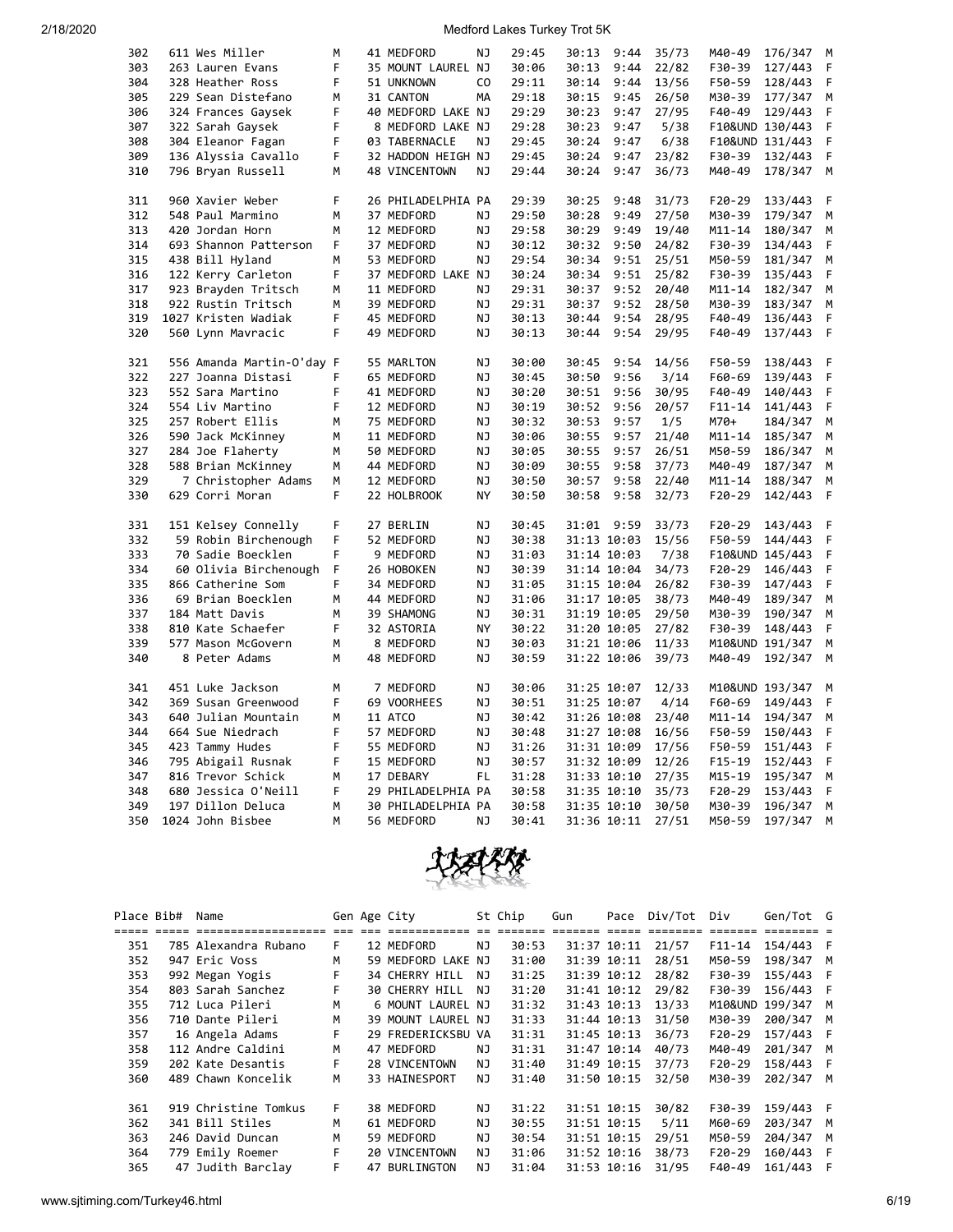| 366 | 394 Cole Heiser          | м  | 12 MEDFORD           | ΝJ             | 31:46 | 31:53 10:16 | 24/40 | $M11 - 14$ | 205/347 M       |   |
|-----|--------------------------|----|----------------------|----------------|-------|-------------|-------|------------|-----------------|---|
| 367 | 48 Jon-Patrick Barclay M |    | 13 BURLINGTON        | NJ             | 31:04 | 31:53 10:16 | 25/40 | $M11 - 14$ | 206/347         | M |
| 368 | 374 Gavin Hambrose       | М  | 23 MEDFORD           | NJ             | 31:16 | 31:54 10:16 | 34/45 | M20-29     | 207/347         | M |
| 369 | 906 Brendan Tecce        | М  | 23 MEDFORD           | ΝJ             | 31:16 | 31:54 10:16 | 35/45 | M20-29     | 208/347         | M |
| 370 | 439 Maggie Hyland        | F  | 22 MEDFORD           | NJ             | 31:17 | 31:54 10:16 | 39/73 | $F20-29$   | 162/443         | F |
|     |                          |    |                      |                |       |             |       |            |                 |   |
| 371 | 910 Laura Tedesco        | F. | 12 MEDFORD           | NJ             | 30:56 | 31:55 10:17 | 22/57 | $F11 - 14$ | 163/443         | F |
| 372 | 719 Brad Polhemus        | M  | 22 MEDFORD LAKE NJ   |                | 31:06 | 31:55 10:17 | 36/45 | M20-29     | 209/347         | M |
| 373 | 1025 John Murtha         | M  | 21 MEDFORD           | NJ             | 30:55 | 31:56 10:17 | 37/45 | M20-29     | 210/347         | M |
| 374 | 231 Kristen Dodaro       | F  | <b>34 TABERNACLE</b> | NJ             | 31:41 | 31:59 10:18 | 31/82 | F30-39     | 164/443         | F |
| 375 | 230 Dean Dodaro          | м  | 34 TABERNACLE        | NJ             | 31:42 | 31:59 10:18 | 33/50 | M30-39     | 211/347         | M |
| 376 | 704 Michelle Petrik      | F  | 43 MEDFORD           | NJ             | 31:30 | 32:00 10:18 | 32/95 | F40-49     | 165/443         | F |
| 377 | 874 Linda Steel          | F  | 59 MEDFORD           | NJ             | 31:17 | 32:02 10:19 | 18/56 | F50-59     | 166/443         | F |
| 378 | 561 Sarah Mavracic       | F  | 20 MEDFORD           | <b>NJ</b>      | 31:03 | 32:03 10:19 | 40/73 | $F20-29$   | 167/443         | F |
| 379 | 562 Laura Mavracic       | F  | 18 MEDFORD           | NJ             | 31:03 | 32:04 10:20 | 13/26 | $F15-19$   | 168/443         | F |
| 380 | 546 Zachary Markowitz    | M  | <b>LONGMONT</b>      | C <sub>0</sub> | 31:27 | 32:06 10:20 |       |            | 212/347         | M |
|     |                          |    |                      |                |       |             |       |            |                 |   |
| 381 | 766 Craig Roberts        | M  | 49 MEDFORD           | NJ             | 31:20 | 32:10 10:21 | 41/73 | M40-49     | 213/347         | M |
| 382 | 797 Hailey Russell       | F. | 20 VINCENTOWN        | NJ             | 32:07 | 32:10 10:22 | 41/73 | $F20-29$   | 169/443         | F |
| 383 | 821 Meghan Schmidlin     | F. | 12 MEDFORD LAKE NJ   |                | 31:41 | 32:11 10:22 | 23/57 | $F11 - 14$ | 170/443         | F |
| 384 | 813 Amanda Schaefer      | F. | 25 MARLTON           | <b>NJ</b>      | 31:24 | 32:12 10:22 | 42/73 | $F20-29$   | 171/443         | F |
| 385 | 601 Jocelyn Melleby      | F. | 11 WHITE HORSE       | МA             | 32:03 | 32:12 10:22 | 24/57 | $F11 - 14$ | 172/443         | F |
| 386 | 348 Drew Golin           | М  | 45 VOORHEES          | <b>NJ</b>      | 31:42 | 32:14 10:23 | 42/73 | M40-49     | 214/347         | M |
| 387 | 545 Carl Markowitz       | М  | 56 STAMFORD          | CT             | 31:38 | 32:18 10:24 | 30/51 | M50-59     | 215/347         | M |
| 388 | 401 Alicia Hess          | F  | 17 BROWNS MILLS NJ   |                | 31:55 | 32:21 10:25 | 14/26 | $F15-19$   | 173/443         | F |
| 389 | 419 Alexandra Hooven     | F  | 9 CONCORD            | MA             | 31:38 | 32:22 10:25 | 8/38  |            | F10&UND 174/443 | F |
| 390 | 651 Ethan Murray         | м  | 14 BORDENTOWN        | NJ.            | 31:38 | 32:23 10:26 | 26/40 | $M11 - 14$ | 216/347         | M |
|     |                          |    |                      |                |       |             |       |            |                 |   |
| 391 | 645 Megan Muoio          | F  | 39 RIDGEWOOD         | NJ             | 32:06 | 32:23 10:26 | 32/82 | F30-39     | 175/443         | F |
| 392 | 416 James Hooven         | М  | 47 CONCORD           | <b>MA</b>      | 31:28 | 32:23 10:26 | 43/73 | M40-49     | 217/347         | M |
| 393 | 794 Eira Rupert          | F  | 11 MEDFORD           | NJ             | 31:58 | 32:25 10:26 | 25/57 | $F11 - 14$ | 176/443         | F |
| 394 | 697 Elizabeth Peckham    | F  | 56 NEW CANAAN        | <b>CT</b>      | 31:43 | 32:25 10:26 | 19/56 | F50-59     | 177/443         | F |
| 395 | 946 Elisabeth Vigorita   | F. | 11 MEDFORD           | NJ             | 31:57 | 32:25 10:26 | 26/57 | $F11 - 14$ | 178/443         | F |
| 396 | 295 Isabella Forte       | F  | 14 ALEXANDRIA        | VA             | 32:20 | 32:27 10:27 | 27/57 | $F11 - 14$ | 179/443         | F |
| 397 | 393 Clare Heiser         | F  | 14 MEDFORD           | NJ             | 32:20 | 32:27 10:27 | 28/57 | $F11 - 14$ | 180/443         | F |
| 398 | 275 Elaine Filip         | F  | 49 MEDFORD           | NJ             | 31:37 | 32:27 10:27 | 33/95 | F40-49     | 181/443         | F |
| 399 | 368 Elyssa Greenberg     | F  | 25 WASHINGTON        | DC             | 31:23 | 32:28 10:27 | 43/73 | $F20-29$   | 182/443         | F |
| 400 | 827 Kelly Seel           | F  | 31 MARLTON           | NJ             | 31:37 | 32:28 10:27 | 33/82 | F30-39     | 183/443         | F |



| Place Bib# | Name                      |    | Gen Age City       |           | St Chip | Gun         | Pace        | Div/Tot | Div        | Gen/Tot G       |              |
|------------|---------------------------|----|--------------------|-----------|---------|-------------|-------------|---------|------------|-----------------|--------------|
|            |                           |    |                    |           |         |             |             |         |            |                 |              |
| 401        | 108 Clara Byrne           | F  | 13 MEDFORD LAKE NJ |           | 32:19   |             | 32:28 10:27 | 29/57   | $F11 - 14$ | 184/443 F       |              |
| 402        | 579 Sherri McGowan        | F  | 33 MEDFORD         | NJ.       | 32:08   | 32:29 10:28 |             | 34/82   | F30-39     | 185/443         | - F          |
| 403        | 679 Devon O'Leary         | F  | 26 BROOKLYN        | <b>NY</b> | 31:37   |             | 32:33 10:29 | 44/73   | $F20-29$   | 186/443         | F            |
| 404        | 471 Madison Kelsey        | F  | 9 HAMMONTON        | <b>NJ</b> | 31:49   |             | 32:35 10:30 | 9/38    |            | F10&UND 187/443 | F            |
| 405        | 165 Destiny Cruz          | F  | 13 MEDFORD         | NJ.       | 31:59   |             | 32:38 10:31 | 30/57   | $F11 - 14$ | 188/443         | - F          |
| 406        | 111 Alyssa Caldini        | F  | 13 MEDFORD         | NJ        | 32:27   |             | 32:45 10:33 | 31/57   | $F11 - 14$ | 189/443         | F            |
| 407        | 970 Mary Wigglesworth     | F. | 47 MAYS LANDING NJ |           | 32:25   |             | 32:48 10:34 | 34/95   | F40-49     | 190/443         | F            |
| 408        | 307 Chase Gardiner        | M  | 15 MOUNT LAUREL NJ |           | 32:41   |             | 32:49 10:34 | 28/35   | M15-19     | 218/347         | M            |
| 409        | 9 Jody Adams              | M  | 49 PEMBERTON       | NJ.       | 32:36   |             | 32:50 10:34 | 44/73   | M40-49     | 219/347         | M            |
| 410        | 513 Geannine Lebude       | F  | 50 BURLINGTON      | <b>NJ</b> | 31:58   | 32:50 10:35 |             | 20/56   | F50-59     | 191/443         | F            |
|            |                           |    |                    |           |         |             |             |         |            |                 |              |
| 411        | 311 Grady Gasparovic      | M  | 11 THOROFARE       | NJ.       | 32:24   | 32:52 10:35 |             | 27/40   | $M11 - 14$ | 220/347 M       |              |
| 412        | 437 Laurie Hyland         | F  | 51 MEDFORD         | NJ        | 32:13   | 32:53 10:35 |             | 21/56   | F50-59     | 192/443         | - F          |
| 413        | 318 Josh Gatesman         | м  | 11 MEDFORD         | NJ        | 31:29   |             | 32:55 10:36 | 28/40   | $M11 - 14$ | 221/347         | M            |
| 414        | 656 Katherine Naro        | F  | 44 WESTAMPTON      | NJ.       | 32:05   |             | 32:57 10:37 | 35/95   | F40-49     | 193/443         | F            |
| 415        | 1048 Jon Mueller          | M  | 16 MEDFORD         | NJ        | 32:13   |             | 33:00 10:38 | 29/35   | $M15 - 19$ | 222/347 M       |              |
| 416        | 737 Danielle Raimo        | F  | 34 SHAMONG         | NJ        | 32:54   |             | 33:07 10:40 | 35/82   | F30-39     | 194/443         | - F          |
| 417        | 148 Beth Clicquennoi      | F  | 54 MARLTON         | NJ        | 32:55   |             | 33:07 10:40 | 22/56   | F50-59     | 195/443         | F            |
| 418        | 846 Tom Shuff             | M  | 52 MEDFORD         | NJ        | 32:55   |             | 33:07 10:40 | 31/51   | M50-59     | 223/347         | M            |
| 419        | 647 Maria Murphy          | F  | 60 TOMS RIVER      | NJ        | 33:00   |             | 33:08 10:40 | 5/14    | F60-69     | 196/443         | F            |
| 420        | 41 Meredith Bandomer      | F  | 12 MEDFORD         | NJ        | 32:11   |             | 33:14 10:42 | 32/57   | $F11 - 14$ | 197/443 F       |              |
|            |                           |    |                    |           |         |             |             |         |            |                 |              |
| 421        | 259 Ron Enfield           | м  | 73 CHERRY HILL     | NJ        | 32:26   | 33:15 10:42 |             | 2/5     | M70+       | 224/347 M       |              |
| 422        | 273 Michael Fejko         | M  | 52 SHAMONG         | NJ        | 32:49   | 33:16 10:43 |             | 32/51   | M50-59     | 225/347         | M            |
| 423        | 298 Karen Froberg-Fejko F |    | 55 SHAMONG         | NJ        | 32:49   |             | 33:16 10:43 | 23/56   | F50-59     | 198/443         | F            |
| 424        | 42 Megan Bandomer         | F  | 21 MEDFORD LAKE NJ |           | 32:19   |             | 33:20 10:44 | 45/73   | $F20-29$   | 199/443         | F            |
| 425        | 530 Jennifer Loreaux      | F  | 38 MEDFORD         | NJ        | 32:01   |             | 33:22 10:45 | 36/82   | F30-39     | 200/443         | F            |
| 426        | 192 Sheryl Del Galdo      | F  | 45 WESTAMPTON      | NJ        | 32:57   |             | 33:32 10:48 | 36/95   | F40-49     | 201/443         | F            |
| 427        | 40 Madeline Bandomer      | F  | 23 MEDFORD LAKE NJ |           | 32:32   |             | 33:34 10:49 | 46/73   | $F20-29$   | 202/443         | $\mathsf{F}$ |
| 428        | 53 Lexi Basantis          | F  | 23 MEDFORD         | NJ        | 32:33   | 33:34 10:49 |             | 47/73   | $F20-29$   | 203/443         | F            |
| 429        | 63 Daniele Bisconte       | F  | 16 TABERNACLE      | NJ        | 32:39   | 33:35 10:49 |             | 15/26   | $F15-19$   | 204/443         | F            |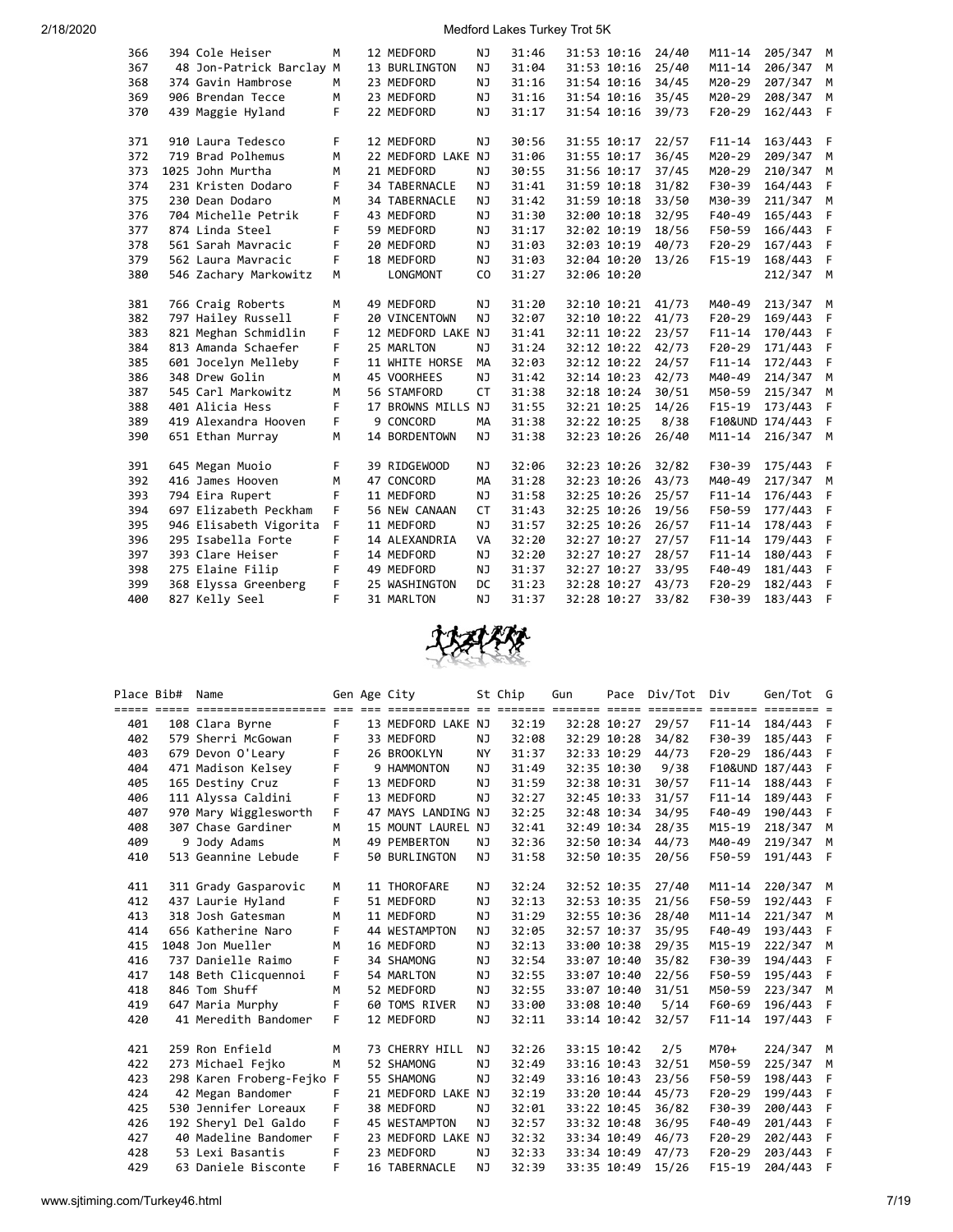| 430 | 1050 Ashlyn Plaugher | F. |    | 17 MEDFORD            | NJ | 32:51 | 33:38 10:50 | 16/26 | $F15-19$   | 205/443         | F  |
|-----|----------------------|----|----|-----------------------|----|-------|-------------|-------|------------|-----------------|----|
| 431 | 222 Kim Diloreto     | F  |    | 52 MEDFORD LAKE       | NJ | 32:51 | 33:40 10:50 | 24/56 | F50-59     | 206/443         | F  |
| 432 | 844 Thomas Shover    | м  |    | 63 LUMBERTON          | ΝJ | 33:15 | 33:42 10:51 | 6/11  | M60-69     | 226/347         | M  |
| 433 | 539 Lori Maeder      | F  |    | <b>39 CHERRY HILL</b> | NJ | 33:01 | 33:43 10:51 | 37/82 | F30-39     | 207/443         | F  |
| 434 | 859 Amanda Smith     | F  |    | 39 SHAMONG            | NJ | 33:01 | 33:44 10:52 | 38/82 | F30-39     | 208/443         | F  |
| 435 | 335 Kevin Gimeno     | м  | 49 | MOUNT HOLLY           | NJ | 32:51 | 33:49 10:53 | 45/73 | M40-49     | 227/347         | M  |
| 436 | 563 Erica Maybury    | F  |    | 31 MEDFORD LAKE       | NJ | 32:53 | 33:49 10:53 | 39/82 | F30-39     | 209/443         | F  |
| 437 | 445 Gregory Jackson  | M  |    | 39 MEDFORD LAKE NJ    |    | 33:18 | 33:51 10:54 | 34/50 | M30-39     | 228/347         | M  |
| 438 | 402 Christine Hicks  | F  |    | 22 CHERRY HILL        | NJ | 33:40 | 33:51 10:54 | 48/73 | $F20-29$   | 210/443         | F  |
| 439 | 847 Rachael Shugars  | F. |    | <b>32 PENNSAUKEN</b>  | NJ | 32:56 | 33:52 10:54 | 40/82 | F30-39     | 211/443         | F  |
| 440 | 948 Molly Voss       | F  |    | 25 MEDFORD LAKE NJ    |    | 33:11 | 33:55 10:55 | 49/73 | $F20-29$   | 212/443         | -F |
| 441 | 578 Weston McGovern  | M  |    | 4 MEDFORD             | NJ | 32:38 | 33:59 10:56 | 14/33 |            | M10&UND 229/347 | M  |
| 442 | 575 Mitch McGovern   | м  |    | 39 MEDFORD            | NJ | 32:40 | 33:59 10:57 | 35/50 | M30-39     | 230/347         | м  |
| 443 | 449 Jim Jackson      | M  |    | 42 MEDFORD            | NJ | 32:43 | 34:02 10:57 | 46/73 | M40-49     | 231/347         | м  |
| 444 | 576 Chrissy McGovern | F. |    | 37 MEDFORD            | NJ | 32:40 | 34:02 10:58 | 41/82 | F30-39     | 213/443         | F  |
| 445 | 1018 Abigail Howell  | F  |    | 15 MEDFORD LKS        | NJ | 33:39 | 34:07 10:59 | 17/26 | $F15-19$   | 214/443         | F  |
| 446 | 288 Craig Fluharty   | M  |    | <b>48 VINCENTOWN</b>  | NJ | 33:33 | 34:08 10:59 | 47/73 | M40-49     | 232/347         | M  |
| 447 | 290 Patrick Fluharty | M  |    | 11 VINCENTOWN         | ΝJ | 33:34 | 34:08 11:00 | 29/40 | $M11 - 14$ | 233/347         | м  |
| 448 | 638 Beth Mountain    | F  |    | 50 ATCO               | NJ | 33:25 | 34:09 11:00 | 25/56 | F50-59     | 215/443         | F  |
| 449 | 916 Patsy Thomas     | F  |    | 56 CHERRY HILL        | NJ | 33:30 | 34:12 11:01 | 26/56 | F50-59     | 216/443         | F  |
| 450 | 918 Kelsey Thomas    | F  |    | 27 HADDONFIELD        | NJ | 33:30 | 34:12 11:01 | 50/73 | $F20-29$   | 217/443         | F  |



|            | Place Bib# | Name                                              |    | Gen Age City       |           | St Chip        | Gun |                            | Pace Div/Tot   | Div        | Gen/Tot G           |   |
|------------|------------|---------------------------------------------------|----|--------------------|-----------|----------------|-----|----------------------------|----------------|------------|---------------------|---|
|            |            | <u> 22222 22222 222222222222222222222 222 222</u> | F. |                    |           |                |     |                            |                | F40-49     | $=$ $=$ $=$ $=$ $=$ | F |
| 451<br>452 |            | 84 Jennifer Brooks<br>496 Pam Kusnirik            | F  | 43 MEDFORD LAKE NJ | ΝJ        | 33:41<br>33:41 |     | 34:13 11:01                | 37/95<br>38/95 | F40-49     | 218/443<br>219/443  | F |
| 453        |            | 1059 Grace Cullari                                | F  | 46 MEDFORD         | NJ        | 33:24          |     | 34:13 11:01                | 33/57          | $F11 - 14$ |                     | F |
| 454        |            |                                                   | F  | 11 MEDFORD         |           | 33:25          |     | 34:14 11:01                | 39/95          |            | 220/443             | F |
| 455        |            | 933 Donna Uscinowicz                              | F  | 46 SHAMONG         | ΝJ        | 33:54          |     | 34:19 11:03                | 27/56          | F40-49     | 221/443             | F |
|            |            | 138 April Chmielinski                             | F  | 53 MEDFORD         | ΝJ        |                |     | 34:19 11:03                |                | F50-59     | 222/443             | F |
| 456<br>457 |            | 133 Kira Carter<br>140 Stephen Chmielinski M      |    | 12 MEDFORD         | NJ        | 33:33<br>33:57 |     | 34:23 11:04<br>34:23 11:04 | 34/57          | F11-14     | 223/443             | M |
|            |            |                                                   | F  | MEDFORD            | ΝJ        |                |     |                            |                |            | 234/347             | F |
| 458        |            | 528 Maria Long                                    |    | 50 MEDFORD         | ΝJ        | 33:32          |     | 34:24 11:05                | 28/56          | F50-59     | 224/443             |   |
| 459        |            | 139 Jacqueline Chmielin F                         |    | 11 MEDFORD         | ΝJ        | 33:57          |     | 34:24 11:05                | 35/57          |            | F11-14 225/443      | F |
| 460        |            | 555 Edward Martino                                | M  | 9 MEDFORD          | NJ.       | 33:48          |     | 34:24 11:05                | 15/33          |            | M10&UND 235/347     | M |
| 461        |            | 215 Hannah Dignam                                 | F  | 20 DAVIDSONVILL MD |           | 33:33          |     | 34:24 11:05                | 51/73          | F20-29     | 226/443             | F |
| 462        |            | 464 Laurie Jensen                                 | F  | 30 PHILADELPHIA PA |           | 34:04          |     | 34:26 11:05                | 42/82          | F30-39     | 227/443             | F |
| 463        |            | 553 Edward Martino                                | М  | 42 MEDFORD         | ΝJ        | 33:50          |     | 34:26 11:05                | 48/73          | M40-49     | 236/347             | М |
| 464        |            | 1035 Ryan Delaney                                 | M  | 36 BOSTON          | MA        | 33:50          |     | 34:27 11:06                | 36/50          | M30-39     | 237/347             | M |
| 465        |            | 1034 Susie Stockwell                              | F  | 35 BOSTON          | MА        | 33:51          |     | 34:28 11:06                | 43/82          | F30-39     | 228/443             | F |
| 466        |            | 1036 Ian Rittensdorf                              | M  | 33 WASHINGTON      | DC        | 33:51          |     | 34:28 11:06                | 37/50          | M30-39     | 238/347             | М |
| 467        |            | 1037 Elizabeth Spehalski F                        |    | 35 WASHINGTON      | DC        | 33:52          |     | 34:28 11:06                | 44/82          | F30-39     | 229/443             | F |
| 468        |            | 812 Jason Schaefer                                | м  | 31 WESTAMPTON      | ΝJ        | 34:05          |     | 34:29 11:06                | 38/50          | M30-39     | 239/347             | М |
| 469        |            | 309 Richard Gardner                               | М  | 70 MARLTON         | NJ        | 33:15          |     | 34:29 11:06                | 3/5            | M70+       | 240/347             | М |
| 470        |            | 780 Kaitlyn Ronkowski                             | F  | 12 MEDFORD         | NJ        | 33:41          |     | 34:31 11:07                | 36/57          | $F11 - 14$ | 230/443             | F |
|            |            |                                                   |    |                    |           |                |     |                            |                |            |                     |   |
| 471        |            | 283 Kristin Fitzgerald                            | F  | 39 MEDFORD         | ΝJ        | 34:07          |     | 34:37 11:09                | 45/82          | F30-39     | 231/443             | F |
| 472        |            | 705 Dan Pfeffer                                   | M  | 55 SHAMONG         | ΝJ        | 34:12          |     | 34:38 11:09                | 33/51          | M50-59     | 241/347             | M |
| 473        |            | 282 Clark Fitzgerald                              | M  | 8 MEDFORD          | ΝJ        | 34:09          |     | 34:38 11:09                | 16/33          |            | M10&UND 242/347     | M |
| 474        |            | 825 Natalie Schultz                               | F  | 14 MEDFORD         | ΝJ        | 33:46          |     | 34:39 11:10                | 37/57          | F11-14     | 232/443             | F |
| 475        |            | 648 Ashley Murphy                                 | F  | 13 MEDFORD         | ΝJ        | 33:46          |     | 34:40 11:10                | 38/57          |            | F11-14 233/443      | F |
| 476        |            | 781 Maggie Ronkowski                              | F  | 13 MEDFORD         | ΝJ        | 33:53          |     | 34:43 11:11                | 39/57          | F11-14     | 234/443             | F |
| 477        |            | 996 Melissa Young                                 | F  | 47 WEST BERLIN     | NJ        | 34:13          |     | 34:43 11:11                | 40/95          | F40-49     | 235/443             | F |
| 478        |            | 1056 Chelsea Lynn                                 | F  | 29 ORLANDO         | FL        | 34:07          |     | 34:48 11:13                | 52/73          | $F20-29$   | 236/443             | F |
| 479        |            | 212 Nicole Digiacomo                              | F  | 43 VINCENTOWN      | NJ        | 34:28          |     | 34:52 11:14                | 41/95          | F40-49     | 237/443             | F |
| 480        |            | 1060 Max Cullari                                  | M  | 08 MEDFORD         | NJ.       | 34:02          |     | 34:53 11:14                | 17/33          |            | M10&UND 243/347 M   |   |
| 481        |            | 474 Dan Kiernan                                   | М  | 51 MEDFORD         | <b>NJ</b> | 34:41          |     | 34:54 11:14                | 34/51          | M50-59     | 244/347             | М |
| 482        |            | 378 Trish Hanna                                   | F  | 51 FOGELSVILLE     | PA        | 34:01          |     | 34:56 11:15                | 29/56          | F50-59     | 238/443             | F |
| 483        |            | 109 Lyle Byrne                                    | M  | 11 MEDFORD LAKE NJ |           | 34:22          |     | 34:57 11:15                | 30/40          | M11-14     | 245/347             | M |
| 484        |            | 1057 Stacy Cullari                                | F  | 41 MEDFORD         | ΝJ        | 34:06          |     | 34:58 11:16                | 42/95          | F40-49     | 239/443             | F |
| 485        |            | 765 Kathleen C Roberts                            | F  | 49 MEDFORD         | <b>NJ</b> | 34:12          |     | 35:01 11:17                | 43/95          | F40-49     | 240/443             | F |
| 486        |            | 87 Elizabeth Brower                               | F  | 9 MEDFORD          | NJ        | 34:18          |     | 35:04 11:18                | 10/38          |            | F10&UND 241/443     | F |
| 487        |            | 1001 Alex Zhu                                     | M  | 26 NOTTINGHAM      | MD        | 34:25          |     | 35:05 11:18                | 38/45          | M20-29     | 246/347             | M |
| 488        |            | 258 Austine Enderle                               | F  | 60 NEWARK          | DE        | 34:57          |     | 35:07 11:18                | 6/14           | F60-69     | 242/443             | F |
| 489        |            | 759 Jeff Riley                                    | м  | 60 MEDFORD         | ΝJ        | 34:13          |     | 35:08 11:19                | 7/11           | M60-69     | 247/347             | M |
| 490        |            | 210 Shay Dicocco                                  | М  | 35 RICHMOND        | VT        | 34:12          |     | 35:08 11:19                | 39/50          | M30-39     | 248/347             | М |
|            |            |                                                   |    |                    |           |                |     |                            |                |            |                     |   |
| 491        |            | 955 Francois Wasselin                             | M  | 34 VINCENTOWN      | ΝJ        | 34:24          |     | 35:10 11:20                | 40/50          | M30-39     | 249/347             | M |
| 492        |            | 592 Chet McKinney                                 | M  | 56 BROWNS MILLS NJ |           | 34:25          |     | 35:11 11:20                | 35/51          | M50-59     | 250/347             | M |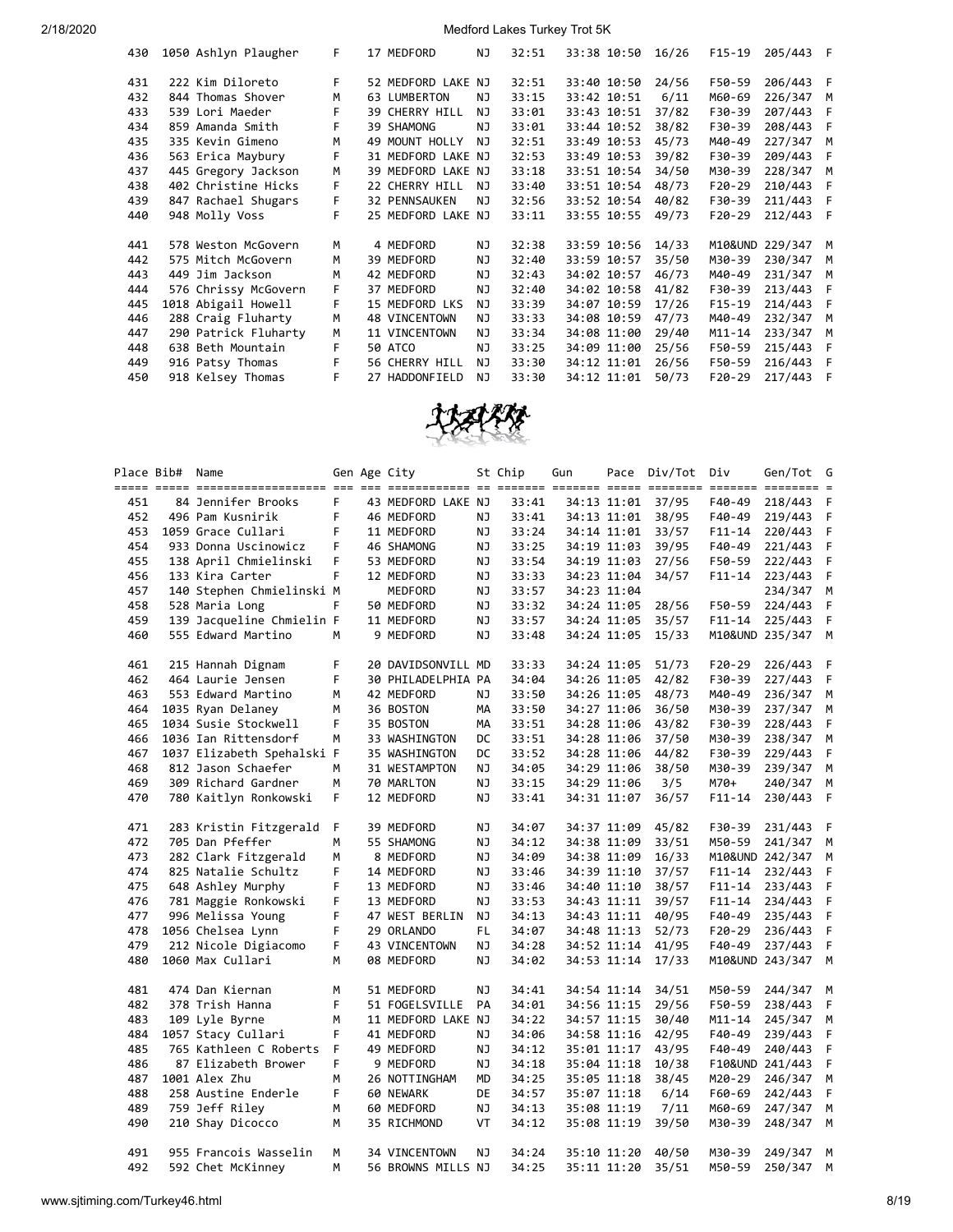| 493 | 432 Ruth Hunter        | F  | 44 MEDFORD           | NJ  | 34:20 | 35:12 11:20 | 44/95 | F40-49   | 243/443 F |  |
|-----|------------------------|----|----------------------|-----|-------|-------------|-------|----------|-----------|--|
| 494 | 433 Steve Hunter       | м  | 44 MEDFORD           | NJ  | 34:18 | 35:13 11:20 | 49/73 | M40-49   | 251/347 M |  |
| 495 | 962 Zoe Weber          | F. | 20 VINCENTOWN        | NJ  | 34:25 | 35:13 11:20 | 53/73 | $F20-29$ | 244/443 F |  |
| 496 | 961 Ianne Weber        | F. | 29 VINCENTOWN        | NJ  | 34:26 | 35:13 11:21 | 54/73 | $F20-29$ | 245/443 F |  |
| 497 | 817 Laura Schmidheiser | F  | 50 MEDFORD           | NJ. | 34:33 | 35:23 11:24 | 30/56 | F50-59   | 246/443 F |  |
| 498 | 134 Shannon Caruso     | t. | <b>36 BURLINGTON</b> | N J | 34:32 | 35:24 11:24 | 46/82 | F30-39   | 247/443 F |  |
| 499 | 637 Ray Motlasz        | M  | 54 BURLINGTON        | NJ  | 34:31 | 35:25 11:24 | 36/51 | M50-59   | 252/347 M |  |
| 500 | 547 Jessica Markowitz  | F  | 26 VINCENTOWN        | NJ  | 34:51 | 35:31 11:26 | 55/73 | $F20-29$ | 248/443 F |  |



|     | Place Bib# Name |                           |    | Gen Age City         |     | St Chip | Gun |             | Pace Div/Tot | Div        | Gen/Tot G       |     |
|-----|-----------------|---------------------------|----|----------------------|-----|---------|-----|-------------|--------------|------------|-----------------|-----|
| 501 |                 | 815 Sheri Schick          | F. | 54 DEBARY            | FL. | 34:51   |     | 35:33 11:27 | 31/56        | F50-59     | 249/443         | F   |
| 502 |                 | 732 Bill Pullen           | м  | 40 MEDFORD           | ΝJ  | 35:06   |     | 35:40 11:29 | 50/73        | M40-49     | 253/347         | М   |
| 503 |                 | 681 Thomas O'Neill        | м  | 59 SHAMONG           | ΝJ  | 35:10   |     | 35:46 11:31 | 37/51        | M50-59     | 254/347         | М   |
| 504 |                 | 683 Sarah O'Neill         | F  | 30 SHAMONG           | ΝJ  | 35:10   |     | 35:47 11:31 | 47/82        | F30-39     | 250/443         | F   |
| 505 |                 | 306 Evan Gardiner         | м  | 12 MOUNT LAUREL NJ   |     | 35:38   |     | 35:47 11:31 | 31/40        | M11-14     | 255/347         | М   |
| 506 |                 | 373 Christine Gustavsen F |    | <b>30 VINCENTOWN</b> | ΝJ  | 35:39   |     | 35:47 11:31 | 48/82        | F30-39     | 251/443         | F   |
| 507 |                 | 682 Lisa O'Neill          | F  | 57 SHAMONG           | ΝJ  | 35:11   |     | 35:48 11:32 | 32/56        | F50-59     | 252/443         | F   |
| 508 |                 | 415 Bethany Holtz         | F  | 24 MEDFORD LAKE NJ   |     | 34:57   |     | 35:49 11:32 | 56/73        | F20-29     | 253/443         | F   |
| 509 |                 | 414 John Holtz            | м  | 59 MEDFORD LAKE NJ   |     | 34:59   |     | 35:50 11:32 | 38/51        | M50-59     | 256/347         | М   |
| 510 |                 | 107 Danielle Byrne        | F  | 46 MEDFORD LAKE NJ   |     | 35:14   |     | 35:51 11:33 | 45/95        | F40-49     | 254/443         | F   |
| 511 |                 | 106 Sean Byrne            | м  | 45 MEDFORD LAKE NJ   |     | 35:14   |     | 35:51 11:33 | 51/73        | M40-49     | 257/347         | M   |
| 512 |                 | 110 Julian Byrne          | м  | 9 MEDFORD LAKE NJ    |     | 35:15   |     | 35:51 11:33 | 18/33        |            | M10&UND 258/347 | М   |
| 513 |                 | 310 Kathleen Garvey       | F  | 53 MILLTOWN          | ΝJ  | 35:03   |     | 35:52 11:33 | 33/56        | F50-59     | 255/443         | F   |
| 514 |                 | 807 Aidan Saul            | м  | 13 MEDFORD           | ΝJ  | 35:12   |     | 35:53 11:33 | 32/40        | M11-14     | 259/347         | М   |
| 515 |                 | 751 Donna Remaley         | F  | 49 MEDFORD LAKE NJ   |     | 34:51   |     | 35:55 11:34 | 46/95        | F40-49     | 256/443         | F   |
| 516 |                 | 39 Brigid Bandomer        | F  | 49 MEDFORD LAKE NJ   |     | 34:51   |     | 35:55 11:34 | 47/95        | F40-49     | 257/443         | F   |
| 517 |                 | 193 Celina Delgado        | F  | 36 MARLTON           | ΝJ  | 35:35   |     | 35:59 11:35 | 49/82        | F30-39     | 258/443         | F   |
| 518 |                 | 166 Melissa Cummiskey     | F  | 27 MEDFORD           | ΝJ  | 35:08   |     | 36:06 11:38 | 57/73        | F20-29     | 259/443         | F   |
| 519 |                 | 841 Jordyn Shiflet        | F  | 26 WESTAMPTON        | ΝJ  | 35:07   |     | 36:06 11:38 | 58/73        | $F20-29$   | 260/443         | F   |
| 520 |                 | 277 Amy Finke             | F  | 56 TOLLAND           | СT  | 34:52   |     | 36:08 11:38 | 34/56        | F50-59     | 261/443         | F   |
| 521 |                 | 279 Julie Finke           | F  | 25 WEST NEWTON       | МA  | 34:53   |     | 36:08 11:38 | 59/73        | F20-29     | 262/443         | F   |
| 522 |                 | 626 Gianna Mooney         | F  | 11 MEDFORD           | ΝJ  | 35:08   |     | 36:11 11:39 | 40/57        | $F11 - 14$ | 263/443         | F   |
| 523 |                 | 510 Brian Lawler          | м  | 23 ARLINGTON         | VA  | 35:50   |     | 36:13 11:40 | 39/45        | M20-29     | 260/347         | М   |
| 524 |                 | 523 Robert Lockhart       | м  | 36 MEDFORD           | ΝJ  | 35:36   |     | 36:16 11:41 | 41/50        | M30-39     | 261/347         | М   |
| 525 |                 | 525 Luke Lockhart         | м  | 7 MEDFORD            | ΝJ  | 35:36   |     | 36:16 11:41 | 19/33        |            | M10&UND 262/347 | М   |
| 526 |                 | 252 Lindsay Dunham        | F  | 35 MOUNT LAUREL NJ   |     | 35:34   |     | 36:17 11:41 | 50/82        | F30-39     | 264/443         | F   |
| 527 |                 | 912 Jim Thomas            | м  | 70 TABERNACLE        | ΝJ  | 35:20   |     | 36:18 11:41 | 4/5          | M70+       | 263/347         | М   |
| 528 |                 | 551 Rebecca Marshall      | F  | 27 VINCENTOWN        | ΝJ  | 35:18   |     | 36:26 11:44 | 60/73        | $F20-29$   | 265/443         | F   |
| 529 |                 | 586 Lisa McKeon           | F  | 38 MEDFORD           | ΝJ  | 36:03   |     | 36:27 11:44 | 51/82        | F30-39     | 266/443         | F   |
| 530 |                 | 802 Rosa Sanchez          | F  | 60 HUNTSVILLE        | AL  | 36:06   |     | 36:29 11:45 | 7/14         | F60-69     | 267/443         | F   |
| 531 |                 | 46 Judy Baran             | F  | 49 MEDFORD           | ΝJ  | 36:05   |     | 36:31 11:46 | 48/95        | F40-49     | 268/443         | F   |
| 532 |                 | 627 Karen Moore           | F  | 48 MEDFORD           | ΝJ  | 36:15   |     | 36:33 11:46 | 49/95        | F40-49     | 269/443         | F   |
| 533 |                 | 456 Parker Jamison        | M  | 10 MEDFORD           | ΝJ  | 35:49   |     | 36:33 11:46 | 20/33        |            | M10&UND 264/347 | М   |
| 534 |                 | 119 Gina Calvanese        | F  | 44 MEDFORD LAKE NJ   |     | 35:54   |     | 36:34 11:46 | 50/95        | F40-49     | 270/443         | F   |
| 535 |                 | 917 Renee Thomas          | F  | 53 SHAMONG           | ΝJ  | 35:40   |     | 36:34 11:46 | 35/56        | F50-59     | 271/443         | F   |
| 536 |                 | 991 Amanda Yannarella     | F  | 19 BURLINGTON        | ΝJ  | 35:40   |     | 36:34 11:46 | 18/26        | $F15-19$   | 272/443         | F   |
| 537 |                 | 828 Jennifer Seitz        | F  | 38 MEDFORD           | ΝJ  | 35:55   |     | 36:34 11:47 | 52/82        | F30-39     | 273/443         | F   |
| 538 |                 | 455 Melissa Jamison       | F  | 44 MEDFORD           | ΝJ  | 35:56   |     | 36:35 11:47 | 51/95        | F40-49     | 274/443         | F   |
| 539 |                 | 412 Christine Hogan       | F  | 26 ASTORIA           | ΝY  | 35:37   |     | 36:35 11:47 | 61/73        | F20-29     | 275/443         | F   |
| 540 |                 | 945 Rebecca Varner        | F  | 38 MEDFORD           | ΝJ  | 35:56   |     | 36:35 11:47 | 53/82        | F30-39     | 276/443         | - F |
| 541 |                 | 235 Maureen Dowling       | F  | 59 MEDFORD           | NJ  | 35:38   |     | 36:36 11:47 | 36/56        | F50-59     | 277/443         | - F |
| 542 |                 | 789 Julianna Ruhf         | F  | 12 HAMMONTON         | ΝJ  | 35:37   |     | 36:36 11:47 | 41/57        | F11-14     | 278/443         | F   |
| 543 |                 | 850 Riley Skinner         | F  | 9 MEDFORD LAKE NJ    |     | 35:59   |     | 36:37 11:48 | 11/38        |            | F10&UND 279/443 | F   |
| 544 |                 | 599 Mary Kate Meehan      | F  | 7 MEDFORD            | ΝJ  | 36:04   |     | 36:43 11:49 | 12/38        |            | F10&UND 280/443 | F   |
| 545 |                 | 595 Kathleen Meehan       | F  | 40 MEDFORD           | ΝJ  | 36:03   |     | 36:43 11:49 | 52/95        | F40-49     | 281/443         | F   |
| 546 |                 | 91 Kevin Bryson           | м  | 12 MEDFORD           | ΝJ  | 35:45   |     | 36:45 11:50 | 33/40        | $M11 - 14$ | 265/347         | M   |
| 547 |                 | 999 David Zastavny        | м  | 60 VINCENTOWN        | ΝJ  | 36:23   |     | 36:47 11:51 | 8/11         | M60-69     | 266/347         | M   |
| 548 |                 | 761 Lindsay Risser        | F  | 11 MEDFORD           | ΝJ  | 36:18   |     | 36:48 11:51 | 42/57        | $F11 - 14$ | 282/443         | F   |
| 549 |                 | 760 Erica Risser          | F  | 36 MEDFORD           | ΝJ  | 36:18   |     | 36:48 11:51 | 54/82        | F30-39     | 283/443         | F   |
| 550 |                 | 823 Julie Schneebacher    | F  | 27 MEDFORD           | ΝJ  | 36:34   |     | 36:50 11:52 | 62/73        | F20-29     | 284/443 F       |     |



| Place          | Bib#<br>Name<br>___                                        | Gen             | Age<br>__                       |     | .nır                 | Gun<br>___ | Pace             | Div/<br>ിറ†            | Div                  | Tot<br>Gen/            |  |
|----------------|------------------------------------------------------------|-----------------|---------------------------------|-----|----------------------|------------|------------------|------------------------|----------------------|------------------------|--|
| _____<br>----- | _____________________<br>_______________________<br>______ | ___<br>____ ___ | _____________<br>______________ | --- | ________<br>________ | --------   | ______<br>______ | _________<br>_________ | ________<br>________ | ---------<br>_________ |  |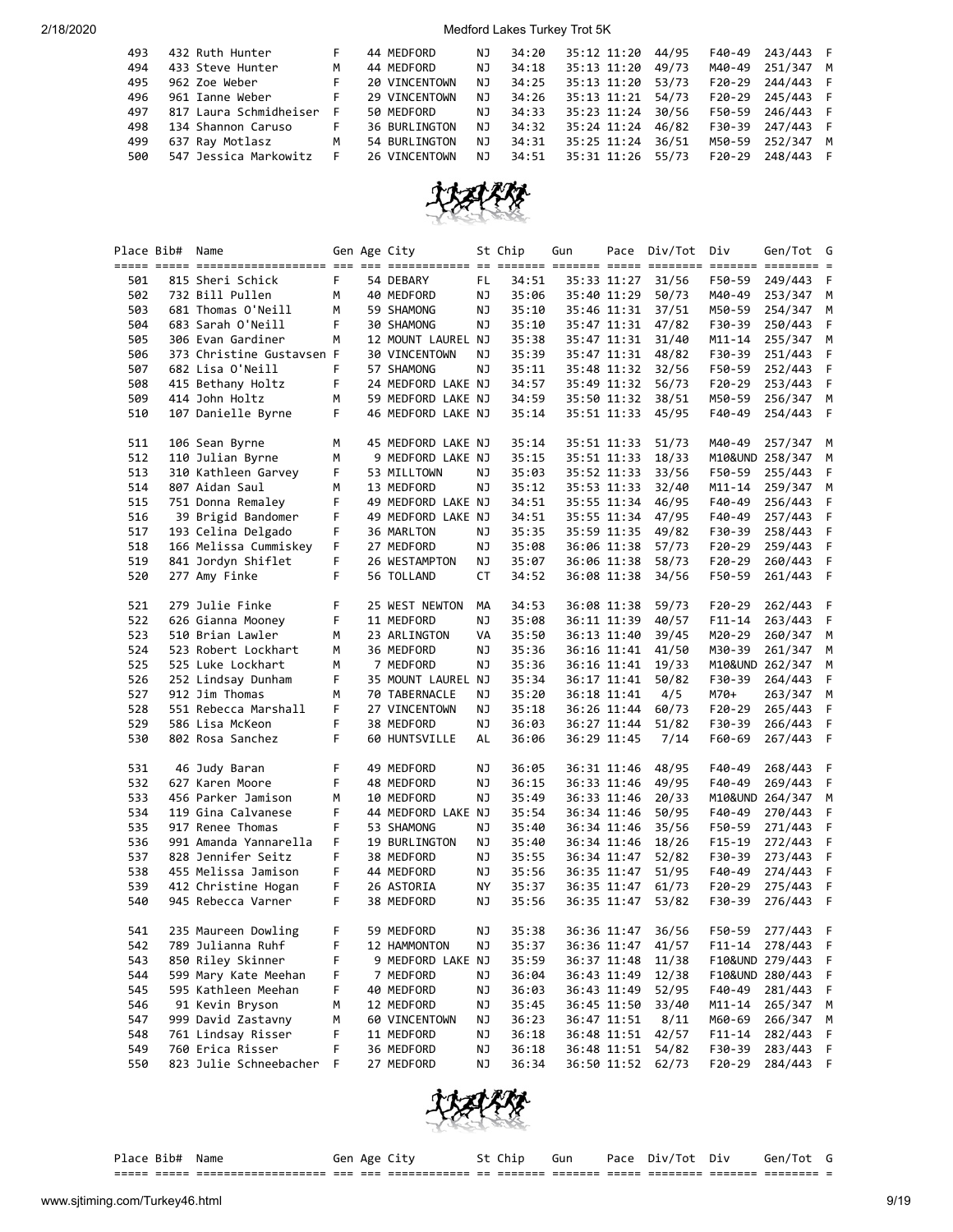| 551 | 137 Daniel Chapman        | M | 21 MEDFORD         | ΝJ        | 36:50 | 36:51 11:52 | 40/45 | M20-29          | 267/347         | м |
|-----|---------------------------|---|--------------------|-----------|-------|-------------|-------|-----------------|-----------------|---|
| 552 | 68 Teresa Bloomberg       | F | 45 WESTAMPTON      | <b>NJ</b> | 36:45 | 36:52 11:52 | 53/95 | F40-49          | 285/443         | F |
| 553 | 38 Chris Ball             | M | 31 MEDFORD         | NJ        | 36:24 | 36:57 11:54 | 42/50 | M30-39          | 268/347         | M |
| 554 | 145 Benna Clark           | F | 11 MEDFORD         | NJ        | 36:46 | 37:03 11:56 | 43/57 | F11-14          | 286/443         | F |
| 555 | 146 Scott Clark           | M | 45 MEDFORD         | NJ        | 36:48 | 37:06 11:57 | 52/73 | M40-49          | 269/347         | M |
| 556 | 266 Dana Farengo-Clark    | F | 44 MEDFORD         | <b>NJ</b> | 36:49 | 37:06 11:57 | 54/95 | F40-49          | 287/443         | F |
| 557 | 949 Shawn Voss            | F | 61 MEDFORD LAKE NJ |           | 36:31 | 37:09 11:58 | 8/14  | F60-69          | 288/443         | F |
| 558 | 287 Jennifer Fluharty     | F | 45 VINCENTOWN      | NJ        | 36:39 | 37:11 11:59 | 55/95 | F40-49          | 289/443         | F |
| 559 | 834 Jack Senechal         | м | 9 LUMBERTON        | NJ        | 36:50 | 37:17 12:00 | 21/33 | M10&UND 270/347 |                 | M |
| 560 | 90 Amy Bryson             | F | 43 MEDFORD         | NJ        | 36:37 | 37:36 12:06 | 56/95 | F40-49          | 290/443         | F |
|     |                           |   |                    |           |       |             |       |                 |                 |   |
| 561 | 450 Jimmy Jackson         | м | 9 MEDFORD          | NJ        | 36:19 | 37:38 12:07 | 22/33 | M10&UND 271/347 |                 | м |
| 562 | 458 Pete Jamison          | M | 43 MEDFORD         | NJ        | 37:04 | 37:44 12:09 | 53/73 | M40-49          | 272/347         | M |
| 563 | 457 Madelyn Jamison       | F | 8 MEDFORD          | NJ        | 37:06 | 37:45 12:09 | 13/38 | F10&UND 291/443 |                 | F |
| 564 | 597 James Meehan          | M | 11 MEDFORD         | <b>NJ</b> | 37:11 | 37:55 12:13 | 34/40 | $M11 - 14$      | 273/347         | M |
| 565 | 833 MacKenzie Senechal    | F | 11 LUMBERTON       | ΝJ        | 37:13 | 37:56 12:13 | 44/57 | F11-14          | 292/443         | F |
| 566 | 1044 Tj Cusack            | м | 11 MEDFORD         | NJ        | 37:13 | 37:57 12:13 | 35/40 | $M11 - 14$      | 274/347         | M |
| 567 | 1058 Sam Cullari          | M | 48 MEDFORD         | NJ        | 37:08 | 37:59 12:14 | 54/73 | M40-49          | 275/347         | M |
| 568 | 1017 Emma Howell          | F | 18 MEDFORD LKS     | NJ        | 37:33 | 38:01 12:15 | 19/26 | $F15-19$        | 293/443         | F |
| 569 | 228 Marina Distefano      | F | 30 CANTON          | MА        | 37:04 | 38:03 12:15 | 55/82 | F30-39          | 294/443         | F |
| 570 | 669 Ron Nowacki           | M | 60 TABERNACLE      | ΝJ        | 37:44 | 38:06 12:16 | 9/11  | M60-69          | 276/347         | M |
|     |                           |   |                    |           |       |             |       |                 |                 |   |
| 571 | 635 Megan Morrill         | F | 12 MEDFORD         | NJ        | 36:59 | 38:11 12:18 | 45/57 | $F11 - 14$      | 295/443         | F |
| 572 | 319 Samantha Gatesman     | F | 7 MEDFORD          | NJ        | 36:47 | 38:12 12:18 | 14/38 | F10&UND 296/443 |                 | F |
| 573 | 1043 C Cusack             | F | 08 MEDFORD         | NJ        | 37:37 | 38:16 12:19 | 15/38 | F10&UND 297/443 |                 | F |
| 574 | 95 Jennifer Buckingham F  |   | 44 MEDFORD         | NJ        | 37:07 | 38:19 12:20 | 57/95 | F40-49          | 298/443         | F |
| 575 | 831 Suzanne Senechal      | F | 42 LUMBERTON       | NJ        | 37:41 | 38:20 12:21 | 58/95 | F40-49          | 299/443         | F |
| 576 | 1051 Manny Wong           | м | 13 MEDFORD         | NJ        | 37:34 | 38:21 12:21 | 36/40 | M11-14          | 277/347         | M |
| 577 | 516 Stephanie Lewis       | F | 48 TUCSON          | ΑZ        | 38:08 | 38:24 12:22 | 59/95 | F40-49          | 300/443         | F |
| 578 | 315 Greg Gatesman         | м | 43 MEDFORD         | NJ        | 36:58 | 38:24 12:22 | 55/73 | M40-49          | 278/347         | M |
| 579 | 313 Anastasia Gasparovi F |   | 9 THOROFARE        | NJ        | 38:01 | 38:33 12:25 | 16/38 |                 | F10&UND 301/443 | F |
| 580 | 746 Fran Reed             | М | 45 MEDFORD         | NJ        | 38:03 | 38:34 12:25 | 56/73 | M40-49          | 279/347         | M |
|     |                           |   |                    |           |       |             |       |                 |                 |   |
| 581 | 99 Sarah Burke            | F | 31 NATIONAL PAR NJ |           | 38:07 | 38:39 12:27 | 56/82 | F30-39          | 302/443         | F |
| 582 | 96 Dennis Bunks           | M | 58 GIBBSBORO       | <b>NJ</b> | 37:25 | 38:50 12:30 | 39/51 | M50-59          | 280/347         | M |
| 583 | 642 Ray Mroczkowski       | M | 68 TABERNACLE      | NJ        | 37:25 | 38:50 12:30 | 10/11 | M60-69          | 281/347         | M |
| 584 | 224 Kristine Dipalo       | F | 54 CHERRY HILL     | ΝJ        | 37:57 | 38:56 12:32 | 37/56 | F50-59          | 303/443         | F |
| 585 | 82 Tanner Brooks          | M | 18 MEDFORD         | NJ        | 38:03 | 38:59 12:33 | 30/35 | M15-19          | 282/347         | M |
| 586 | 81 Lauren Brooks          | F | 18 MEDFORD         | NJ        | 38:05 | 39:00 12:33 | 20/26 | F15-19          | 304/443         | F |
| 587 | 1009 Paul Smith Sr        | м | 58 MARLTON         | NJ        | 38:39 | 39:00 12:34 | 40/51 | M50-59          | 283/347         | М |
| 588 | 625 Heather Mooney        | F | 51 MEDFORD         | ΝJ        | 38:02 | 39:05 12:35 | 38/56 | F50-59          | 305/443         | F |
| 589 | 498 Janel Lamberson       | F | 38 MEDFORD         | NJ        | 37:48 | 39:08 12:36 | 57/82 | F30-39          | 306/443         | F |
| 590 | 312 Michele Gasparovic    | F | 40 THOROFARE       | ΝJ        | 38:40 | 39:08 12:36 | 60/95 | F40-49          | 307/443         | F |
|     |                           |   |                    |           |       |             |       |                 |                 |   |
| 591 | 614 Marianne Miller       | F | 35 MEDFORD         | ΝJ        | 38:36 | 39:08 12:36 | 58/82 | F30-39          | 308/443         | F |
| 592 | 909 Cheryl Tedesco        | F | 45 MEDFORD         | ΝJ        | 38:12 | 39:12 12:37 | 61/95 | F40-49          | 309/443         | F |
| 593 | 83 Hunter Brooks          | M | 25 MEDFORD         | NJ        | 38:22 | 39:17 12:39 | 41/45 | M20-29          | 284/347         | M |
| 594 | 452 Gabriel Jackson       | м | 7 MEDFORD          | NJ        | 38:02 | 39:20 12:40 | 23/33 | M10&UND 285/347 |                 | M |
| 595 | 308 Jonathan Gardiner     | M | 45 MOUNT LAUREL NJ |           | 39:11 | 39:20 12:40 | 57/73 | M40-49          | 286/347         | M |
| 596 | 34 Kara Attardi           | F | 13 MEDFORD         | NJ        | 39:05 | 39:23 12:41 | 46/57 | F11-14          | 310/443         | F |
| 597 | 340 Tim Goad              | м | 55 MEDFORD         | NJ        | 39:00 | 39:23 12:41 | 41/51 | M50-59          | 287/347         | M |
| 598 | 35 Ashley Attardi         | F | 10 MEDFORD         | NJ        | 39:06 | 39:23 12:41 | 17/38 | F10&UND 311/443 |                 | F |
| 599 | 670 Barbara Nowacki       | F | 53 TABERNACLE      | NJ        | 39:02 | 39:24 12:41 | 39/56 | F50-59          | 312/443         | F |
| 600 | 33 Kristie Attardi        | F | 45 MEDFORD         | NJ        | 39:08 | 39:24 12:41 | 62/95 | F40-49          | 313/443         | F |



| Place Bib# | Name                             |    | Gen Age City        |     | St Chip | Gun |             | Pace Div/Tot   | Div        | Gen/Tot G         |   |
|------------|----------------------------------|----|---------------------|-----|---------|-----|-------------|----------------|------------|-------------------|---|
|            | ===== ===== ==================== |    | and doe concordings |     |         |     |             | esses essesses | =======    |                   |   |
| 601        | 256 Hillary Ellis                | F  | 37 MEDFORD          | NJ  | 38:07   |     | 39:24 12:41 | 59/82          | F30-39     | 314/443 F         |   |
| 602        | 692 Darryl Patterson             | м  | 37 MEDFORD          | NJ. | 39:04   |     | 39:25 12:42 | 43/50          | M30-39     | 288/347 M         |   |
| 603        | 123 Kelly Carman                 | F  | 41 BURLINGTON       | NJ. | 38:35   |     | 39:28 12:43 | 63/95          | F40-49     | 315/443 F         |   |
| 604        | 655 Daniel Naro                  | М  | 43 WESTAMPTON       | NJ  | 38:37   |     | 39:29 12:43 | 58/73          | M40-49     | 289/347 M         |   |
| 605        | 448 Becky Jackson                | F  | 41 MEDFORD          | NJ. | 38:09   |     | 39:31 12:44 | 64/95          | F40-49     | 316/443 F         |   |
| 606        | 71 Paul Bolognone                | M  | 22 MEDFORD LAKE NJ  |     | 39:29   |     | 39:31 12:44 | 42/45          | M20-29     | 290/347 M         |   |
| 607        | 632 Haley Morgan                 | F  | 21 MEDFORD LAKE NJ  |     | 39:29   |     | 39:32 12:44 | 63/73          | F20-29     | 317/443           |   |
| 608        | 32 Elle Asztalos                 | F  | 8 MEDFORD LAKE NJ   |     | 38:28   |     | 39:41 12:47 | 18/38          |            | F10&UND 318/443 F |   |
| 609        | 30 Emily Asztalos                | F. | 41 MEDFORD LAKE NJ  |     | 38:29   |     | 39:42 12:47 | 65/95          | F40-49     | 319/443           | F |
| 610        | 31 Cate Asztalos                 | F  | 10 MEDFORD LAKE NJ  |     | 38:29   |     | 39:42 12:47 | 19/38          |            | F10&UND 320/443   | F |
|            |                                  |    |                     |     |         |     |             |                |            |                   |   |
| 611        | 784 Christina Rubano             | F. | 44 MEDFORD          | ΝJ  | 39:00   |     | 39:45 12:48 | 66/95          | F40-49     | 321/443 F         |   |
| 612        | 995 Natalie Young                | F  | 9 MEDFORD           | ΝJ  | 38:25   |     | 39:47 12:49 | 20/38          |            | F10&UND 322/443 F |   |
| 613        | 936 Melinda Valasek              | F. | 11 MEDFORD          | NJ. | 39:14   |     | 39:50 12:50 | 47/57          | $F11 - 14$ | 323/443 F         |   |
| 614        | 934 Adell Valasek                |    | 42 MEDFORD          | ΝJ  | 39:15   |     | 39:51 12:50 | 67/95          | F40-49     | 324/443           |   |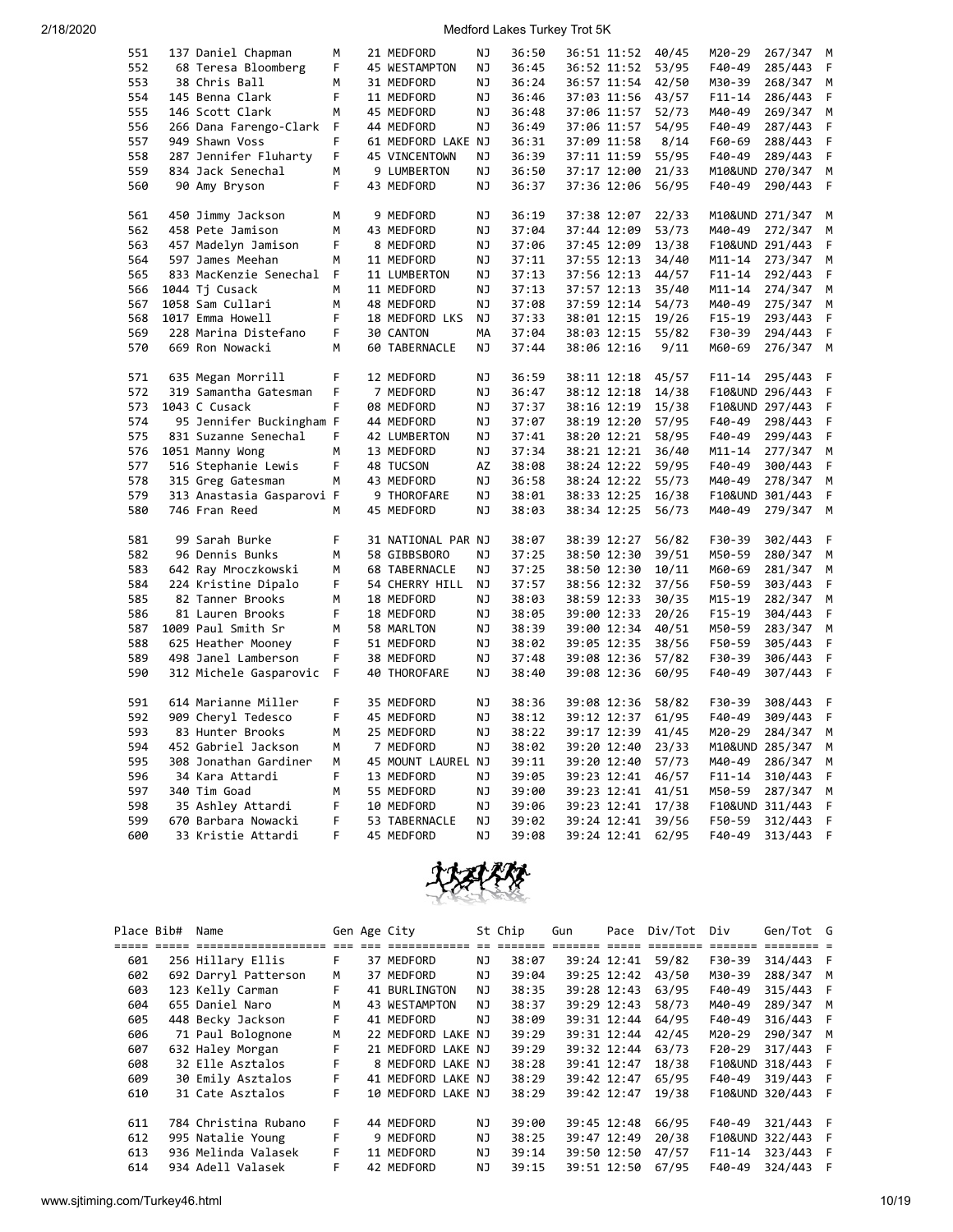| 615 | 993 Brian Young           | M  | 40 MEDFORD          | NJ        | 38:31 | 39:52 12:50 |             | 59/73 | M40-49          | 291/347         | M   |
|-----|---------------------------|----|---------------------|-----------|-------|-------------|-------------|-------|-----------------|-----------------|-----|
| 616 | 867 Laura Sorrentino      | F  | 56 VINCENTOWN       | NJ        | 39:30 | 39:54 12:51 |             | 40/56 | F50-59          | 325/443         | F   |
| 617 | 409 Emmah Hobin           | F  | 12 MEDFORD          | NJ        | 39:32 |             | 39:57 12:52 | 48/57 | $F11 - 14$      | 326/443         | F   |
| 618 | 941 Rex Van Pelt          | F  | 38 SEWELL           | NJ        | 39:09 | 40:01 12:53 |             | 60/82 | F30-39          | 327/443         | F   |
| 619 | 842 Kathryn Shollenberg F |    | 25 VINELAND         | <b>NJ</b> | 39:08 | 40:01 12:53 |             | 64/73 | $F20-29$        | 328/443         | F   |
| 620 | 566 Megan Nelson          | F  | 12 CINNAMINSON      | ΝJ        | 39:53 | 40:05 12:54 |             | 49/57 | $F11 - 14$      | 329/443         | F   |
|     |                           |    |                     |           |       |             |             |       |                 |                 |     |
| 621 | 748 Brian Reeves          | M  | 42 MEDFORD          | NJ        | 39:32 | 40:08 12:55 |             | 60/73 | M40-49          | 292/347         | M   |
| 622 | 749 Aiden Reeves          | M  | 9 MEDFORD           | NJ        | 39:32 | 40:08 12:55 |             | 24/33 | M10&UND 293/347 |                 | M   |
| 623 | 1008 Emilia Diblasi       | F  | 6 MEDFORD           | <b>NJ</b> | 39:41 | 40:10 12:56 |             | 21/38 | F10&UND 330/443 |                 | F   |
| 624 | 695 Brittainy Payne       | F  | <b>32 CLEMENTON</b> | NJ        | 39:15 | 40:10 12:56 |             | 61/82 | F30-39          | 331/443         | F   |
| 625 | 1005 Rita Diblasi         | F  | 40 MEDFORD          | NJ        | 39:43 | 40:11 12:56 |             | 68/95 | F40-49          | 332/443         | F   |
| 626 | 790 Kelsey Ruhf           | F  | 7 HAMMONTON         | <b>NJ</b> | 39:19 | 40:20 12:59 |             | 22/38 | F10&UND 333/443 |                 | F   |
| 627 | 788 Steve Ruhf            | M  | 39 HAMMONTON        | NJ        | 39:19 | 40:21 12:59 |             | 44/50 | M30-39          | 294/347         | M   |
| 628 | 501 MacI Lamberson        | F  | 7 MEDFORD           | NJ        | 39:09 | 40:28 13:02 |             | 23/38 | F10&UND 334/443 |                 | F   |
| 629 | 752 Jamie Reuter          | M  | 36 VINCENTOWN       | NJ        | 39:37 | 40:33 13:03 |             | 45/50 | M30-39          | 295/347         | M   |
| 630 | 904 Brandon Taylor        | M  | 15 MEDFORD          | <b>NJ</b> | 39:37 | 40:33 13:03 |             | 31/35 | $M15 - 19$      | 296/347         | M   |
|     |                           |    |                     |           |       |             |             |       |                 |                 |     |
| 631 | 337 Lauren Gliko          | F  | 39 MEDFORD          | NJ        | 39:17 |             | 40:34 13:04 | 62/82 | F30-39          | 335/443         | - F |
| 632 | 500 Ryan Lamberson        | M  | 8 MEDFORD           | NJ        | 39:17 | 40:36 13:04 |             | 25/33 |                 | M10&UND 297/347 | M   |
| 633 | 66 Sara Blackburnm        | F. | 18 MOUNT LAUREL NJ  |           | 40:49 | 40:55 13:10 |             | 21/26 | $F15-19$        | 336/443         | F   |
| 634 | 686 Grace Overman         | F  | 18 MOUNT LAUREL NJ  |           | 40:49 | 40:55 13:10 |             | 22/26 | $F15-19$        | 337/443         | F   |
| 635 | 65 Anna Blackburn         | F  | 15 MOUNT LAUREL NJ  |           | 40:49 | 40:55 13:11 |             | 23/26 | $F15-19$        | 338/443         | F   |
| 636 | 685 Catherine Overman     | F  | 17 MOUNT LAUREL NJ  |           | 40:50 | 40:55 13:11 |             | 24/26 | $F15-19$        | 339/443         | F   |
| 637 | 885 Michael Stiers        | M  | 11 MOORESTOWN       | NJ        | 40:38 | 40:56 13:11 |             | 37/40 | $M11 - 14$      | 298/347         | M   |
| 638 | 884 Claudia Stiers        | F  | 50 MOORESTOWN       | NJ        | 40:39 | 40:58 13:11 |             | 41/56 | F50-59          | 340/443         | F   |
| 639 | 144 Nate Clark            | M  | 53 EASTAMPTON       | NJ        | 40:51 | 41:01 13:13 |             | 42/51 | M50-59          | 299/347         | M   |
| 640 | 260 Matthew Ercolani      | M  | 28 MEDFORD          | <b>NJ</b> | 40:15 | 41:02 13:13 |             | 43/45 | M20-29          | 300/347         | M   |
|     |                           |    |                     |           |       |             |             |       |                 |                 |     |
| 641 | 662 Danielle Nickles      | F. | 37 MEDFORD          | NJ        | 39:46 | 41:03 13:13 |             | 63/82 | F30-39          | 341/443         | - F |
| 642 | 292 Mario Forte           | м  | 42 MEDFORD          | NJ        | 40:30 | 41:04 13:13 |             | 61/73 | M40-49          | 301/347         | M   |
| 643 | 787 Susanne Ruhf          | F  | 39 HAMMONTON        | NJ        | 40:04 | 41:04 13:14 |             | 64/82 | F30-39          | 342/443         | F   |
| 644 | 291 Shannon Forte         | F  | 37 MEDFORD          | NJ        | 40:30 | 41:05 13:14 |             | 65/82 | F30-39          | 343/443         | F   |
| 645 | 902 Avery Tatum           | F  | 14 TABERNACLE       | NJ        | 40:15 | 41:17 13:18 |             | 50/57 | $F11 - 14$      | 344/443         | F   |
| 646 | 901 Annemarie Tatum       | F  | 43 TABERNACLE       | NJ        | 40:19 | 41:21 13:19 |             | 69/95 | F40-49          | 345/443         | F   |
| 647 | 824 Alison Schorr         | F  | 60 CHERRY HILL      | NJ.       | 40:39 | 41:31 13:22 |             | 9/14  | F60-69          | 346/443         | F   |
| 648 | 494 Elizabeth Krchnavek F |    | 58 COLLINGSWOOD NJ  |           | 40:40 | 41:31 13:22 |             | 42/56 | F50-59          | 347/443         | F   |
| 649 | 191 Brenden Deely         | м  | 13 MEDFORD LAKE NJ  |           | 40:41 | 41:36 13:24 |             | 38/40 | $M11 - 14$      | 302/347         | M   |
| 650 | 190 Michael Deely         | M  | 44 MEDFORD LAKE NJ  |           | 40:47 | 41:41 13:25 |             | 62/73 | M40-49          | 303/347         | M   |



|     | Place Bib# | Name                      |   | Gen Age City       |     | St Chip | Gun         |             | Pace Div/Tot Div |            | Gen/Tot G               |     |
|-----|------------|---------------------------|---|--------------------|-----|---------|-------------|-------------|------------------|------------|-------------------------|-----|
|     |            |                           |   |                    |     |         |             |             |                  |            | $=$ $=$ $=$ $=$ $=$ $=$ |     |
| 651 |            | 921 Everett Tomkus        | M | 7 MEDFORD          | NJ  | 41:38   |             | 42:05 13:33 | 26/33            |            | M10&UND 304/347         | M   |
| 652 |            | 920 Stella Tomkus         | F | 9 MEDFORD          | NJ  | 41:38   | 42:05 13:33 |             | 24/38            |            | F10&UND 348/443         | F   |
| 653 |            | 23 Paige Andes            | F | 8 MEDFORD          | NJ  | 40:41   |             | 42:07 13:34 | 25/38            |            | F10&UND 349/443         | F   |
| 654 |            | 22 Renee Andes            | F | 42 MEDFORD         | NJ  | 40:44   |             | 42:07 13:34 | 70/95            | F40-49     | 350/443                 | F   |
| 655 |            | 1052 Joey Mueher          | M | 17 MEDFORD         | NJ  | 41:35   |             | 42:23 13:39 | 32/35            | $M15 - 19$ | 305/347 M               |     |
| 656 |            | 470 Missie Jurick         | F | 39 MEDFORD LAKE NJ |     | 42:17   |             | 42:28 13:40 | 66/82            | F30-39     | 351/443                 | F   |
| 657 |            | 701 Joseph Perez          | M | 17 CHERRY HILL     | NJ. | 42:12   |             | 42:35 13:43 | 33/35            | $M15 - 19$ | 306/347                 | M   |
| 658 |            | 997 Jonathan Young        | M | 49 WEST BERLIN     | NJ  | 42:08   |             | 42:39 13:44 | 63/73            | M40-49     | 307/347                 | M   |
| 659 |            | 175 Jennifer D'Alesandr F |   | 44 MEDFORD         | NJ. | 41:41   | 42:44 13:45 |             | 71/95            | F40-49     | 352/443                 | F   |
| 660 |            | 700 Vilma Perez           | F | 39 CHERRY HILL     | NJ  | 42:27   |             | 42:49 13:47 | 67/82            | F30-39     | 353/443                 | - F |
|     |            |                           |   |                    |     |         |             |             |                  |            |                         |     |
| 661 |            | 591 Charlotte McKinney    | F | 10 MEDFORD LAKE NJ |     | 42:08   | 42:56 13:50 |             | 26/38            |            | F10&UND 354/443 F       |     |
| 662 |            | 589 Jennifer McKinney     | F | 43 MEDFORD LAKE NJ |     | 42:08   | 42:57 13:50 |             | 72/95            | F40-49     | 355/443                 | F   |
| 663 |            | 658 Megan Nessell         | F | 42 LUMBERTON       | NJ  | 42:40   |             | 43:00 13:51 | 73/95            | F40-49     | 356/443                 | F   |
| 664 |            | 203 Loriann Deslandes     | F | 48 PINE HILL       | NJ. | 42:05   | 43:06 13:53 |             | 74/95            | F40-49     | 357/443                 | F   |
| 665 |            | 386 Kelly Haughey         | F | 14 MEDFORD         | NJ  | 42:21   |             | 43:06 13:53 | 51/57            | $F11 - 14$ | 358/443                 | F   |
| 666 |            | 387 Julia Haughey         | F | 48 MEDFORD         | NJ  | 42:23   |             | 43:08 13:53 | 75/95            | F40-49     | 359/443 F               |     |
| 667 |            | 160 Seamus Crean          | M | 8 VINCENTOWN       | NJ  | 42:18   |             | 43:18 13:56 | 27/33            |            | M10&UND 308/347         | M   |
| 668 |            | 854 Kirsten Smith         | F | 24 VINCENTOWN      | ΝJ  | 43:08   |             | 43:29 14:00 | 65/73            | $F20-29$   | 360/443                 | F   |
| 669 |            | 855 Brian Smith           | M | 55 VINCENTOWN      | NJ  | 43:08   |             | 43:30 14:01 | 43/51            | M50-59     | 309/347                 | M   |
| 670 |            | 159 Bill Crean            | M | 41 VINCENTOWN      | NJ. | 42:41   |             | 43:40 14:04 | 64/73            | M40-49     | 310/347                 | M   |
|     |            |                           |   |                    |     |         |             |             |                  |            |                         |     |
| 671 |            | 653 Michael Murray        | М | 49 BORDENTOWN      | ΝJ  | 42:50   |             | 43:44 14:05 | 65/73            | M40-49     | 311/347 M               |     |
| 672 |            | 826 Marissa Scribner      | F | 22 MARLTON         | NJ  | 43:09   | 43:54 14:08 |             | 66/73            | $F20-29$   | 361/443                 | F   |
| 673 |            | 897 Susan Sweet           | F | 51 VINCENTOWN      | NJ  | 44:32   |             | 44:53 14:27 | 43/56            | F50-59     | 362/443                 | F   |
| 674 |            | 727 Christine Polk        | F | 54 MECHANICSVIL    | VA  | 44:12   | 45:06 14:31 |             | 44/56            | F50-59     | 363/443                 | F   |
| 675 |            | 757 Colleen Richwall      | F | 53 MEDFORD         | NJ  | 44:18   |             | 45:16 14:35 | 45/56            | F50-59     | 364/443                 | F   |
| 676 |            | 1049 Mike Plaugher        | M | 16 MEDFORD         | NJ. | 44:39   |             | 45:26 14:38 | 34/35            | $M15 - 19$ | 312/347                 | M   |
| 677 |            | 1063 Danielle Morrison    | F | 33 MARLTON         | NJ. | 45:02   | 45:31 14:39 |             | 68/82            | F30-39     | 365/443                 | F   |
| 678 |            | 928 Danielle Turner       | F | 25 MEDFORD LAKE NJ |     | 44:57   |             | 45:40 14:42 | 67/73            | $F20-29$   | 366/443                 | F   |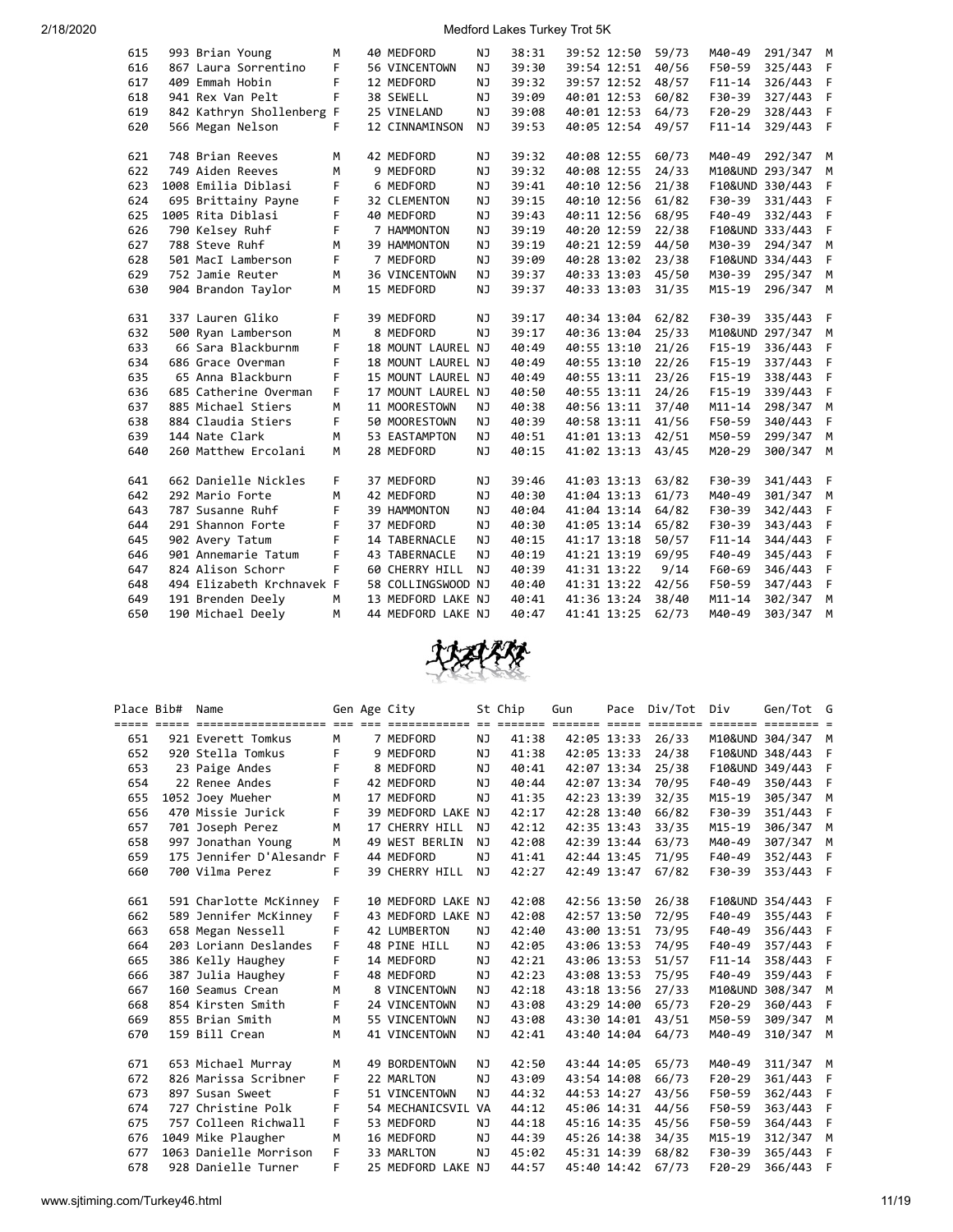|  |                                                                                                                                                                                                                                                                                                                                                                                                                                |                                                        |                                                                                                                                                                                                                                 | 44:57                                                                                                                                                                                       |  | 68/73                                                                                                                                                                                                                                                                                                                                  | $F20-29$   | 367/443 | F                                                                           |
|--|--------------------------------------------------------------------------------------------------------------------------------------------------------------------------------------------------------------------------------------------------------------------------------------------------------------------------------------------------------------------------------------------------------------------------------|--------------------------------------------------------|---------------------------------------------------------------------------------------------------------------------------------------------------------------------------------------------------------------------------------|---------------------------------------------------------------------------------------------------------------------------------------------------------------------------------------------|--|----------------------------------------------------------------------------------------------------------------------------------------------------------------------------------------------------------------------------------------------------------------------------------------------------------------------------------------|------------|---------|-----------------------------------------------------------------------------|
|  | F                                                                                                                                                                                                                                                                                                                                                                                                                              |                                                        | <b>NC</b>                                                                                                                                                                                                                       | 45:26                                                                                                                                                                                       |  | 25/26                                                                                                                                                                                                                                                                                                                                  | $F15-19$   | 368/443 | - F                                                                         |
|  | M                                                                                                                                                                                                                                                                                                                                                                                                                              |                                                        | NJ                                                                                                                                                                                                                              | 45:26                                                                                                                                                                                       |  | 44/45                                                                                                                                                                                                                                                                                                                                  | M20-29     | 313/347 | M                                                                           |
|  | F                                                                                                                                                                                                                                                                                                                                                                                                                              |                                                        |                                                                                                                                                                                                                                 | 45:35                                                                                                                                                                                       |  | 76/95                                                                                                                                                                                                                                                                                                                                  | F40-49     | 369/443 | F                                                                           |
|  | F.                                                                                                                                                                                                                                                                                                                                                                                                                             |                                                        | NJ                                                                                                                                                                                                                              | 44:59                                                                                                                                                                                       |  | 69/82                                                                                                                                                                                                                                                                                                                                  | F30-39     | 370/443 | F                                                                           |
|  | F                                                                                                                                                                                                                                                                                                                                                                                                                              |                                                        |                                                                                                                                                                                                                                 | 44:59                                                                                                                                                                                       |  | 77/95                                                                                                                                                                                                                                                                                                                                  | F40-49     | 371/443 | F                                                                           |
|  | F                                                                                                                                                                                                                                                                                                                                                                                                                              |                                                        |                                                                                                                                                                                                                                 | 46:36                                                                                                                                                                                       |  | 70/82                                                                                                                                                                                                                                                                                                                                  | F30-39     | 372/443 | F                                                                           |
|  | M                                                                                                                                                                                                                                                                                                                                                                                                                              |                                                        | NJ                                                                                                                                                                                                                              | 46:06                                                                                                                                                                                       |  | 66/73                                                                                                                                                                                                                                                                                                                                  | M40-49     | 314/347 | M                                                                           |
|  |                                                                                                                                                                                                                                                                                                                                                                                                                                |                                                        | NJ                                                                                                                                                                                                                              | 46:05                                                                                                                                                                                       |  | 27/38                                                                                                                                                                                                                                                                                                                                  |            |         | F                                                                           |
|  | F                                                                                                                                                                                                                                                                                                                                                                                                                              |                                                        |                                                                                                                                                                                                                                 | 46:15                                                                                                                                                                                       |  | 52/57                                                                                                                                                                                                                                                                                                                                  | $F11 - 14$ | 374/443 | F                                                                           |
|  | F                                                                                                                                                                                                                                                                                                                                                                                                                              |                                                        | NJ                                                                                                                                                                                                                              | 45:42                                                                                                                                                                                       |  | 28/38                                                                                                                                                                                                                                                                                                                                  |            |         | F                                                                           |
|  | F                                                                                                                                                                                                                                                                                                                                                                                                                              |                                                        | NJ                                                                                                                                                                                                                              | 45:44                                                                                                                                                                                       |  | 29/38                                                                                                                                                                                                                                                                                                                                  |            |         | F                                                                           |
|  | M                                                                                                                                                                                                                                                                                                                                                                                                                              |                                                        | NJ                                                                                                                                                                                                                              | 45:45                                                                                                                                                                                       |  | 67/73                                                                                                                                                                                                                                                                                                                                  | M40-49     | 315/347 | м                                                                           |
|  | M                                                                                                                                                                                                                                                                                                                                                                                                                              |                                                        |                                                                                                                                                                                                                                 | 46:26                                                                                                                                                                                       |  | 68/73                                                                                                                                                                                                                                                                                                                                  | M40-49     | 316/347 | м                                                                           |
|  | F                                                                                                                                                                                                                                                                                                                                                                                                                              |                                                        |                                                                                                                                                                                                                                 | 46:27                                                                                                                                                                                       |  | 30/38                                                                                                                                                                                                                                                                                                                                  |            |         | F                                                                           |
|  | м                                                                                                                                                                                                                                                                                                                                                                                                                              |                                                        |                                                                                                                                                                                                                                 | 46:02                                                                                                                                                                                       |  | 44/51                                                                                                                                                                                                                                                                                                                                  | M50-59     | 317/347 | М                                                                           |
|  | F                                                                                                                                                                                                                                                                                                                                                                                                                              |                                                        |                                                                                                                                                                                                                                 | 46:34                                                                                                                                                                                       |  | 78/95                                                                                                                                                                                                                                                                                                                                  | F40-49     | 378/443 | F                                                                           |
|  | F                                                                                                                                                                                                                                                                                                                                                                                                                              |                                                        |                                                                                                                                                                                                                                 | 46:34                                                                                                                                                                                       |  | 79/95                                                                                                                                                                                                                                                                                                                                  | F40-49     | 379/443 | F                                                                           |
|  | м                                                                                                                                                                                                                                                                                                                                                                                                                              | 57                                                     |                                                                                                                                                                                                                                 | 46:19                                                                                                                                                                                       |  | 45/51                                                                                                                                                                                                                                                                                                                                  | M50-59     | 318/347 | M                                                                           |
|  | F                                                                                                                                                                                                                                                                                                                                                                                                                              |                                                        | NJ                                                                                                                                                                                                                              | 46:55                                                                                                                                                                                       |  | 80/95                                                                                                                                                                                                                                                                                                                                  | F40-49     | 380/443 | F                                                                           |
|  | F                                                                                                                                                                                                                                                                                                                                                                                                                              |                                                        | ΝJ                                                                                                                                                                                                                              | 46:56                                                                                                                                                                                       |  | 53/57                                                                                                                                                                                                                                                                                                                                  | $F11 - 14$ | 381/443 | F                                                                           |
|  | F                                                                                                                                                                                                                                                                                                                                                                                                                              |                                                        | ΝJ                                                                                                                                                                                                                              | 47:50                                                                                                                                                                                       |  | 46/56                                                                                                                                                                                                                                                                                                                                  | F50-59     | 382/443 | F                                                                           |
|  | 187 Peyton Day<br>13 Pierce Adams<br>512 Susan Learn<br>1053 Aleciana Madalena<br>495 Kristin Kudla<br>696 Allie Pearce<br>429 Kevin Hundertmark<br>924 Ella Carmen Truitt<br>4 Carly Abrams<br>5 Lacey Abrams<br>3 Kevin Abrams<br>925 Robert Truitt<br>926 Sabrina Truitt<br>698 Carl Pellegrino<br>814 Karen Schick<br>967 Anna Whelpley<br>584 Joe McGuinness<br>1066 Amy Wilmont<br>1019 Morgan Diperna<br>339 Robin Goad | 873 Kasandra Stamopoulo F<br>426 McKenna Hundertmark F | 17 OAK RIDGE<br>20 ABSECON<br><b>40 HADDON TOWNS</b><br>36 HAINSPORT<br>34 COLLINGSWOOD<br>40 MEDFORD<br>5 MEDFORD<br>11 MEDFORDEDFOR<br>9 MEDFORD<br>7 MEDFORD<br>43 MEDFORD<br>45 MEDFORD LKS<br>13 MEDFORD LKS<br>52 MEDFORD | 22 MEDFORD LAKE NJ<br>NJ<br>45 MOUNT LAUREL NJ<br>NJ.<br>NJ<br>42 MEDFORDEDFOR NJ<br>9 MEDFORDEDFOR NJ<br>55 MEDFORD LAKE NJ<br>49 MOUNT LAUREL NJ<br>46 MOUNT LAUREL NJ<br>MOUNT LAUREL NJ |  | 45:40 14:42<br>45:46 14:44<br>45:47 14:45<br>46:18 14:55<br>46:19 14:55<br>46:19 14:55<br>46:36 15:00<br>46:40 15:01<br>46:40 15:02<br>46:45 15:03<br>46:48 15:04<br>46:50 15:05<br>46:52 15:05<br>46:58 15:07<br>46:58 15:07<br>46:59 15:08<br>47:15 15:13<br>47:17 15:13<br>47:28 15:17<br>47:55 15:26<br>47:56 15:26<br>48:13 15:32 |            |         | F10&UND 373/443<br>F10&UND 375/443<br>F10&UND 376/443<br>F10&UND<br>377/443 |



|     | Place Bib# | Name                      |    | Gen Age City       |           | St Chip | Gun |             | Pace Div/Tot | Div        | Gen/Tot G               |     |
|-----|------------|---------------------------|----|--------------------|-----------|---------|-----|-------------|--------------|------------|-------------------------|-----|
|     |            |                           |    |                    |           |         |     |             |              |            | $=$ $=$ $=$ $=$ $=$ $=$ |     |
| 701 |            | 1042 Alix Morrison        | F. | 41 BOSTON          | МA        | 47:18   |     | 48:25 15:35 | 81/95        | F40-49     | 383/443                 | F   |
| 702 |            | 149 Amy Clyde             | F  | 42 MEDFORD         | NJ        | 47:18   |     | 48:25 15:35 | 82/95        | F40-49     | 384/443                 | F   |
| 703 |            | 786 Patricia Rubnitz      | F  | 53 PHILADELPHIA PA |           | 47:12   |     | 48:29 15:37 | 47/56        | F50-59     | 385/443                 | F   |
| 704 |            | 969 Karin Wiechmann       | F  | 50 MEDFORD LAKE NJ |           | 47:43   |     | 48:31 15:37 | 48/56        | F50-59     | 386/443                 | F   |
| 705 |            | 208 Norma Dickens         | F  | 55 TIPP CITY       | OН        | 47:25   |     | 48:42 15:41 | 49/56        | F50-59     | 387/443                 | F.  |
| 706 |            | 472 Brock Kempf           | M  | 7 MEDFORD LAKE NJ  |           | 48:52   |     | 48:53 15:44 | 28/33        |            | M10&UND 319/347         | M   |
| 707 |            | 349 Alka Gomez            | F  | 42 MEDFORD         | NJ        | 48:06   |     | 48:55 15:45 | 83/95        | F40-49     | 388/443                 | F   |
| 708 |            | 86 Gina Brower            | F. | 43 MEDFORD         | ΝJ        | 48:05   |     | 48:56 15:45 | 84/95        | F40-49     | 389/443                 | F   |
| 709 |            | 694 Declan Patterson      | М  | 7 MEDFORD          | ΝJ        | 48:56   |     | 48:58 15:46 | 29/33        |            | M10&UND 320/347         | М   |
| 710 |            | 979 Mary Wisniewski       | F  | 54 BARRINGTON      | ΝJ        | 48:28   |     | 49:15 15:51 | 50/56        | F50-59     | 390/443                 | F   |
| 711 |            | 768 Taylor Roberts        | F  | 14 MEDFORD         | ΝJ        | 48:45   |     | 49:37 15:59 | 54/57        | $F11 - 14$ | 391/443                 | - F |
| 712 |            | 764 Kathleen Roberts      | F  | 76 MEDFORD         | <b>NJ</b> | 48:45   |     | 49:38 15:59 | 1/1          | F70+       | 392/443                 | F   |
| 713 |            | 135 Brittney Cash         | F  | 27 APO             | AE        | 49:30   |     | 49:42 16:00 | 69/73        | F20-29     | 393/443                 | F   |
| 714 |            | 276 Leah Harvey           | F  | 33 BICESTER        | UK        | 49:31   |     | 49:42 16:00 | 71/82        | F30-39     | 394/443                 | F   |
| 715 |            | 905 Karen Tecce           | F  | 53 MEDFORD         | ΝJ        | 48:20   |     | 49:53 16:04 | 51/56        | F50-59     | 395/443                 | F   |
| 716 |            | 708 Mary Joan Piechocki F |    | 69 CAPE MAY        | ΝJ        | 49:54   |     | 50:22 16:13 | 10/14        | F60-69     | 396/443                 | F   |
| 717 |            | 1010 Rosemarie Smith      | F  | 59 MARLTON         | ΝJ        | 50:01   |     | 50:22 16:13 | 52/56        | F50-59     | 397/443                 | F   |
| 718 |            | 650 Kim Murray            | F  | 48 BORDENTOWN      | ΝJ        | 49:33   |     | 50:31 16:16 | 85/95        | F40-49     | 398/443                 | F   |
| 719 |            | 417 Heather Hooven        | F  | 41 CONCORD         | MA        | 49:33   |     | 50:31 16:16 | 86/95        | F40-49     | 399/443                 | F   |
| 720 |            | 130 Ann Carter            | F  | 67 MEDFORD         | ΝJ        | 49:13   |     | 50:34 16:17 | 11/14        | F60-69     | 400/443                 | F   |
| 721 |            | 131 William Carter        | м  | 62 MEDFORD         | ΝJ        | 49:53   |     | 50:34 16:17 | 11/11        | M60-69     | 321/347                 | M   |
| 722 |            | 687 Melissa Palfy         | F  | 29 MEDFORD         | ΝJ        | 49:30   |     | 50:36 16:17 | 70/73        | F20-29     | 401/443                 | F   |
| 723 |            | 688 Christopher Palfy     | М  | 29 MEDFORD         | NJ        | 49:31   |     | 50:36 16:18 | 45/45        | M20-29     | 322/347                 | M   |
| 724 |            | 731 Colin Pritchard       | М  | 11 SICKLERVILLE NJ |           | 50:07   |     | 50:54 16:23 | 39/40        | M11-14     | 323/347                 | M   |
| 725 |            | 730 Russ Pritchard        | M  | 55 SICKLERVILLE NJ |           | 50:09   |     | 50:55 16:24 | 46/51        | M50-59     | 324/347                 | М   |
| 726 |            | 280 Vincent Finore        | M  | 39 GLASSBOROGLA NJ |           | 50:09   |     | 50:55 16:24 | 46/50        | M30-39     | 325/347                 | М   |
| 727 |            | 602 Jodi Melleby          | F  | 64 SICKLERVILLE NJ |           | 50:57   |     | 51:10 16:28 | 12/14        | F60-69     | 402/443                 | F   |
| 728 |            | 569 Kathryn McCrosson     | F  | 12 MEDFORD         | ΝJ        | 49:53   |     | 51:12 16:29 | 55/57        | F11-14     | 403/443                 | F   |
| 729 |            | 182 Nicole Dann           | F  | 41 MEDFORD         | ΝJ        | 49:55   |     | 51:12 16:29 | 87/95        | F40-49     | 404/443                 | F   |
| 730 |            | 116 Adriano Calvanese     | м  | 41 MEDFORD LAKE NJ |           | 50:51   |     | 51:31 16:35 | 69/73        | M40-49     | 326/347 M               |     |
| 731 |            | 118 Sienna Calvanese      | F. | 12 MEDFORD LAKE NJ |           | 50:57   |     | 51:34 16:36 | 56/57        | $F11 - 14$ | 405/443                 | F   |
| 732 |            | 570 Joseph McCrosson      | М  | 9 MEDFORD          | ΝJ        | 50:36   |     | 51:53 16:42 | 30/33        |            | M10&UND 327/347         | М   |
| 733 |            | 172 Braydon Czyzyk        | M  | 6 MEDFORD          | ΝJ        | 50:59   |     | 51:53 16:42 | 31/33        |            | M10&UND 328/347         | М   |
| 734 |            | 170 Monica Czyzyk         | F  | 38 MEDFORD         | ΝJ        | 51:00   |     | 51:54 16:43 | 72/82        | F30-39     | 406/443                 | F   |
| 735 |            | 78 Benjamin Brick         | м  | 34 MEDFORD         | ΝJ        | 51:15   |     | 52:26 16:53 | 47/50        | M30-39     | 329/347                 | М   |
| 736 |            | 836 Beth Shafer           | F  | 38 DORCHESTER      | MА        | 52:36   |     | 52:36 16:56 | 73/82        | F30-39     | 407/443                 | F   |
| 737 |            | 380 Richard Harms         | M  | 47 MEDFORD         | ΝJ        | 53:49   |     | 54:53 17:40 | 70/73        | M40-49     | 330/347                 | М   |
| 738 |            | 521 Jeannine Livingston F |    | 50 MOUNT LAUREL NJ |           | 54:09   |     | 55:10 17:46 | 53/56        | F50-59     | 408/443                 | F.  |
| 739 |            | 477 Wielond Kirby         | M  | 14 MEDFORD         | ΝJ        | 54:49   |     | 55:16 17:48 | 40/40        | M11-14     | 331/347                 | M   |
| 740 |            | 480 Sidney Kirby          | F  | 10 MEDFORD         | ΝJ        | 54:49   |     | 55:16 17:48 | 31/38        |            | F10&UND 409/443         | - F |
| 741 |            | 481 Chaz Kirby            | м  | 43 MEDFORD         | NJ        | 54:50   |     | 55:17 17:48 | 71/73        | M40-49     | 332/347                 | M   |
|     |            |                           |    |                    |           |         |     |             |              |            |                         |     |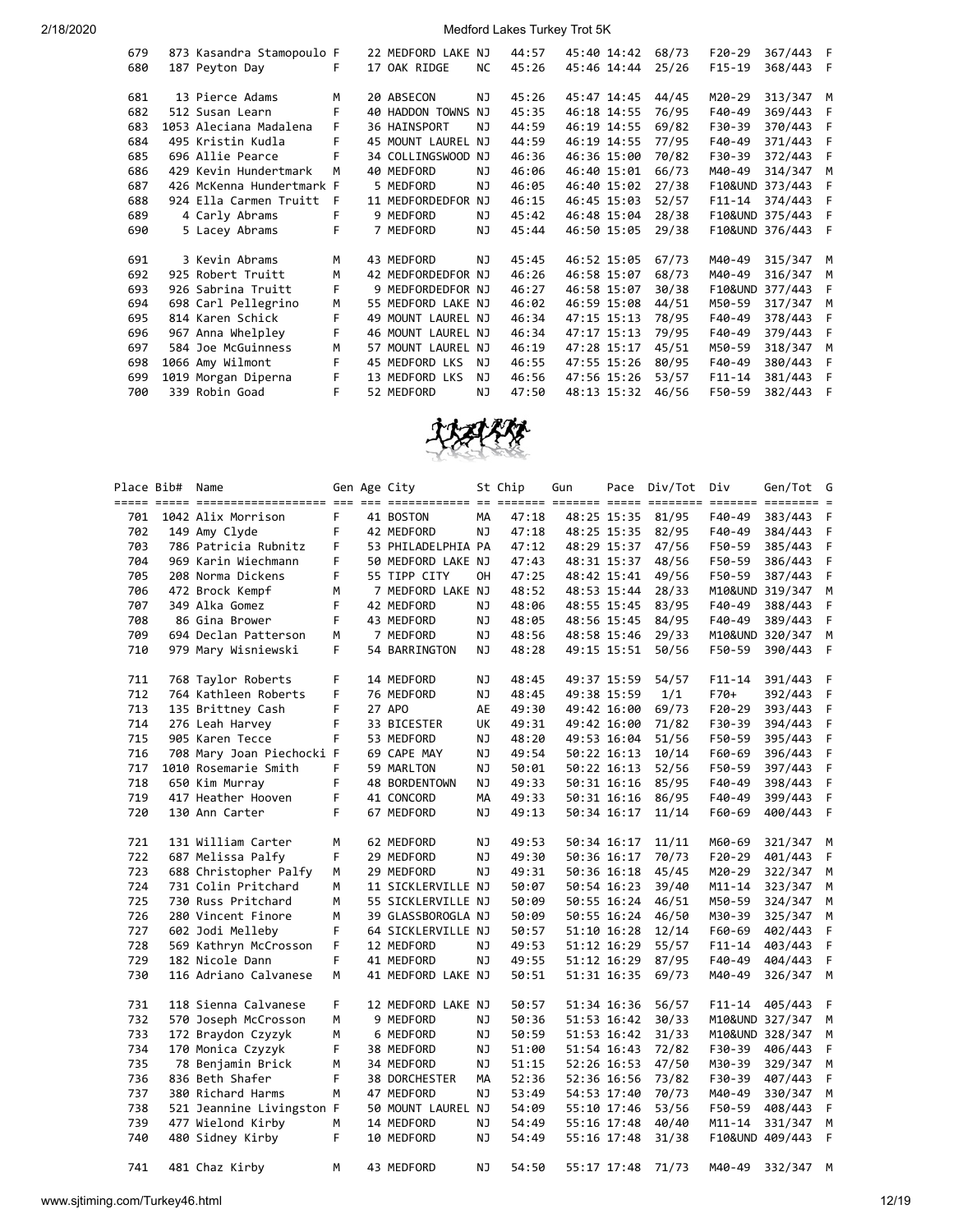| 742        | 965 Ed Wells              | M  | 50 BERLIN          | NJ | 54:22 | 55:30 17:52 | 47/51 | M50-59   | 333/347   | M |
|------------|---------------------------|----|--------------------|----|-------|-------------|-------|----------|-----------|---|
| 743        | 671 Erin O'DONNELL        | F  | 44 BERLIN          | ΝJ | 54:23 | 55:30 17:52 | 88/95 | F40-49   | 410/443   |   |
| 744        | 207 Kristina Dibernardo F |    | 34 MEDFORD         | NJ | 54:20 | 55:31 17:53 | 74/82 | F30-39   | 411/443 F |   |
| 745        | 206 Jenna Dibernardo      | F. | 31 MEDFORD         | NJ | 54:23 | 55:34 17:54 | 75/82 | F30-39   | 412/443 F |   |
| 746        | 52 Mandi Basantis         | F. | 21 MEDFORD         | NJ | 54:37 | 55:39 17:55 | 71/73 | $F20-29$ | 413/443 F |   |
| 747        | 194 Jill Dell'aquilo      | F. | 32 MEDFORD         | NJ | 55:41 | 55:41 17:56 | 76/82 | F30-39   | 414/443 F |   |
| 748        | 672 Bailey Obetz          | F. | 23 MARLTON         | NJ | 55:41 | 55:41 17:56 | 72/73 | $F20-29$ | 415/443 F |   |
| 749        | 463 Christine Jensen      | F. | 31 ABSECON         | NJ | 54:59 | 55:58 18:01 | 77/82 | F30-39   | 416/443 F |   |
| <b>ADD</b> | 434 Henry Huseby          | M  | 58 MEDFORD         | NJ | 57:04 | 57:04 18:20 | 48/52 | M50-59   | 334/348 M |   |
| <b>ADD</b> | 371 Vicki Groody          | F. | 54 MEDFORD         | NJ | 57:04 | 57:04 18:20 | 54/57 | F50-59   | 417/444 F |   |
| 750        | 633 Cameron Morgan        | F. | 17 MEDFORD LAKE NJ |    | 57:41 | 57:46 18:36 | 26/26 | $F15-19$ | 417/443   | F |



|     | Place Bib# Name |                                             |    |    | Gen Age City                                           |           | St Chip | Gun                      |             | Pace Div/Tot | Div                     | Gen/Tot G       |        |
|-----|-----------------|---------------------------------------------|----|----|--------------------------------------------------------|-----------|---------|--------------------------|-------------|--------------|-------------------------|-----------------|--------|
|     |                 | ===== ===== ====================            |    |    |                                                        |           |         |                          |             |              | $=$ $=$ $=$ $=$ $=$ $=$ | $= 222222222$   | $=$    |
| 751 |                 | 630 Chris Morgan                            | M  |    | 48 MEDFORD LAKE NJ                                     |           | 57:45   | 57:50 18:37              |             | 72/73        | M40-49                  | 334/347         | M      |
| 752 |                 | 631 Holly Morgan                            | F  |    | 48 MEDFORD LAKE NJ                                     |           | 57:46   |                          | 57:52 18:38 | 89/95        | F40-49                  | 418/443         | F      |
| 753 |                 | 177 Sienna D'Alesandro                      | F  |    | 11 MEDFORD                                             | ΝJ        | 57:02   |                          | 58:05 18:42 | 57/57        | F11-14                  | 419/443         | F      |
| 754 |                 | 179 Alexa D'Alesandro                       | F  |    | 8 MEDFORD                                              | NJ        | 57:04   |                          | 58:07 18:43 | 32/38        |                         | F10&UND 420/443 | F      |
| 755 |                 | 178 Dylan D'Alesandro                       | М  |    | 10 MEDFORD                                             | ΝJ        | 57:11   |                          | 58:15 18:45 | 32/33        |                         | M10&UND 335/347 | M      |
| 756 |                 | 176 Mark D'Alesandro                        | M  |    | 45 MEDFORD                                             | NJ        | 57:15   |                          | 58:19 18:46 | 73/73        | M40-49                  | 336/347         | M      |
| 757 |                 | 121 Robert Campbell                         | M  |    | 58 MEDFORD LAKE NJ                                     |           | 57:37   |                          | 58:48 18:56 | 48/51        | M50-59                  | 337/347         | M      |
| 758 |                 | 120 Janice Campbell                         | F  |    | 59 MEDFORD LAKE NJ                                     |           | 57:38   |                          | 58:49 18:56 | 54/56        | F50-59                  | 421/443         | F      |
| 759 |                 | 353 Melody Gomez                            | F  |    | 10 MEDFORD                                             | ΝJ        | 58:08   | 58:54 18:58              |             | 33/38        |                         | F10&UND 422/443 | F      |
| 760 |                 | 173 Isabella Dabbenigno F                   |    |    | 2 MEDFORD                                              | ΝJ        | 57:45   |                          | 58:58 18:59 | 34/38        |                         | F10&UND 423/443 | F      |
| 761 |                 | 370 Diane Groody                            | F  |    | 49 MEDFORD                                             | ΝJ        | 57:50   | 59:02 19:00              |             | 90/95        | F40-49                  | 424/443         | F      |
| 762 |                 | 425 Christina Hundertma F                   |    |    | 37 MEDFORD                                             | ΝJ        | 58:33   | 59:06 19:02              |             | 78/82        | F30-39                  | 425/443         | F      |
| 763 |                 | 427 Emerson Hundertmark F                   |    |    | 4 MEDFORD                                              | ΝJ        | 58:33   |                          | 59:06 19:02 | 35/38        |                         | F10&UND 426/443 | F      |
| 764 |                 | 379 Alek Harms                              | M  |    | 18 MEDFORD                                             | ΝJ        | 58:08   |                          | 59:11 19:03 | 35/35        | M15-19                  | 338/347         | M      |
| 765 |                 | 479 Sarah Kirby                             | F  |    | 36 MEDFORD                                             | ΝJ        | 58:48   |                          | 59:16 19:05 | 79/82        | F30-39                  | 427/443         | F      |
| 766 |                 | 478 Ewan Kirby                              | м  |    | 10 MEDFORD                                             | ΝJ        | 58:48   | 59:17 19:05              |             | 33/33        |                         | M10&UND 339/347 | M      |
| 767 |                 | 532 Kim Lundgren                            | F  |    | 51 MEDFORD                                             | ΝJ        | 58:09   | 59:19 19:06              |             | 55/56        | F50-59                  | 428/443         | F      |
| 768 |                 | 382 Crystal Harms                           | F  |    | 47 MEDFORD                                             | NJ        | 58:15   | 59:19 19:06              |             | 91/95        | F40-49                  | 429/443         | F      |
| 769 |                 | 1028 Charlett Bules                         | F  | 63 |                                                        | ΝJ        | 58:30   |                          | 59:40 19:13 | 13/14        | F60-69                  | 430/443         | F      |
| 770 |                 | 520 Millie Linett                           | F  |    | 58 MEDFORD LAKE NJ                                     |           | 58:30   |                          | 59:40 19:13 | 56/56        | F50-59                  | 431/443         | F      |
| 771 |                 | 959 Nicole Webb                             | F  |    | 43 MOUNT LAUREL NJ                                     |           | 58:32   |                          | 59:44 19:14 | 92/95        | F40-49                  | 432/443         | F      |
| 772 |                 | 367 Jen Green                               | F  |    | <b>40 TABERNACLE</b>                                   | ΝJ        | 58:35   |                          | 59:52 19:17 | 93/95        | F40-49                  | 433/443         | F      |
| 773 |                 | 461 James Jefferson                         | M  |    | 51 MEDFORD                                             | <b>NJ</b> | 58:44   | 59:54 19:17              |             | 49/51        | M50-59                  | 340/347         | М      |
| 774 |                 | 927 Catharine Trzaskawk F                   |    |    | 49 MEDFORD                                             | ΝJ        | 58:40   | 59:55 19:17              |             | 94/95        | F40-49                  | 434/443         | F      |
| 775 |                 | 964 Drew Weiss                              | м  |    | 58 TABERNACLE                                          | NJ        | 58:36   | 59:57 19:18              |             | 50/51        | M50-59                  | 341/347         | M      |
| 776 |                 | 675 Suzanne Oconnor                         | F  |    | 67 MEDFORD                                             | NJ        | 58:39   | 59:57 19:18              |             | 14/14        | F60-69                  | 435/443         | F      |
| 777 |                 | 93 Tiffany Buckingham                       | F. |    | 38 INDIANAPOLIS IN                                     |           |         | 59:08 1:00:35 19:30      |             | 80/82        | F30-39                  | 436/443         | F      |
| 778 |                 | 92 John Buckingham                          | М  |    | 38 INDIANAPOLIS IN                                     |           |         | 59:16 1:00:42 19:33      |             | 48/50        | M30-39                  | 342/347         | M      |
| 779 |                 | 94 Stella Buckingham                        | F  |    | 5 INDIANAPOLIS IN                                      |           |         | 59:17 1:00:42 19:33      |             | 36/38        |                         | F10&UND 437/443 | F      |
| 780 |                 | 18 Bella Allen                              | F  |    | 7 MEDFORD LAKE NJ 1:01:52 1:03:28 20:26                |           |         |                          |             | 37/38        |                         | F10&UND 438/443 | F      |
| 781 |                 | 20 Brooke Allen-Watson F                    |    |    | 33 MEDFORD LAKE NJ 1:01:51 1:03:29 20:26               |           |         |                          |             | 81/82        | F30-39                  | 439/443         | F      |
| 782 |                 | 19 Brianne Allen                            | F  |    | 38 MEDFORD LAKE NJ 1:01:53 1:03:29 20:26               |           |         |                          |             | 82/82        | F30-39                  | 440/443         | F      |
| 783 |                 | 958 Ryan Watson                             | M  |    | 33 MEDFORD LAKE NJ 1:01:50 1:03:30 20:27               |           |         |                          |             | 49/50        | M30-39                  | 343/347         | M      |
| 784 |                 | 350 Melwyn Gomez                            | M  |    | MEDFORD                                                |           |         | NJ 1:02:43 1:03:32 20:27 |             |              |                         | 344/347         | M      |
| 785 |                 | 352 Melissa Gomez                           | F  |    | 10 MEDFORD                                             |           |         | NJ 1:02:48 1:03:33 20:28 |             | 38/38        |                         | F10&UND 441/443 | F.     |
| 786 |                 | 930 Wesley Turner                           | M  |    | 36 CHERRY HILL                                         |           |         | NJ 1:01:57 1:03:44 20:31 |             | 50/50        | M30-39                  | 345/347         | M      |
| 787 |                 | 440 Jennifer Ingmire                        | F  |    | 49 LEXINGTON PA MD 1:03:16 1:04:37 20:48               |           |         |                          |             | 95/95        | F40-49                  |                 | F      |
| 788 |                 |                                             | М  |    |                                                        |           |         |                          |             |              | M50-59                  | 442/443         |        |
| 789 |                 | 1030 Gordon Ingmire<br>1029 Billy R Wheeler | M  |    | 51 LEXINGTON PA MD 1:03:16 1:04:39 20:49<br>73 SHAMONG |           |         |                          |             | 51/51<br>5/5 | M70+                    | 346/347         | М<br>M |
| 790 |                 |                                             | F  |    |                                                        |           |         | NJ 1:03:43 1:05:01 20:56 |             |              | $F20-29$                | 347/347         | F      |
|     |                 | 442 Tasha Ingmire                           |    |    | 21 LEXINGTON PA MD 1:03:48 1:05:08 20:58               |           |         |                          |             | 73/73        |                         | 443/443         |        |



OVERALL WINNERS - 5K TOP 1 SCORES

TOP MALE FINISHERS

Place Bib# Name  $\overline{A}$  Ag City St Chip Gun ===== ===== =================== == ============ == ======= =======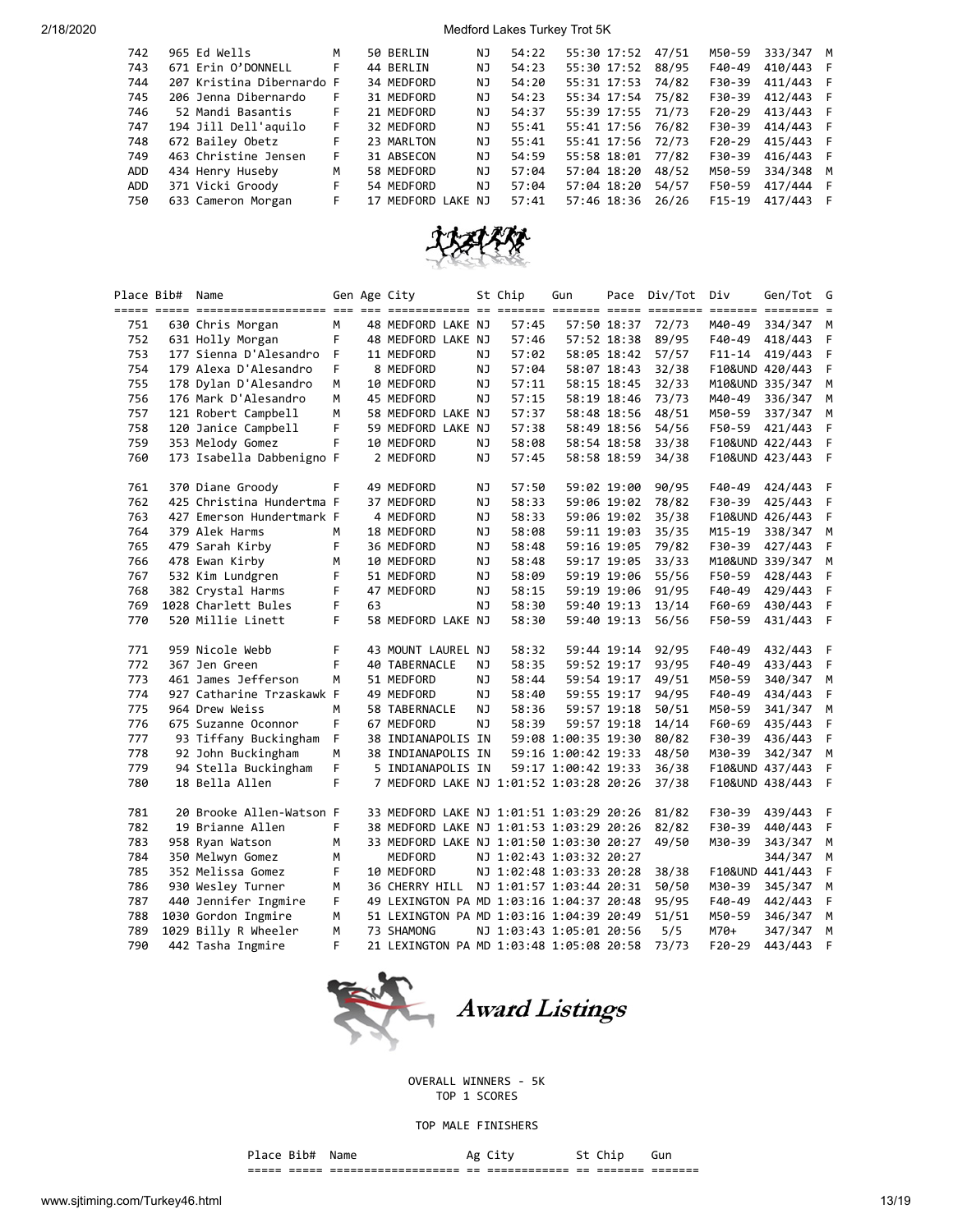| 1             | 755 Jason Richwall     | 20 MEDFORD           | NJ  | 16:22 | 16:23 |
|---------------|------------------------|----------------------|-----|-------|-------|
| $\mathcal{P}$ | 482 Caleb Kirchhoff    | <b>19 MATTHEWS</b>   | NC. | 16:42 | 16:43 |
| 3.            | 102 Robert Buzby       | 25 MEDFORD           | NJ  | 17:23 | 17:24 |
| 4             | 2 Tim Sick             | 28 CHERRY HILL       | NJ. | 18:12 | 18:14 |
| 5.            | 1033 Marco Cardoso     | <b>46 SAYERVILLE</b> | NJ. | 18:24 | 18:26 |
| 6             | 6 Michael Acevedo      | 33 BLACKWOOD         | NJ  | 18:30 | 18:32 |
| 7             | 600 Chip Melleby       | 40 WHITE HORSE       | MA  | 18:42 | 18:44 |
| 8             | 956 Patrick Watkins    | 35 CROFTON           | MD  | 18:50 | 18:53 |
| 9             | 667 Javier Nishikawa   | 19 HUNTSVILLE        | AL  | 18:56 | 18:58 |
| 10            | 668 Christopher Norman | 52 SHAMONG           | ΝJ  | 19:08 | 19:09 |

### TOP FEMALE FINISHERS

| Place Bib# | Name                   | Ag City        |           | St Chip | Gun   |
|------------|------------------------|----------------|-----------|---------|-------|
|            |                        |                |           |         |       |
| 1          | 666 Kristen Niedrach   | 24 MEDFORD     | ΝJ        | 18:56   | 18:58 |
| 2          | 865 Megan Soltysik     | 35 SHAMONG     | NJ.       | 19:34   | 19:37 |
| 3          | 1045 Shannon Stang     | 22 MEDFORD     | NJ.       | 19:50   | 19:55 |
| 4          | 1 Hollie Sick          | 28 CHERRY HILL | NJ        | 20:24   | 20:26 |
| 5          | 459 Jeanelle Jamison   | 40 MEDFORD     | NJ        | 20:31   | 20:35 |
| 6          | 460 Megan Jefferson    | 27 HANOVER     | <b>MD</b> | 21:23   | 21:26 |
| 7          | 678 Kerry O'Day        | 13 MARLTON     | ΝJ        | 21:30   | 21:33 |
| 8          | 422 Sarah Howarth      | 38 VINCENTOWN  | NJ        | 21:37   | 21:43 |
| 9          | 864 Jacqueline Solimeo | 24 RIVERSIDE   | NJ        | 21:42   | 21:48 |
| 10         | 476 Sydney Kiernan     | 13 MEDFORD     | ΝJ        | 21:48   | 21:54 |



# www.sjtiming.com/Turkey46.html 14/19 ---------------------------------------------------------------------------- TEAM RESULTS ---------------------------------------------------------------------------- 1. 57:44 MEDFORD MILERS ( 19:15) ============================== 1 18:58 666 Kristen Niedrach F 24 2 19:09 668 Christopher Norman M 52 3 19:37 865 Megan Soltysik F 35 4 ( 19:41) 239 Kevin Doyle M 55 2. 1:09:20 PINELAND STRIDERS ( 23:07) ============================== 1 21:13 114 Aaron Caldwell M 18 2 23:50 882 Robert Stenzel M 62 3 24:17 684 Ron Ornowski M 56<br>4 ( 26:37) 300 Gina Galdi F 40 3 24:17 684 Ron Ornowski<br>4 ( 26:37) 300 Gina Galdi 3. 1:12:15 TEAM SUMMIT ( 24:05) ============================== 1 20:25 939 Joseph Valeriano M 20 2 23:35 937 Dorothy Valeriano F 47 2 23:35 937 Dorothy valeriano<br>3 28:15 938 Joseph Valeriano M 48<br>2 23 12:23 Kevin McDowell M 27 4 ( 29:21) 572 Kevin McDowell 4. 1:13:55 PIRATES ( 24:39) ============================== 1 18:44 600 Chip Melleby M 40 2 26:26 604 Deanna Melleby F 47 3 28:45 603 Paxton Melleby M 13 4 ( 32:12) 601 Jocelyn Melleby F 11 5. 1:19:00 STEEL ( 26:20) ============================== 1 24:49 878 Bonnie Steel F 47 2 25:16 877 Andrew Steel M 47 3 28:55 879 Jack Steel M 16 6. 1:22:22 THOMAS GEOTHERMAL ( 27:28) ==============================  $1$   $24:36$   $914$  Jesse Thomas 2 28:23 171 Stanley Czyzyk M 38<br>3 29:23 915 Tiffany Thomas F 38  $3$   $29:23$   $915$  Tiffany Thomas 4 ( 36:18) 912 Jim Thomas M 70 7. 1:24:17 MYAA TRACK & FIELD ( 28:06)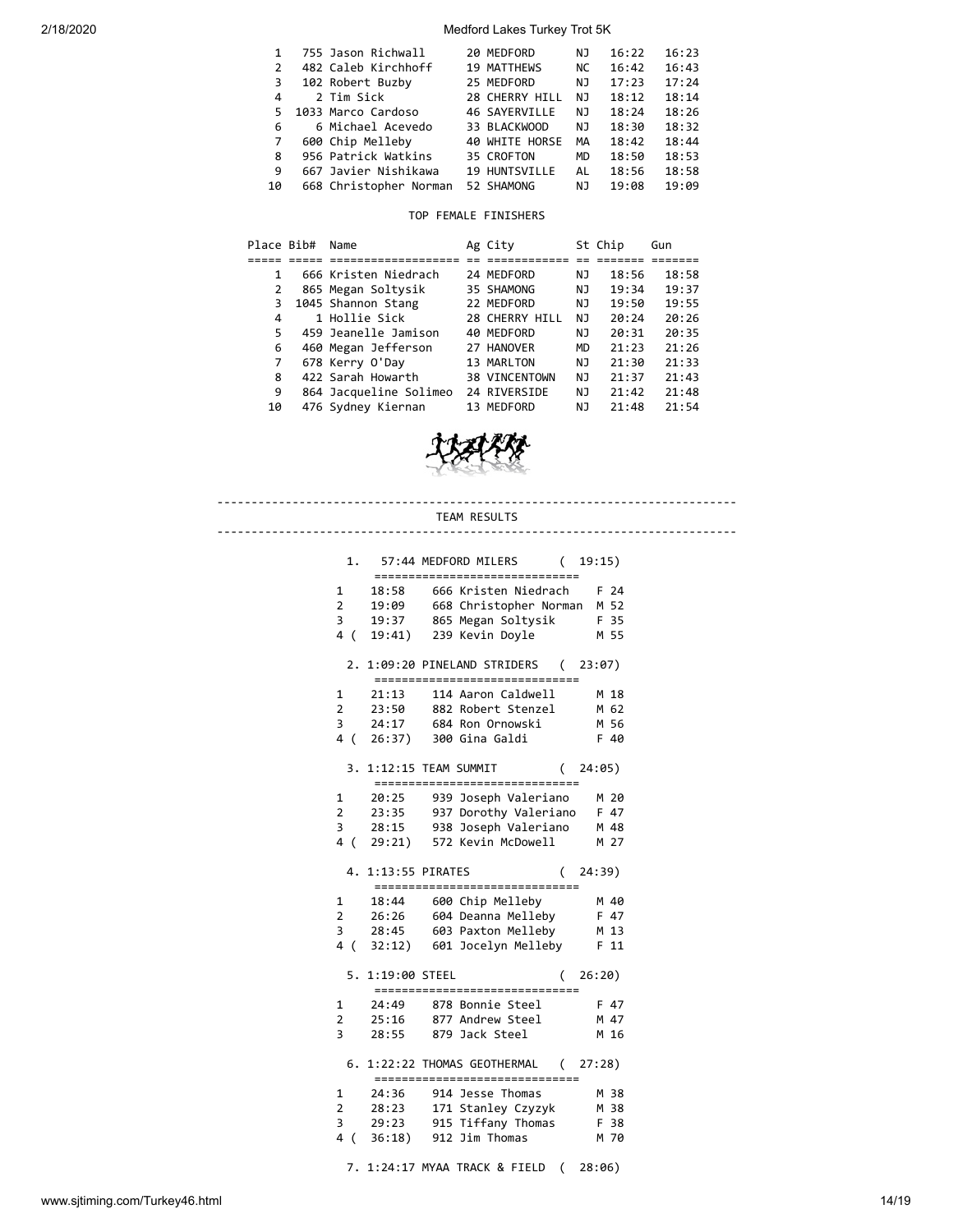|                         | =================       |                                                                                                                                         |          |
|-------------------------|-------------------------|-----------------------------------------------------------------------------------------------------------------------------------------|----------|
| $1 \quad$               |                         | 22:13 220 Zane Dillich                                                                                                                  | M 10     |
| $\overline{2}$          | 29:39                   | 634 Braeden Morganti                                                                                                                    | M 10     |
| $\overline{\mathbf{3}}$ |                         | 32:25 794 Eira Rupert                                                                                                                   | F 11     |
|                         |                         | 4 ( 32:25) 946 Elisabeth Vigorita F 11                                                                                                  |          |
|                         |                         |                                                                                                                                         |          |
|                         | 8. 1:26:58 RUN856       | (29:00)<br>-----------------------------                                                                                                |          |
| 1                       | 26:21                   | 262 Craig Evans                                                                                                                         | M 36     |
| $\overline{2}$          | 30:13                   | 263 Lauren Evans                                                                                                                        | F 35     |
| 3                       | 30:24                   | $136$ Alyssia Cavallo                                                                                                                   | F 32     |
| 4 (                     |                         | 32:00) 704 Michelle Petrik F 43                                                                                                         |          |
| 9.                      |                         | 1:30:29 LENAPE GIRLS VOLLEYB( 30:10)                                                                                                    |          |
|                         |                         | ==============================                                                                                                          |          |
| $1 \quad$               |                         | 21:06 74 Scott Bradley<br>28:28 75 Kelsey Bradley<br>40:55 66 Sara Blackburnm                                                           | M 30     |
| $\overline{2}$          |                         |                                                                                                                                         | F 27     |
| 3                       | 40:55                   |                                                                                                                                         | $F$ 18   |
|                         |                         | 4 ( 40:55) 686 Grace Overman F 18                                                                                                       |          |
| 10.                     |                         | 1:33:58 BURLINGTON RUNNING C( 31:20)<br>------------------------------                                                                  |          |
| 1                       |                         | 30:12 537 Kellie MacRae                                                                                                                 | F 49     |
| $\mathbf{2}$            |                         |                                                                                                                                         |          |
| 3                       |                         | 31:53 47 Judith Barclay F 47<br>31:53 48 Jon-Patrick Barclay M 13                                                                       |          |
|                         |                         | 4 (32:57) 656 Katherine Naro                                                                                                            | F 44     |
|                         |                         |                                                                                                                                         |          |
|                         |                         | 11. 1:36:49 MARKO TADERTOOTS (32:17)<br>-----------------------------                                                                   |          |
| 1                       |                         | 32:06 546 Zachary Markowitz                                                                                                             | <b>M</b> |
| $2^{\circ}$             |                         | 32:18 545 Carl Markowitz                                                                                                                | M 56     |
| 3                       | 32:25                   | 697 Elizabeth Peckham                                                                                                                   | F 56     |
| 4 (                     | 35:05) 1001 Alex Zhu    |                                                                                                                                         | M 26     |
|                         |                         | 12. 1:40:43 MEDFORD CORE<br>(33:35)                                                                                                     |          |
|                         |                         | -----------------------------                                                                                                           |          |
| $\mathbf{1}$            |                         | 31:35 680 Jessica O'Neill                                                                                                               | F 29     |
| $\overline{2}$          |                         | 33:22 530 Jennifer Loreaux                                                                                                              | F 38     |
| 3                       | 35:46                   | 681 Thomas O'Neill<br>36:35) 455 Melissa Jamison                                                                                        | M 59     |
| 4 (                     |                         |                                                                                                                                         | F 44     |
|                         | 13. 1:43:38 TEAM MOOVEN | (34:33)<br>------------------------------                                                                                               |          |
| 1                       |                         |                                                                                                                                         | M 19     |
| $\overline{2}$          |                         |                                                                                                                                         | M 14     |
| 3                       |                         |                                                                                                                                         | M 49     |
| 4<br>(                  |                         | 27:31 652 James Murray<br>32:23 651 Ethan Murray<br>43:44 653 Michael Murray<br>50:31) 650 Kim Murray                                   | F 48     |
|                         |                         |                                                                                                                                         |          |
|                         |                         | 14. 1:44:31 TOUGH RUHF TURKEYS (34:51)<br>===============================                                                               |          |
| $\mathbf{1}$            |                         | 27:35     791 Stephen Ruhf<br>36:36    789 Julianna Ruhf                                                                                | M 10     |
| $2^{\circ}$             |                         |                                                                                                                                         | F 12     |
|                         |                         | 3 40:20 790 Kelsey Ruhf<br>4 ( 40:21) 788 Steve Ruhf                                                                                    | F 7      |
|                         |                         |                                                                                                                                         | M 39     |
|                         |                         | 15. 1:49:59 FIT-TROTTERS (36:40)<br>-----------------------------                                                                       |          |
|                         |                         |                                                                                                                                         |          |
|                         |                         |                                                                                                                                         |          |
|                         |                         |                                                                                                                                         |          |
|                         |                         | 1 32:29 579 Sherri McGowan F 33<br>2 38:06 669 Ron Nowacki M 60<br>3 39:24 670 Barbara Nowacki F 53<br>4 (43:29) 854 Kirsten Smith F 24 |          |
|                         |                         | 16. 1:50:42 TEAM TECCE (36:54)<br>-----------------------------                                                                         |          |
| $\mathbf{1}$            |                         |                                                                                                                                         | M 16     |
| $\overline{2}$          |                         | 28:55     908 Aj Tecce<br>31:54    906 Brendan Tecce                                                                                    | M 23     |
|                         |                         | 3 49:53 905 Karen Tecce                                                                                                                 | F 53     |
|                         |                         | 17. 1:54:09 THE BUTTERBALLS (38:03)                                                                                                     |          |
|                         |                         | -----------------------------                                                                                                           |          |
|                         |                         |                                                                                                                                         |          |
|                         |                         |                                                                                                                                         |          |
|                         |                         |                                                                                                                                         |          |
|                         |                         | 1 30:10 88 Benny Brower M 7<br>2 35:04 87 Elizabeth Brower F 9<br>3 48:55 349 Alka Gomez F 42<br>4 (48:56) 86 Gina Brower F 43          |          |
|                         |                         | 18. 1:57:55 CALVANESE CREW (39:19)                                                                                                      |          |
|                         |                         | ------------------------------                                                                                                          |          |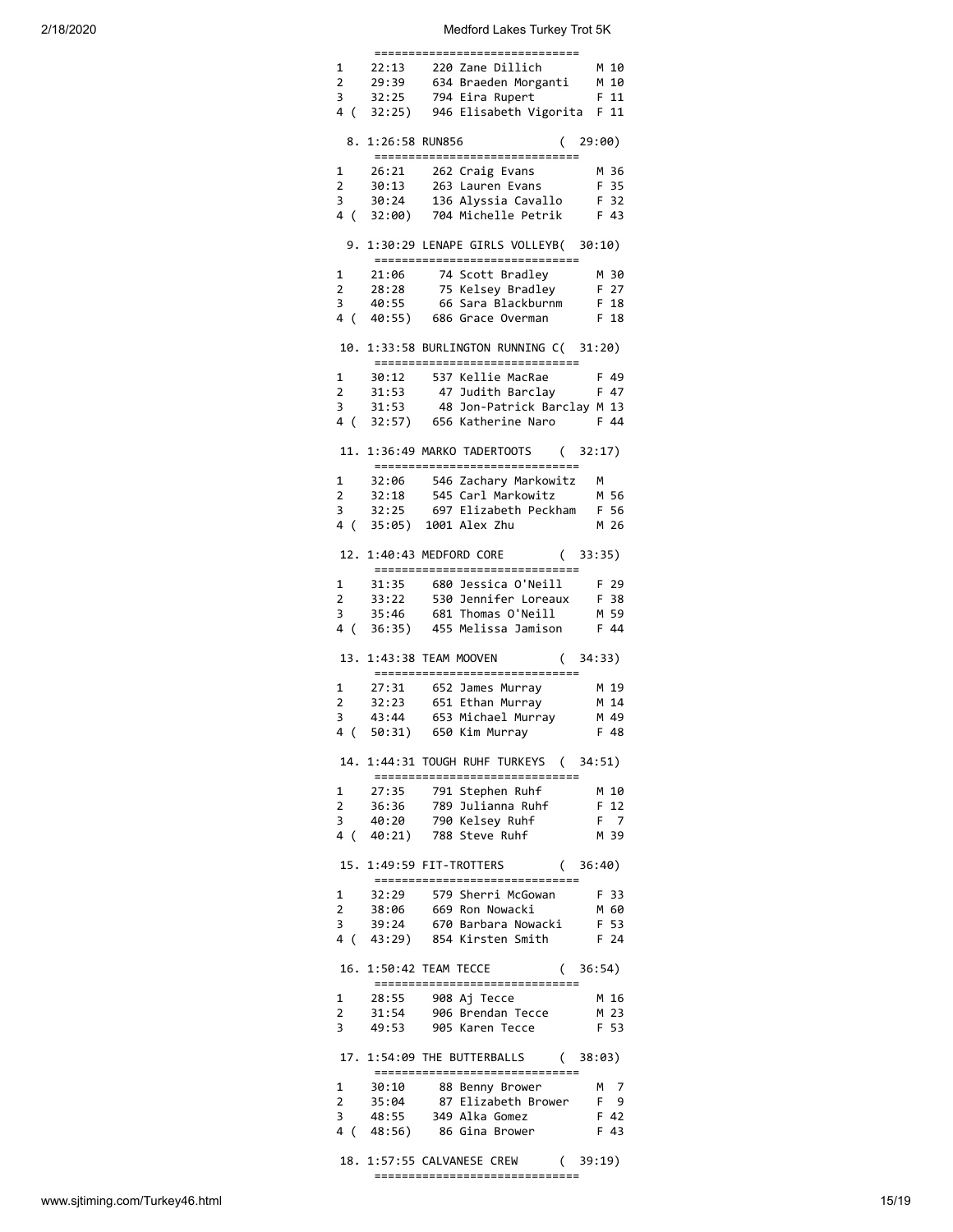| 117 Bella Calvanese<br>29:50<br>1<br>F 12<br>119 Gina Calvanese<br>2<br>36:34<br>F 44<br>3<br>51:31<br>116 Adriano Calvanese<br>M 41<br>51:34)<br>118 Sienna Calvanese<br>F 12<br>4<br>( |
|------------------------------------------------------------------------------------------------------------------------------------------------------------------------------------------|
| 19. 2:01:01 THE GOBBLE GIRLS<br>40:21)                                                                                                                                                   |
| =============================                                                                                                                                                            |
| 256 Hillary Ellis<br>1<br>39:24<br>F 37                                                                                                                                                  |
| 337 Lauren Gliko<br>2<br>40:34<br>F 39                                                                                                                                                   |
| 662 Danielle Nickles<br>41:03<br>F 37<br>З                                                                                                                                               |
| 20. 2:47:40 WHEELER FAMILY<br>55:54)<br>===============================                                                                                                                  |
| 516 Stephanie Lewis<br>38:24<br>1<br>F 48                                                                                                                                                |
| 2 1:04:37<br>440 Jennifer Ingmire<br>F 49                                                                                                                                                |
| 3 1:04:39<br>1030 Gordon Ingmire<br>M 51                                                                                                                                                 |
|                                                                                                                                                                                          |
| 4(1:05:01)<br>1029 Billy R Wheeler<br>M 73                                                                                                                                               |



## AGE-GROUP RESULTS

MALE AGE GROUP: 1 - 10 (3 WINNERS)

| Place Bib#    | Name                 | Age City           |     | St Gun | Chip  |
|---------------|----------------------|--------------------|-----|--------|-------|
|               |                      |                    |     |        |       |
| 1             | 326 Eddie George     | 10 DELRAN          | ΝJ  | 22:06  | 22:04 |
| $\mathcal{P}$ | 220 Zane Dillich     | 10 MEDFORD LAKE NJ |     | 22:13  | 22:12 |
| 3             | 1007 Andrew Diblasi  | 9 MEDFORD          | NJ. | 26:05  | 25:51 |
| 4             | 327 Jeremy George    | 8 DELRAN           | ΝJ  | 25:57  | 25:55 |
| 5             | 598 Bobby Meehan     | 9 MEDFORD          | NJ  | 26:41  | 26:14 |
| 6             | 791 Stephen Ruhf     | 10 HAMMONTON       | NJ  | 27:35  | 26:36 |
| 7             | 634 Braeden Morganti | 10 MEDFORD LAKE NJ |     | 29:39  | 29:06 |
| 8             | 809 James Gilmartin  | 10 MEDFORD         | ΝJ  | 29:55  | 29:19 |
| 9             | 88 Benny Brower      | 7 MEDFORD          | NJ  | 30:10  | 29:24 |
| 10            | 800 Jack Sallade     | 6 MEDFORD          | ΝJ  | 29:51  | 29:42 |

FEMALE AGE GROUP: 1 - 10 (3 WINNERS)

| Place Bib#   | Name                 | Age City          |     | St Gun | Chip  |
|--------------|----------------------|-------------------|-----|--------|-------|
|              |                      |                   |     |        |       |
| $\mathbf{1}$ | 1016 Danica Diperna  | 09 MEDFORD LKS    | NJ  | 28:14  | 27:58 |
| 2            | 488 Ella Perry       | 09 MEDFORD LKS    | NJ. | 29:56  | 29:19 |
| 3            | 441 Laura Skertic    | 6 WILLINGBORO     | NJ  | 29:40  | 29:25 |
| 4            | 322 Sarah Gaysek     | 8 MEDFORD LAKE NJ |     | 30:23  | 29:28 |
| 5            | 801 Abby Sallade     | 8 MEDFORD         | NJ  | 29:52  | 29:42 |
| 6            | 304 Eleanor Fagan    | 03 TABERNACLE     | NJ  | 30:24  | 29:45 |
| 7            | 70 Sadie Boecklen    | 9 MEDFORD         | NJ  | 31:14  | 31:03 |
| 8            | 419 Alexandra Hooven | 9 CONCORD         | MА  | 32:22  | 31:38 |
| 9            | 471 Madison Kelsey   | 9 HAMMONTON       | NJ  | 32:35  | 31:49 |
| 10           | 87 Elizabeth Brower  | 9 MEDFORD         | ΝJ  | 35:04  | 34:18 |

MALE AGE GROUP: 11 - 14 (3 WINNERS)

| Place Bib#    | Name                  | Age City           |     | St Gun | Chip  |
|---------------|-----------------------|--------------------|-----|--------|-------|
|               |                       |                    |     |        |       |
|               | 152 Alex Constantinou | 14 LUMBERTON       | ΝJ  | 22:24  | 22:22 |
| $\mathcal{L}$ | 1006 James Diblasi    | 12 MEDFORD         | NJ. | 23:29  | 23:15 |
| 3             | 711 Dominic Pileri    | 11 MOUNT LAUREL NJ |     | 24:06  | 23:56 |
| 4             | 199 Armen Deroian     | 13 MEDFORD         | NJ  | 24:20  | 24:00 |
| 5             | 431 Rj Hunnewell      | 12 MEDFORD         | NJ  | 24:09  | 24:04 |
| 6             | 747 Owen Reed         | 14 MEDFORD         | NJ  | 24:27  | 24:19 |
| 7             | 64 Nicholas Bisconte  | 14 TABERNACLE      | NJ  | 25:32  | 24:59 |
| 8             | 453 Royce Jacobs      | 14 MEDFORD         | NJ  | 25:34  | 25:26 |
| 9             | 255 Logan Ellershaw   | 11 MEDFORD         | NJ. | 26:05  | 25:51 |
| 10            | 104 Ti Byrne          | 13 MEDFORD LAKE NJ |     | 26:03  | 25:57 |

FEMALE AGE GROUP: 11 - 14 (3 WINNERS)

|   | Place Bib# Name |                       | Age City   |     | St Gun   | Chip  |
|---|-----------------|-----------------------|------------|-----|----------|-------|
|   |                 |                       |            |     |          |       |
|   |                 | 1 678 Kerry O'Day     | 13 MARLTON |     | NJ 21:33 | 21:30 |
|   |                 | 2 476 Sydney Kiernan  | 13 MEDFORD | NJ. | 21:54    | 21:48 |
| 3 |                 | 56 Olivia Bergenholtz | 14 MEDFORD | N J | 22:57    | 22:44 |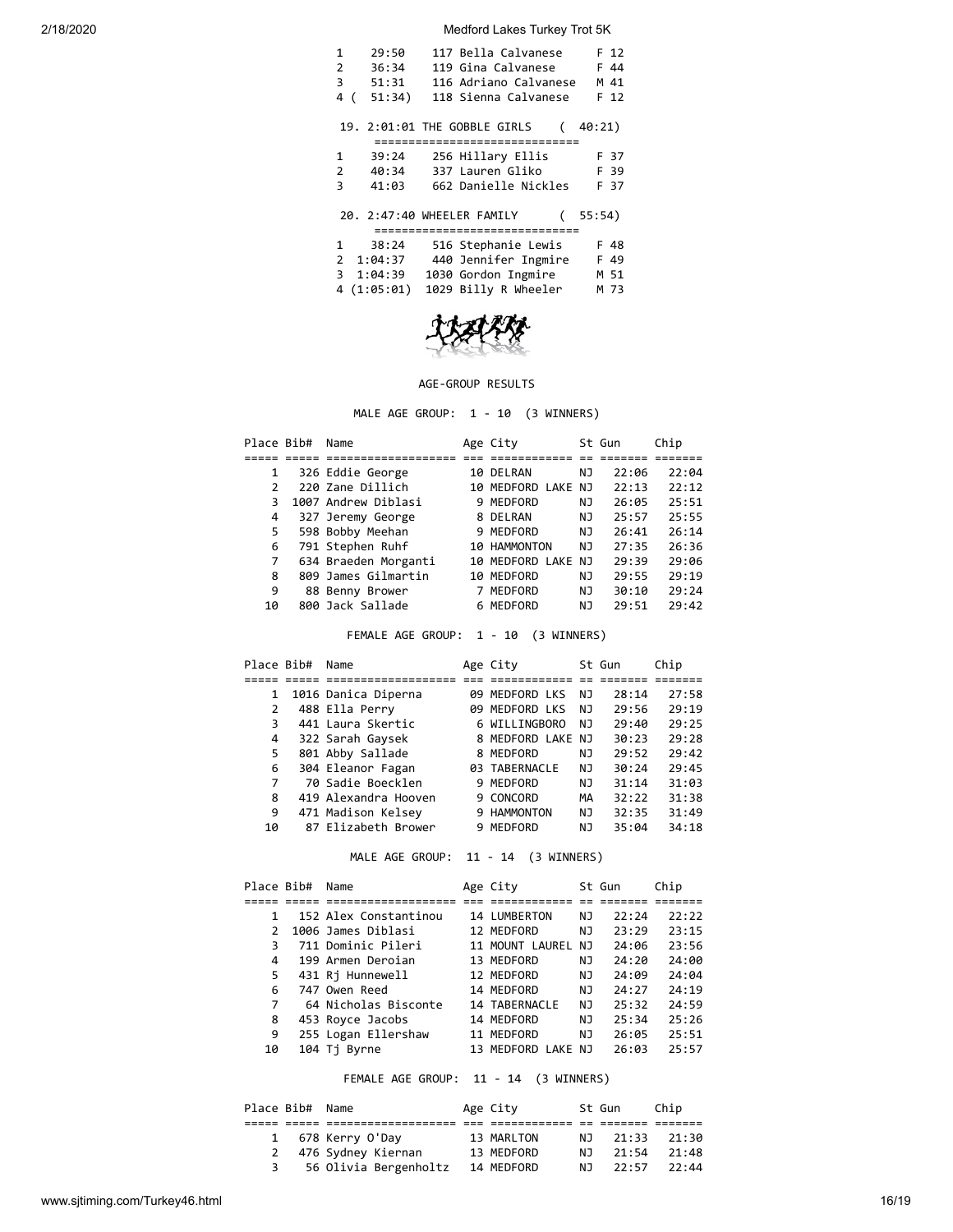|             | 4 447 Paige Jackson   | 13 MARLTON               | NJ  | 22:48 | 22:45 |
|-------------|-----------------------|--------------------------|-----|-------|-------|
| 5.          | 793 Kate Ruona        | 14 MEDFORD               | NJ. | 22:54 | 22:51 |
|             | 6 935 Madelyn Valasek | 14 MEDFORD               | N J | 23:53 | 23:49 |
| $7^{\circ}$ | 507 Ella Larzelere    | 14 MEDFORD               | N J | 25:57 | 25:51 |
| 8           | 486 Claudia Koch      | 13 MEDFORD LAKE NJ 26:27 |     |       | 26:18 |
| 9           | 390 Kaitlyn Heinrich  | 14 SHAMONG               | NJ. | 27:43 | 26:54 |
| 10          | 492 Rachel Kosowski   | 13 LUMBERTON             | N J | 27:14 | 26:59 |

MALE AGE GROUP: 15 - 19 (3 WINNERS)

| Place Bib#    | Name                   | Age City           |           | St Gun | Chip  |
|---------------|------------------------|--------------------|-----------|--------|-------|
|               |                        |                    |           |        |       |
| 1             | 482 Caleb Kirchhoff    | <b>19 MATTHEWS</b> | NC.       | 16:43  | 16:42 |
| $\mathcal{P}$ | 667 Javier Nishikawa   | 19 HUNTSVILLE      | AL        | 18:58  | 18:56 |
| 3             | 236 Aidan Dowling      | 17 MEDFORD LAKE NJ |           | 19:10  | 19:08 |
| 4             | 699 William Pellegrino | 17 MEDFORD LAKE NJ |           | 19:10  | 19:08 |
| 5             | 792 John Ruona         | 16 MEDFORD         | NJ.       | 19:12  | 19:11 |
| 6             | 354 Paul Gonzales      | 15 CLYDE           | <b>NC</b> | 20:39  | 20:36 |
| 7             | 114 Aaron Caldwell     | 18 MEDFORD LAKE NJ |           | 21:13  | 21:12 |
| 8             | 196 Ryan Dellmyer      | 15 MEDFORD         | ΝJ        | 22:32  | 22:17 |
| 9             | 483 Luke Kirchhoff     | <b>15 MATTHEWS</b> | <b>NC</b> | 22:49  | 22:48 |
| 10            | 740 Sean Rankin        | 16 MEDFORD         | NJ        | 23:04  | 23:02 |

FEMALE AGE GROUP: 15 - 19 (3 WINNERS)

| Place Bib# | Name                  | Age City      |    | St Gun | Chip  |
|------------|-----------------------|---------------|----|--------|-------|
|            |                       |               |    |        |       |
| 1          | 529 Ellie Longshaw    | 18 MEDFORD    | ΝJ | 24:06  | 23:57 |
| 2          | 80 Blaire Brinster    | 19 MARLTON    | ΝJ | 24:50  | 24:10 |
| 3          | 446 Erin Jackson      | 15 MARLTON    | ΝJ | 25:19  | 25:15 |
| 4          | 845 Audrey Shuff      | 16 MEDFORD    | ΝJ | 26:03  | 25:50 |
| 5          | 549 Sarah Marotta     | 18 MILLTOWN   | NJ | 27:09  | 26:26 |
| 6          | 606 Madison Melvin    | 17 TABERNACLE | NJ | 27:41  | 27:12 |
| 7          | 607 Hailey Melvin     | 15 TABERNACLE | NJ | 27:41  | 27:12 |
| 8          | 767 Haley Roberts     | 18 MEDFORD    | ΝJ | 28:37  | 27:53 |
| 9          | 976 Rachel Winiarczyk | 19 MEDFORD    | ΝJ | 28:31  | 28:14 |
| 10         | 181 Ayla D'Ambrosio   | 17 LUMBERTON  | NJ | 28:31  | 28:24 |

MALE AGE GROUP: 20 - 29 (3 WINNERS)

|    | Place Bib# | Name                 | Age City           |     | St Gun | Chip  |
|----|------------|----------------------|--------------------|-----|--------|-------|
|    |            |                      |                    |     |        |       |
| 1  |            | 102 Robert Buzby     | 25 MEDFORD         | ΝJ  | 17:24  | 17:23 |
| 2  |            | 2 Tim Sick           | 28 CHERRY HILL     | NJ  | 18:14  | 18:12 |
| 3  |            | 881 Sam Steiner      | 23 PITTSGROVE      | NJ. | 19:50  | 19:48 |
| 4  |            | 226 Nick Dipalo      | 24 CHERRY HILL     | NJ. | 20:18  | 20:16 |
| 5  |            | 939 Joseph Valeriano | 20 SOUTHAMPTON     | NJ  | 20:25  | 20:21 |
| 6  |            | 725 Danny Polk       | 22 MECHANICSVIL VA |     | 20:28  | 20:25 |
| 7  |            | 155 Clayton Cotton   | 21 MEDFORD         | ΝJ  | 20:50  | 20:48 |
| 8  |            | 54 Russell Bauer     | 22 VINCENTOWN      | NJ  | 22:06  | 22:03 |
| 9  |            | 876 Adam Steel       | 29 MEDFORD         | ΝJ  | 22:30  | 22:11 |
| 10 |            | 299 Steve Fulginiti  | 26 WEST NEWTON     | MА  | 23:38  | 22:29 |

FEMALE AGE GROUP: 20 - 29 (3 WINNERS)

| Place Bib#   | Name                   | Age City       |     | St Gun | Chip  |
|--------------|------------------------|----------------|-----|--------|-------|
|              |                        |                |     |        |       |
| $\mathbf{1}$ | 1045 Shannon Stang     | 22 MEDFORD     | NJ  | 19:55  | 19:50 |
| 2            | 1 Hollie Sick          | 28 CHERRY HILL | NJ  | 20:26  | 20:24 |
| 3            | 460 Megan Jefferson    | 27 HANOVER     | MD  | 21:26  | 21:23 |
| 4            | 233 Taylor Donahue     | 25 VINCENTOWN  | NJ  | 22:02  | 21:42 |
| 5            | 864 Jacqueline Solimeo | 24 RIVERSIDE   | NJ  | 21:48  | 21:42 |
| 6            | 886 Becky Stiles       | 24 MEDFORD     | NJ  | 22:01  | 21:47 |
| 7            | 581 Katie McGowan      | 25 MEDFORD     | NJ  | 22:09  | 22:01 |
| 8            | 1046 Marybeth Fair     | 22 MEDFORD     | NJ  | 22:19  | 22:14 |
| 9            | 1032 Julia Malpass     | 22 MEDFORD LKS | N   | 23:07  | 23:02 |
| 10           | 861 Marina Snellings   | 27 DENVER      | CO. | 24:08  | 23:28 |
|              |                        |                |     |        |       |

MALE AGE GROUP: 30 - 39 (3 WINNERS)

|               | Place Bib# Name |                         | Age City              |     | St Gun | Chip  |
|---------------|-----------------|-------------------------|-----------------------|-----|--------|-------|
|               |                 |                         |                       |     |        |       |
|               | $\mathbf{1}$    | 6 Michael Acevedo       | 33 BLACKWOOD          | NJ. | 18:32  | 18:30 |
| $\mathcal{P}$ |                 | 956 Patrick Watkins     | 35 CROFTON            | MD. | 18:53  | 18:50 |
|               |                 | 3 1364 Michael Ansberry | <b>30 MEDFORD LKS</b> | NJ. | 20:52  | 20:46 |
|               |                 | 4 265 Ronnie Fagan      | 35 TABERNACLE         | N J | 20:56  | 20:54 |
|               |                 | 5 74 Scott Bradley      | <b>30 CHERRY HILL</b> | NJ. | 21:06  | 21:02 |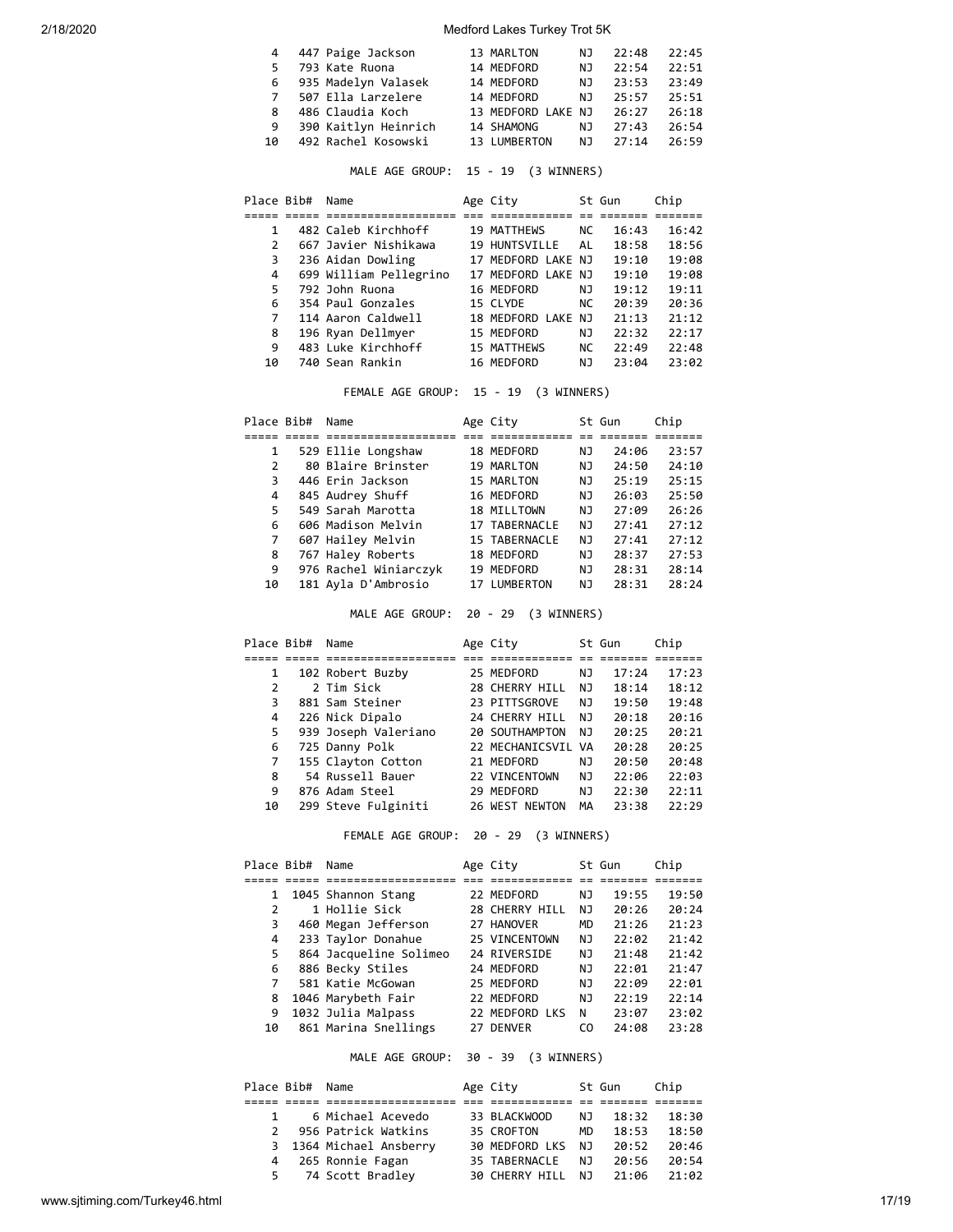|      | 6 147 Jamie Cleary    | 34 VOORHEES                    | NJ 22:17 22:13 |  |
|------|-----------------------|--------------------------------|----------------|--|
|      | 7 115 Peter Callo     | 31 MEDFORD                     | NJ 22:32 22:19 |  |
|      | 8 957 Matt Watkins    | 38 MOUNT LAUREL NJ 22:46 22:42 |                |  |
|      | 9 154 Michael Corsner | 36 MEDFORD                     | NJ 22:52 22:50 |  |
| 10 เ | 37 Nicholas Baker     | 39 BEDFORD                     | NH 23:32 23:26 |  |

## FEMALE AGE GROUP: 30 - 39 (3 WINNERS)

| Place Bib#    | Name                    | Age City              |     | St Gun | Chip  |
|---------------|-------------------------|-----------------------|-----|--------|-------|
|               |                         |                       |     |        |       |
| 1             | 865 Megan Soltysik      | 35 SHAMONG            | ΝJ  | 19:37  | 19:34 |
| $\mathcal{P}$ | 422 Sarah Howarth       | 38 VINCENTOWN         | NJ  | 21:43  | 21:37 |
| 3             | 126 Nicole Caroll       | 33 WILMINGTON         | DE  | 24:16  | 23:58 |
| 4             | 462 Alicia Jenkins      | 35 MEDFORD LAKE NJ    |     | 24:31  | 24:12 |
| 5             | 770 Lindsay Roberts Ste | 30 MEDFORD            | NJ. | 24:45  | 24:26 |
| 6             | 857 Katie Smith         | 35 MEDFORD            | NJ  | 75:29  | 24:59 |
| 7             | 709 Austine Pileri      | 32 MOUNT LAUREL NJ    |     | 25:13  | 25:04 |
| 8             | 703 Laura Peterson      | 36 MEDFORD LAKE NJ    |     | 25:31  | 25:07 |
| 9             | 21 Jenny Amendola       | <b>38 VINCENTOWN</b>  | NJ. | 25:47  | 25:18 |
| 10            | 296 Dara Fox            | <b>30 CHERRY HILL</b> | NJ  | 26:29  | 25:46 |

MALE AGE GROUP: 40 - 49 (3 WINNERS)

| Place Bib# | Name                  | Age City           |     | St Gun | Chip  |
|------------|-----------------------|--------------------|-----|--------|-------|
|            |                       |                    |     |        |       |
| 1          | 1033 Marco Cardoso    | 46 SAYERVILLE      | ΝJ  | 18:26  | 18:24 |
| 2          | 600 Chip Melleby      | 40 WHITE HORSE     | MА  | 18:44  | 18:42 |
| 3          | 484 Kyle Kirchhoff    | 49 MATTHEWS        | NC. | 20:04  | 20:02 |
| 4          | 502 Benjie Lanier     | 41 MENDHAM         | NJ  | 20:22  | 20:19 |
| 5          | 465 Kevin Johns       | 44 MARLTON         | NJ  | 20:33  | 20:29 |
| 6          | 174 Knute Dahlgaard   | 46 CHERRY HILL     | ΝJ  | 22:26  | 22:22 |
| 7          | 565 John McBride      | 45 MEDFORD         | ΝJ  | 22:42  | 22:29 |
| 8          | 323 Marcus Gaysek     | 44 MEDFORD LAKE NJ |     | 22:55  | 22:51 |
| 9          | 392 Chris Heiser      | 47 MEDFORD         | ΝJ  | 22:59  | 22:52 |
| 10         | 1004 Nicholas Diblasi | 40 MEDFORD         | ΝJ  | 23:30  | 23:16 |

FEMALE AGE GROUP: 40 - 49 (3 WINNERS)

| Place Bib# | Name                  | Age City           |     | St Gun | Chip  |
|------------|-----------------------|--------------------|-----|--------|-------|
|            |                       |                    |     |        |       |
| 1          | 459 Jeanelle Jamison  | 40 MEDFORD         | ΝJ  | 20:35  | 20:31 |
| 2          | 25 Silvia Andrews     | 44 MEDFORD         | ΝJ  | 23:52  | 23:32 |
| 3          | 937 Dorothy Valeriano | 47 VINCENTOWN      | ΝJ  | 23:35  | 23:32 |
| 4          | 883 Kelly Stephen     | 43 MEDFORD LAKE NJ |     | 23:51  | 23:45 |
| 5          | 984 Andrea Wonderlin  | 41 BLACKWOOD       | NJ. | 23:55  | 23:51 |
| 6          | 1061 Maya Honnewell   | 43 MEDFORD         | NJ  | 23:56  | 23:56 |
| 7          | 878 Bonnie Steel      | 47 MEDFORD LAKE NJ |     | 24:49  | 24:31 |
| 8          | 89 Leah Bruder        | 43 MEDFORD LAKE NJ |     | 26:08  | 25:49 |
| 9          | 610 Sarah Miller      | 42 MEDFORD         | ΝJ  | 26:32  | 26:06 |
| 10         | 604 Deanna Melleby    | 47 WHITE HORSE     | MА  | 26:26  | 26:13 |

MALE AGE GROUP: 50 - 59 (3 WINNERS)

| Place Bib#     | Name                   | Age City     |    | St Gun | Chip  |
|----------------|------------------------|--------------|----|--------|-------|
|                |                        |              |    |        |       |
| 1              | 668 Christopher Norman | 52 SHAMONG   | ΝJ | 19:09  | 19:08 |
| $\overline{2}$ | 239 Kevin Doyle        | 55 MEDFORD   | ΝJ | 19:41  | 19:38 |
| 3              | 741 Michael Rankin     | 58 BLACKWOOD | ΝJ | 21:56  | 21:53 |
| 4              | 518 Ron Lill           | 52 MEDFORD   | NJ | 22:49  | 22:44 |
| 5              | 649 John Murray        | 53 MEDFORD   | ΝJ | 23:13  | 23:03 |
| 6              | 375 Dean Hammond       | 53 LUMBERTON | ΝJ | 23:39  | 23:32 |
| 7              | 684 Ron Ornowski       | 56 MARLTON   | ΝJ | 24:17  | 24:04 |
| 8              | 1064 Scott Ogawa       | 53 BOSTON    | MА | 24:48  | 24:23 |
| 9              | 754 Jay Richter        | 59 MEDFORD   | ΝJ | 24:44  | 24:31 |
| 10             | 240 Michael Doyle      | 53 MEDFORD   | ΝJ | 25:14  | 25:01 |

FEMALE AGE GROUP: 50 - 59 (3 WINNERS)

| Place Bib# | Name                   | Age City       |    | St Gun | Chip  |
|------------|------------------------|----------------|----|--------|-------|
|            |                        |                |    |        |       |
| 1          | 1055 Christine Bortner | 51 MEDFORD LKS | NJ | 23:28  | 23:24 |
| 2          | 198 Patty Deroian      | 50 MEDFORD     | NJ | 26:02  | 25:42 |
| 3          | 987 Gina Woodward      | 54 MEDFORD     | NJ | 26:56  | 26:41 |
| Δ.         | 717 Heidi Polhemus     | 55 MEDFORD     | NJ | 27:47  | 27:06 |
| 5          | 49 Susan Barrall       | 55 MEDFORD     | NJ | 27:20  | 27:16 |
| 6          | 232 Debbie Donahue     | 57 VINCENTOWN  | NJ | 27:39  | 27:19 |
|            | 624 Arezou Montgomery  | 50 CHERRY HILL | NJ | 28:01  | 27:33 |